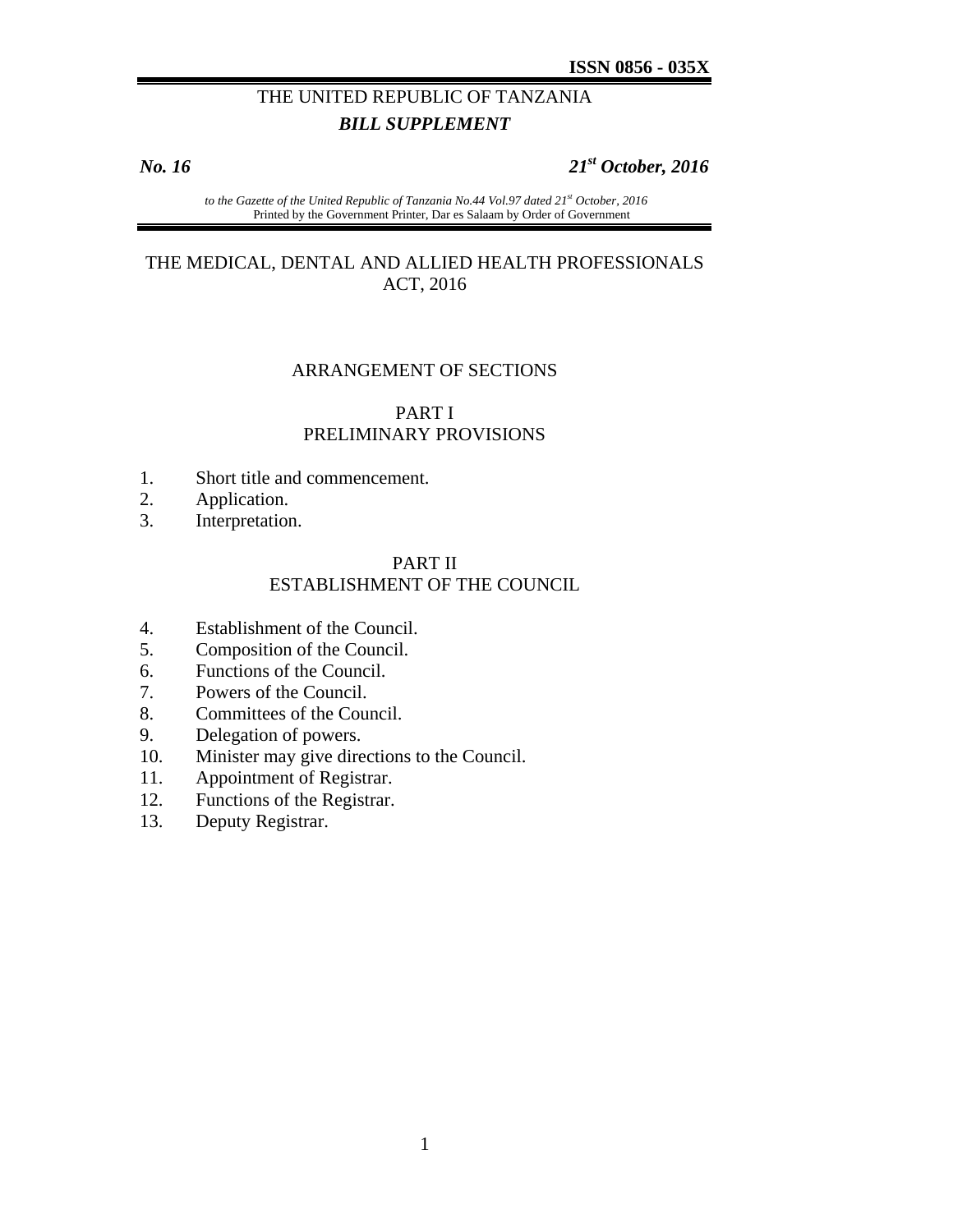- 14. Other officers and employees of the Council.
- 15. Appointment of supervisory officers.
- 16. Remuneration.
- 17. Immunity.

# PART III REGISTRATION AND LICENSING OF MEDICAL AND DENTAL PROFESSIONALS

- 18. Types of registration.
- 19. Maintenance of Register.
- 20. Qualification for registration.
- 21. Procedure for registration.
- 22. Certificate of registration.
- 23. Privileges and use of titles.
- 24. Internship training.
- 25. Provisional registration.
- 26. Temporary registration.
- 27. Full registration as a medical or a dental professional.
- 28. Registration for foreigners.
- 29. Registration of persons qualified outside Tanzania.
- 30. Cancellation or suspension of certificates.
- 31. Procedure for cancellation or suspension.
- 32. Practicing licence.
- 33. Renewal of practicing licence.

# PART IV

# ENROLMENT, ENLISTMENT AND LICENSING OF ALLIED HEALTH PRACTITIONERS

- 34. Requirement for enrolment and enlistment.
- 35. Qualification for enrolment and enlistment.
- 36. Procedure for enrolment and enlistment.
- 37. Issuance of certificate of enrolment or enlistment.
- 38. Practicing licence.
- 39. Renewal of practicing licence.
- 40. Registrar may call for further information.
- 41. Cancellation or suspension of certificates of enrolment or enlistment.
- 42. Enrolled or enlisted of foreigners.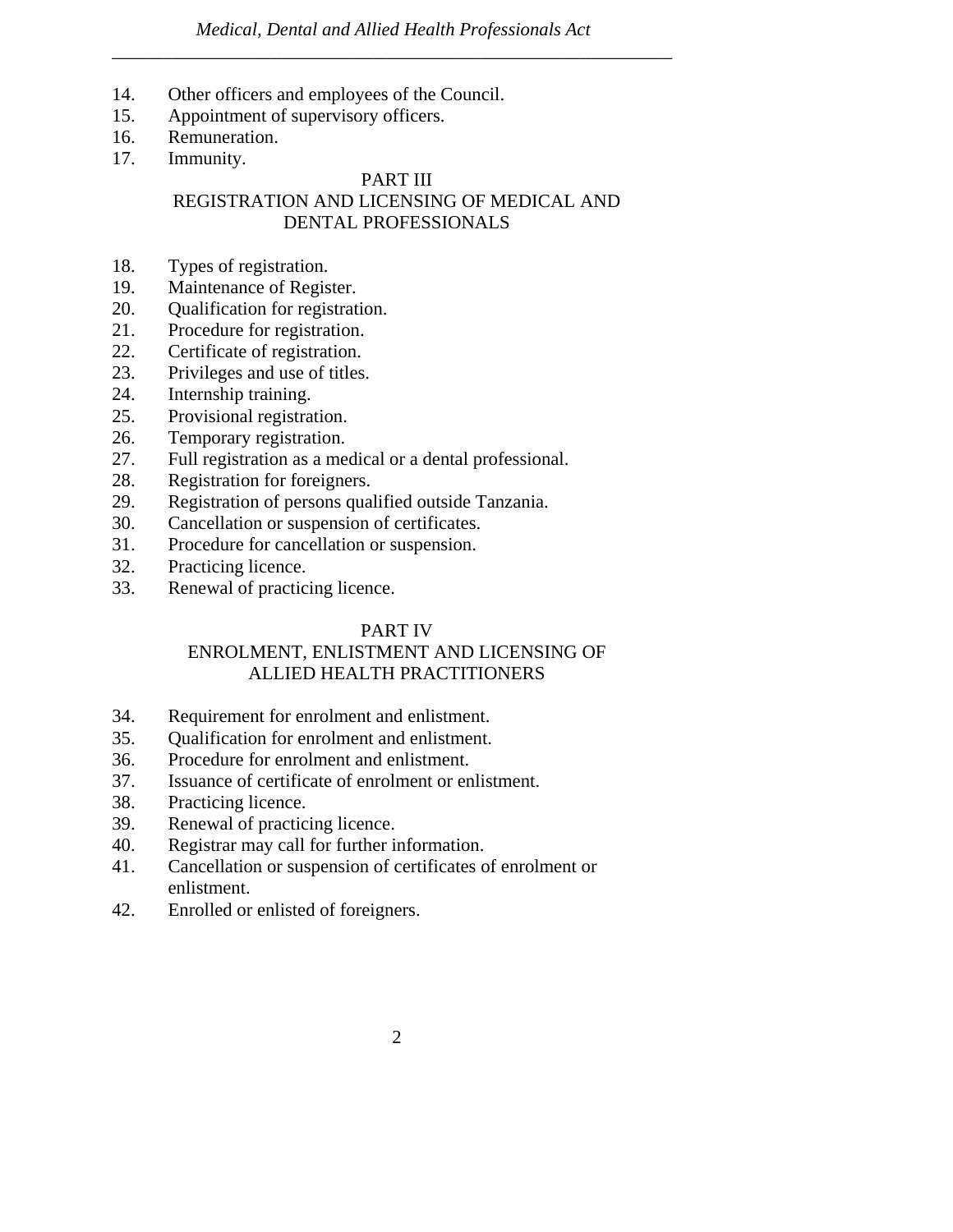# PART V DISCIPLINARY PROVISIONS

*\_\_\_\_\_\_\_\_\_\_\_\_\_\_\_\_\_\_\_\_\_\_\_\_\_\_\_\_\_\_\_\_\_\_\_\_\_\_\_\_\_\_\_\_\_\_\_\_\_\_\_\_\_\_\_\_\_\_\_* 

- 43. Management of complaints.
- 44. Procedure for inquiry.
- 45. Notification and publication of decision of the Council.
- 46. Appeal against decision of the Council.

# PART VI

# FINANCIAL PROVISIONS

- 47. Sources of funds.
- 48. Annual report and accounts.
- 49. Submission of annual financial report.
- 50. Management and control of funds.
- 51. Annual and supplementary budget.
- 52. Operational principles.
- 53. Powers to invest.

### PART VII

# OFFENCES AND PENALTIES

- 54. Offence for illegal practicing.
- 55. Offence for illegal registration.
- 56. General penalty against certain offences.
- 57. Penalty for giving false identification or practicing illegally.
- 58. Penalty for employing persons without valid licence.

# PART VIII

# GENERAL PROVISIONS

- 59. Observance of Code of Ethics.
- 60. Additional qualification.
- 61. Change of address.
- 62. Retention in the Register, rolled and listed.
- 63. Reciprocal recognition.
- 64. Application for review.
- 65. Publication of registered, enrolled and enlisted professionals.
- 66. Power to make regulations.
- 67. Repeal and savings.

# $\overline{\phantom{a}}$ **SCHEDULE**  \_\_\_\_\_\_\_\_\_\_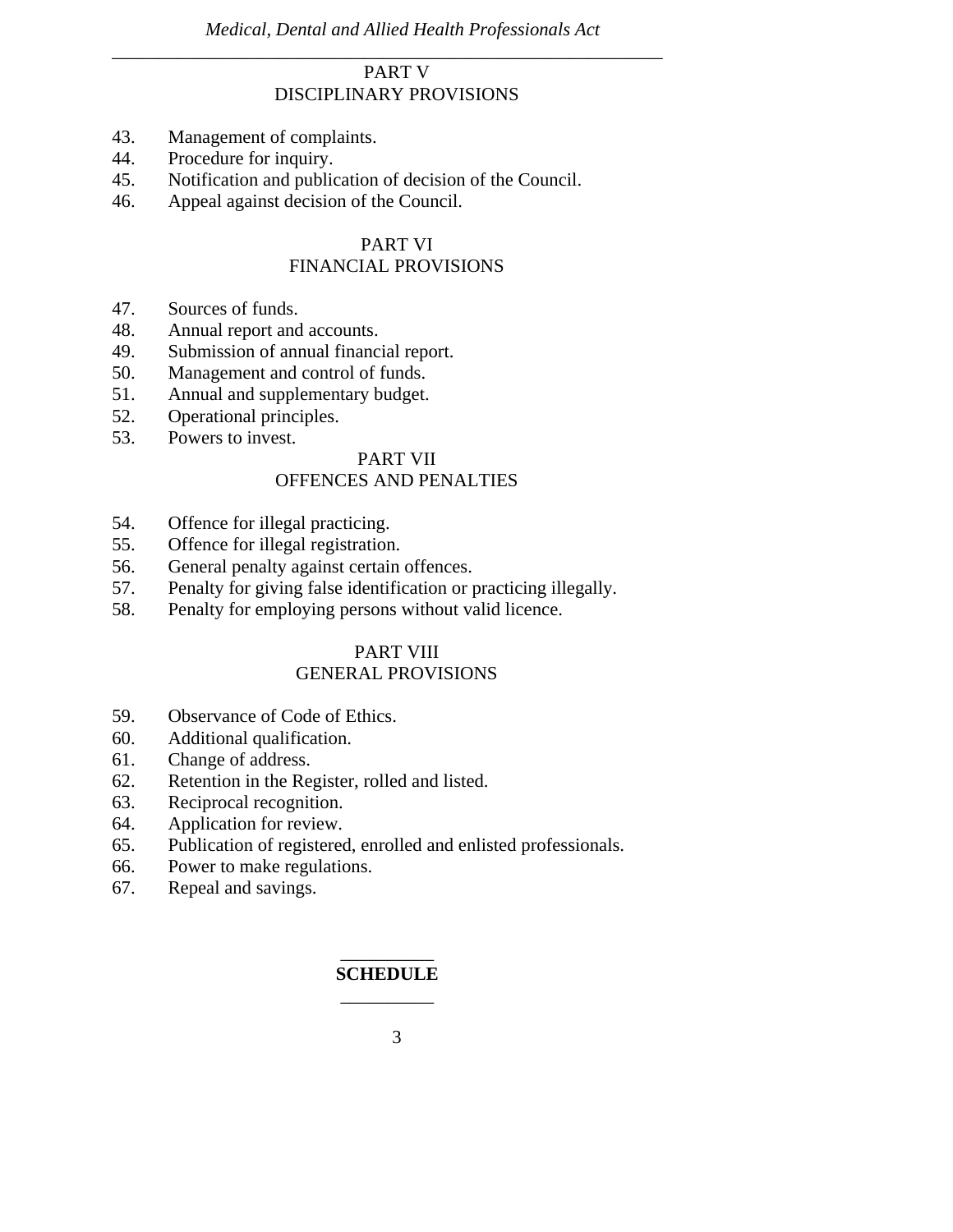# **\_\_\_\_\_\_ NOTICE**   $\overline{\phantom{a}}$

This Bill to be submitted to the National Assembly is published for general information to the public together with a statement of its objects and reasons.

Dar es Salaam, **JOHN W. H. KIJAZI**<br>19<sup>th</sup> October, 2016 *Secretary to the Cabinet* 

 $S$ *ecretary to the Cabinet* 

#### A BILL

*for* 

# **An Act to provide for the regulation of medical, dental and allied health professionals, for establishment of Medical Council of Tanganyika and for other related matters.**

**ENACTED** by Parliament of the United Republic of Tanzania

# PART I PRELIMINARY PROVISIONS

| Short title and<br>commencement | 1. This Act may be cited as the Medical, Dental<br>and Allied Health Professionals Act, 2016, and shall<br>come into operation on such date as the Minister may, by<br>notice published in the <i>Gazette</i> , appoint.                                                                                                                                                                                                                                                                                                               |
|---------------------------------|----------------------------------------------------------------------------------------------------------------------------------------------------------------------------------------------------------------------------------------------------------------------------------------------------------------------------------------------------------------------------------------------------------------------------------------------------------------------------------------------------------------------------------------|
| Application                     | 2. This Act shall apply to Mainland Tanzania.                                                                                                                                                                                                                                                                                                                                                                                                                                                                                          |
| Interpretation                  | 3. In this Act, unless the context otherwise<br>requires:<br>health professionals" means clinical<br>"allied<br>psychologists, physiotherapists, clinical officers,<br>assistant clinical officers, assistant medical<br>officers, dental therapists, assistant dental officers<br>and any other allied health professionals as the<br>Minister may designate by notice in the <i>Gazette</i> ;<br>"committee" means a committee established by the<br>Council under section 8;<br>"certificate" means a document issued to a medical, |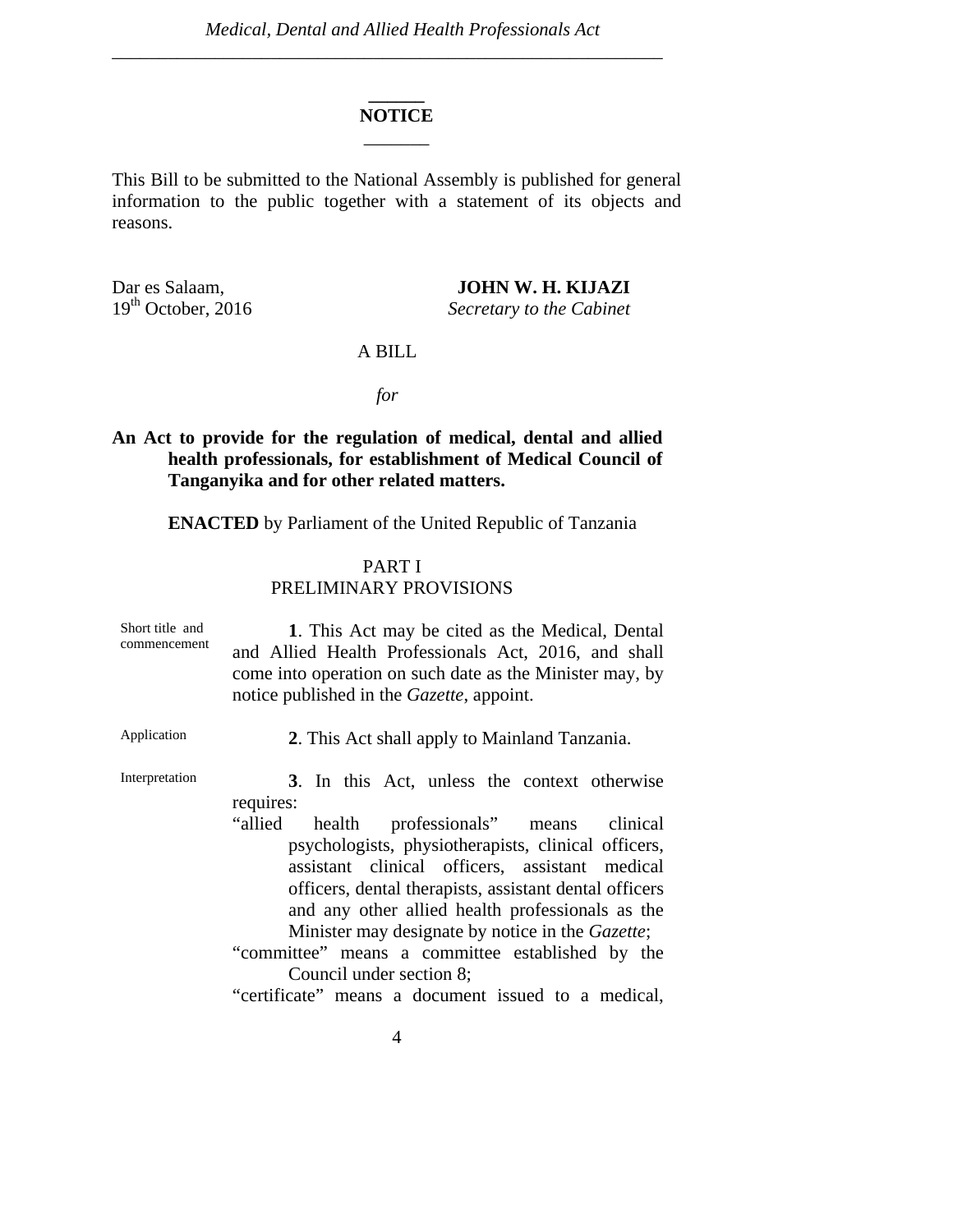dental or allied health professionals in accordance with the provisions of this Act;

- "Council" means the Medical Council of Tanganyika established under section 4;
- "dental practitioner" means a registered person holding a degree in dentistry from recognized institution and is licensed to practice as such;
- "dental practice" means the act of giving or offering oral health services inclusive of dental preventive, surgical, restorative and rehabilitative care or advice to an individual, group of persons or an organization;
- "doctor" means a person who has undergone training in medicine or dentistry, in a recognized institution and is awarded a degree by that institution;
- "Deputy Registrar" means the Deputy Registrar of the Council appointed under section 13;
- "limited registration" means a registration granted to a foreigner intending to practice in Mainland Tanzania for a specific period of time;
- "List" means a List of allied health professionals kept by the Registrar;
- "medical practitioner" means a registered person holding a degree in medicine from a learning institution recognised by the Council and is licensed to practice as such;
- "medical or dental professional" means registered person holding a degree in medicine or dentistry from an institution recognised by the Council;
- "Minister" means Minister responsible for health;
- "practicing licence" means a practicing licence issued under this Act authorizing a person to practice as a medical, dental or an allied health professional;
- "professional misconduct" means a conduct connected with the medical, dental and allied health professional in which, by reason of commission or omission, the practitioner has fallen short of standard of conduct expected among the members of the profession, and such falling short is considered to be unacceptable or dishonorable to the profession;
- "provisional registration" means a registration granted to a medical and dental professionals in accordance with the provisions of section 25;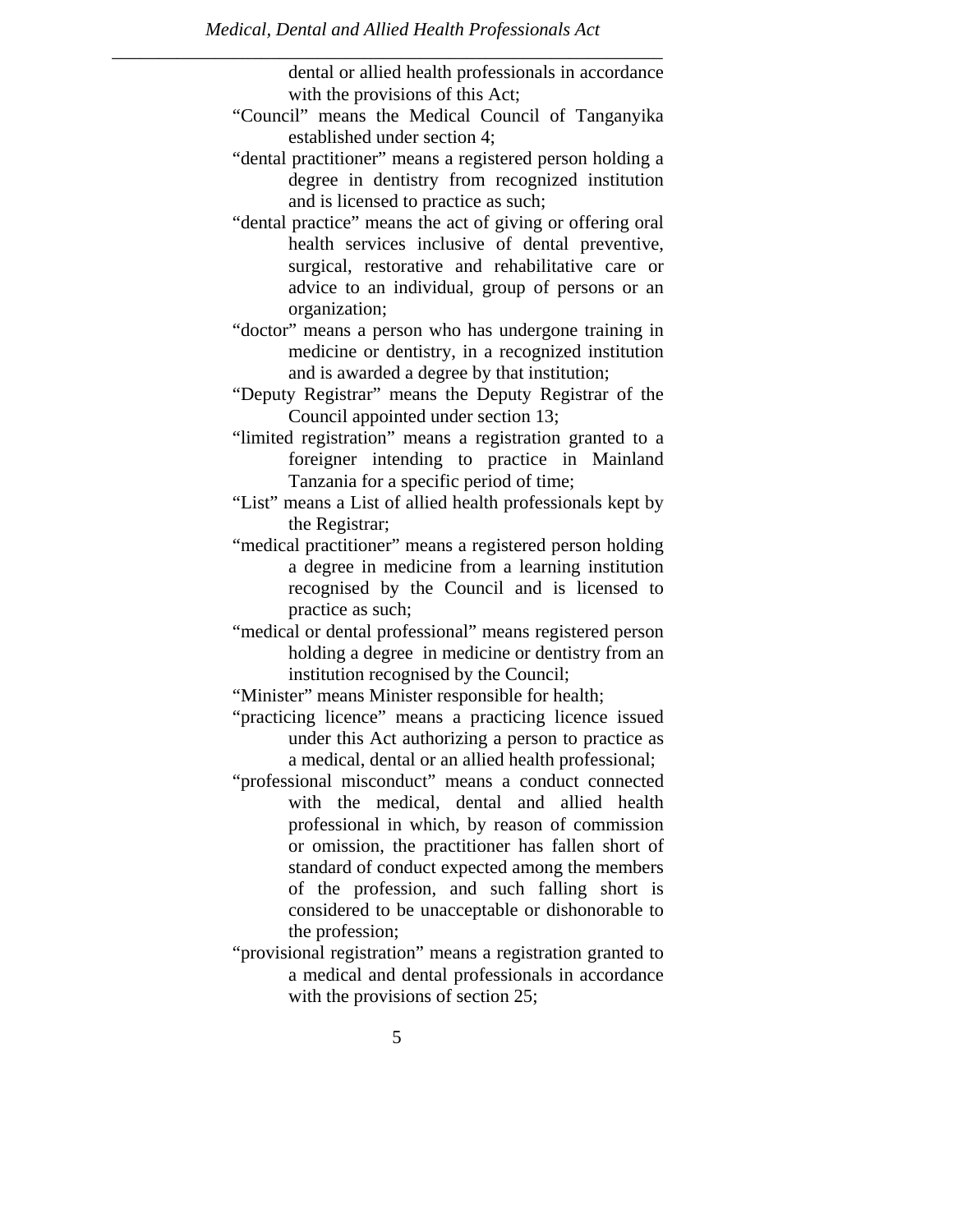"Register" means a Register of medical and dental professionals kept by the Registrar;

- "Registrar" means the Registrar of the Council appointed under section 11;
- "Roll" means a roll of allied health professionals kept by the Registrar; and
- "temporary registration" means registration issued to a medical practitioner after completion of internship.

# PART II ESTABLISHMENT OF THE COUNCIL

Establishment of the Council

**4**.-(1) There is established a Council to be known as a Medical Council of Tanganyika.

 (2) The Council shall be a body corporate with perpetual succession and a common Seal.

 (3) The Council may, in its corporate name, be capable of:

- (a) suing and be sued;
- (b) holding, purchasing or otherwise acquiring and disposing movable or immovable property;
- (c) entering into contracts or other transactions;
- (d) borrowing and lending; and
- (e) doing all or such other acts and things which a body corporate may lawfully perform.

 (4) Notwithstanding subsections (2) and (3), the Attorney General shall have the right to intervene in any suit or matter instituted for or against the Council.

Cap. 5 (5) Where the Attorney General intervenes in any matter pursuant to subsection (4), the provisions of the Government Proceedings Act, shall apply in relation to the proceedings of that suit or matter as if it had been instituted by or against the Government.

> (6) For the purpose of subsection (4), the Council shall have the duty to notify the Attorney General of any impending suit or matter by, or against the Council.

**5**.-(1) The Council shall consist of seven members to be appointed by the Minister as follows:

> (a) a Chairman who shall be appointed from amongst medical, dental or allied health professionals;

Composition of the Council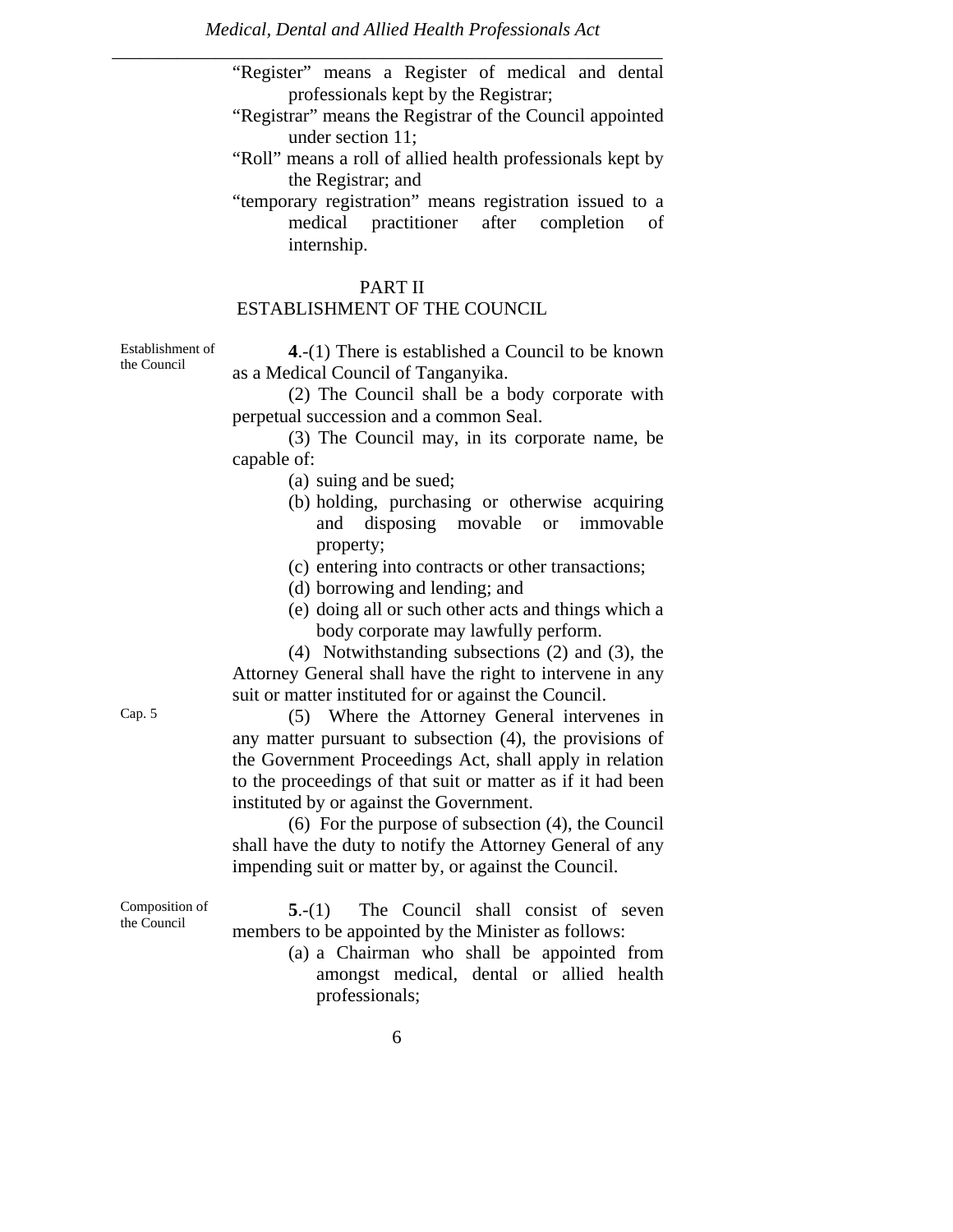- (b) a representative from the Ministry responsible for health;
- (c) a Law Officer representing the Attorney General's Chambers;
- (d) a representative from the Medical Association;
- (e) a representative from the Dental Association;
- (f) a representative from the Allied Health Associations; and
- (g) a representative of persons with disability whose qualification and experience can assist the Council in the performance of its functions.

 (2) The Minister shall, in making appointments under subsection (1), take into consideration representation of gender balance.

 (3) A person shall not be appointed as a member of the Council if such person:

- (a) has been declared bankrupt;
- (b) has been convicted of a criminal offence and imprisoned for a term exceeding six months;
- (c) is infirm of mind or body to perform the duties of a member; and
- (d) has been disqualified under the provisions of this Act from practicing as a medical, dental or allied health professional.

 (4) The Council may co-opt any person with special knowledge or skills to provide expertise to the Council on general or specific issue but such person shall have no right to vote.

 (5) The provisions of the Schedule to this Act shall have effect as to the tenure of office of members, procedure and conduct of the meetings of the Council.

 (6) The Minister may, on the advice of the Council and by order published in the *Gazette*, vary, alter or amend the Schedules to this Act.

Functions of the Council

**6**. The functions of the Council shall be to:

- (a) advise the Minister on matters pertaining to regulation, practice and training of medical, dental and allied health professionals;
- (b) exercise general supervision of professional conduct by medical, dental and allied health professionals;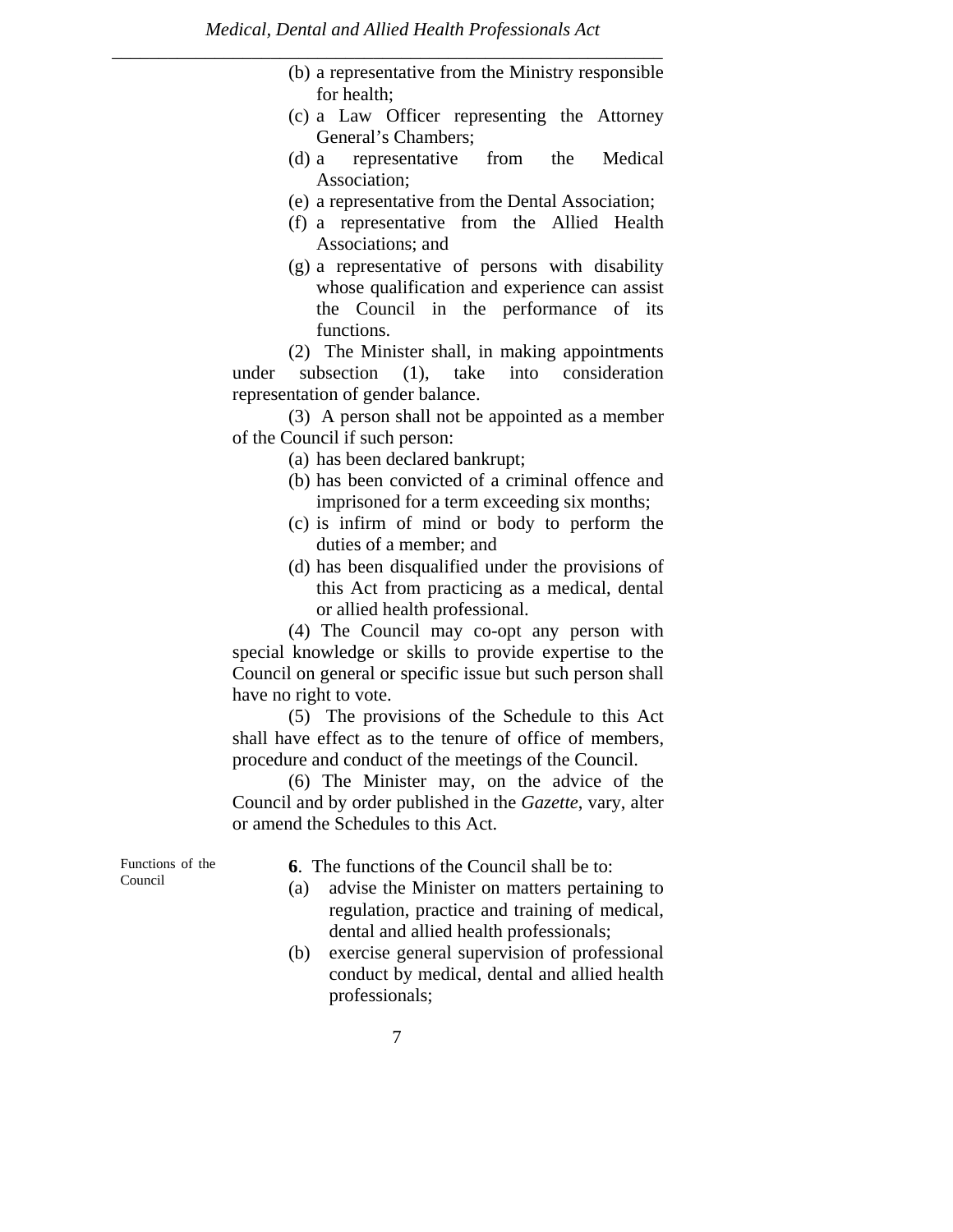- (c) regulate and control continuing professional development for medical, dental and allied health professionals;
- (d) promote the maintenance and enforce adherence to medical, dental and allied health professional ethics;
- (e) advise respective institutions responsible for accreditation on the kind of training or programme that impart the requisite knowledge and skill for the efficient practice of medicine, dental and allied health sciences;
- (f) in collaboration with relevant accreditation body, inspect medical, dental and allied health training institutions for the purpose of ascertaining quality of the training offered;
- (g) caution, censure, suspend from practice, erase from the Register, Roll and List of names of practitioners, after being found guilty and convicted of an offence of professional misconduct;
- (h) ensure the maintenance of:
	- (i) the Register of registered medical, dental professionals; and
	- (ii) the Roll and List of allied health professionals;
- (i) publish in the *Gazette* and official website of the Council, names, addresses and qualifications of all newly registered and licensed medical and dental professionals and enrolled or enlisted allied health professionals;
- (j) exercise disciplinary control over medical, dental and allied health professionals;
- (k) approve internship centres for medical and dental graduates;
- (l) inquire into complaint, charge or allegation of improper conduct against any medical, dental or allied health professionals registered, enrolled or enlisted under this Act;
- (m) advise training institutions on matters relating to training of medical, dental or allied health professionals;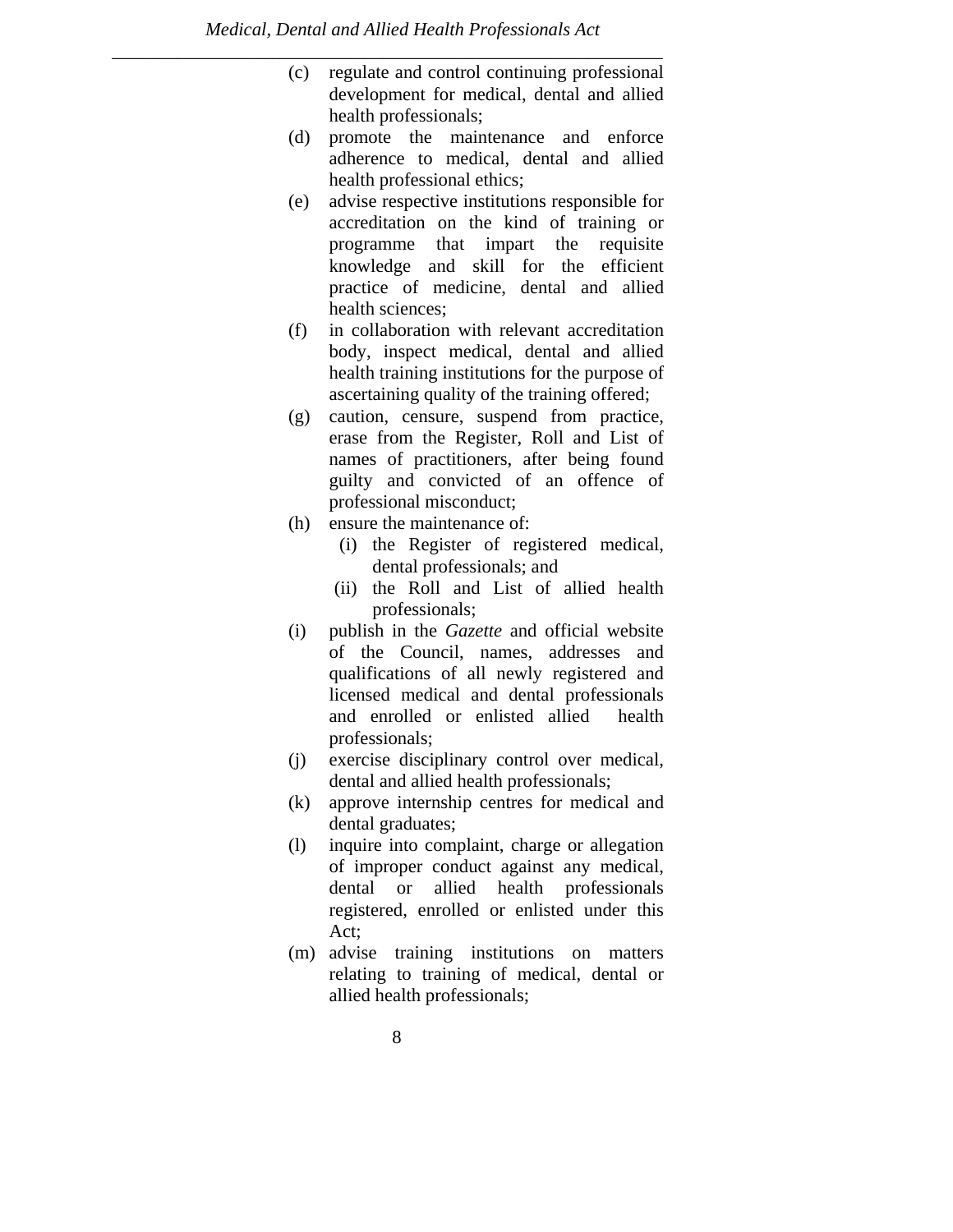- (n) approve the budget or supplementary budget of the Council;
- (o) set fees and charges payable under this Act; and
- (p) perform any other functions as may be required under this Act or under any other written law.

**7**. The Council shall have powers to caution, censure, suspend from practice or erase from the Register, Roll or the List any medical, dental or allied health professional as the case may be, who:

- (a) has breached professional conduct;
- (b) has been convicted of a criminal offence relating to medical, dental or allied health professionals practice;
- (c) fails to observe conditions imposed for his registration, enrolment or enlistment; or
- (d) has done anything that has lowered the esteem and integrity of the medical, dental or allied health profession in relation to professional ethics and standards as determined by the Council.

**8**.-(1) The Council may, for the purpose of ensuring efficient execution of its functions, establish such number of committees to perform functions of the Council upon such terms and conditions as the Council may deem necessary.

 (2) The Committee may, in the performance of its functions, co-opt any person who is not a member of the committee to attend its meeting and provide such technical expertise as may be required but such person shall not have a right to vote.

 (3) The Committee shall, in the performance of its functions under this section, be answerable to the Council.

**9**.-(1) The Council may, by resolution and subject to such terms, conditions and restrictions as it may specify, delegate to any member of the Council, committee or any employee of the Council, some of its functions, powers and duties conferred or imposed to it by or under this Act as it may deem appropriate.

Powers of the Council

Committees of the Council

Delegation of powers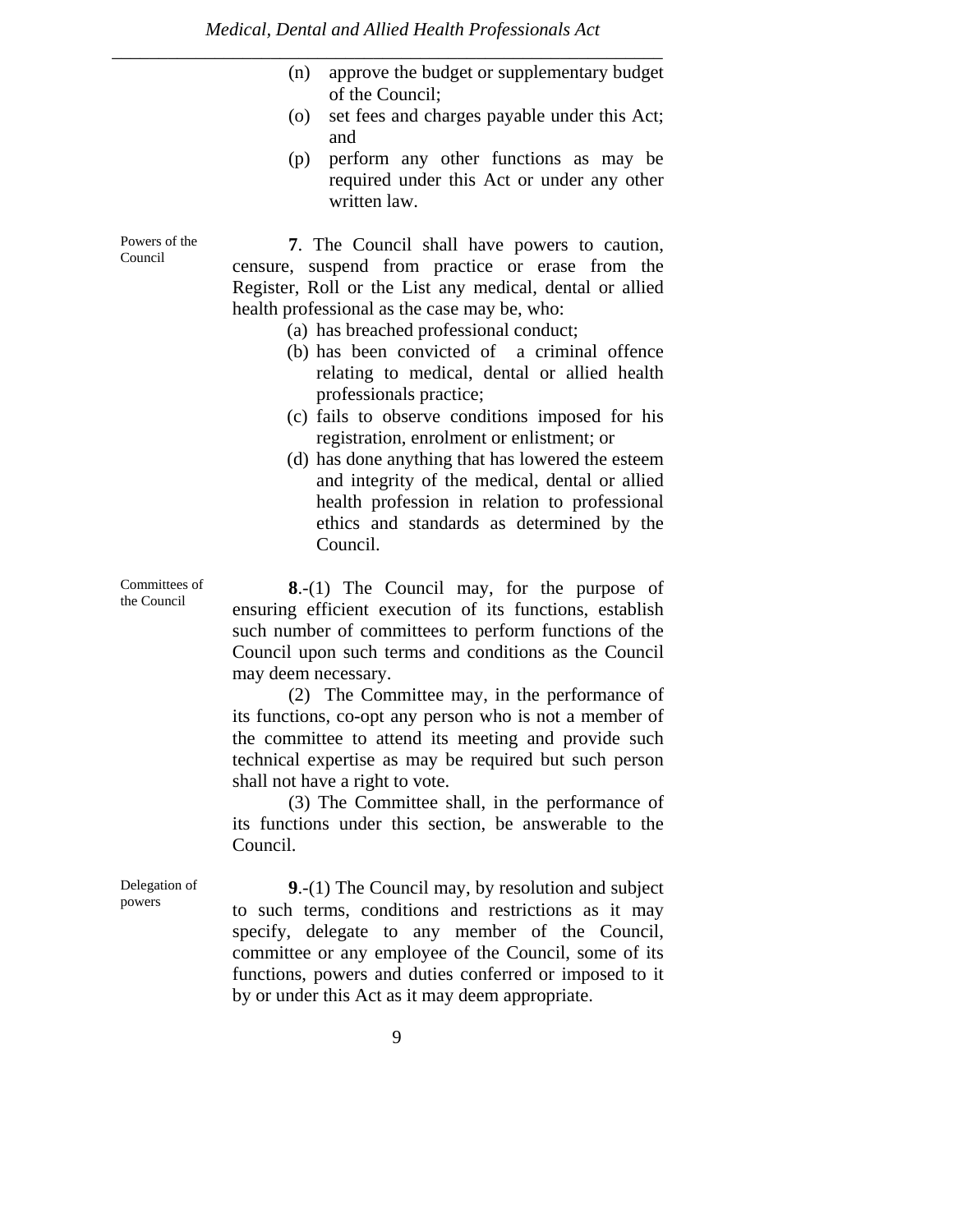(2) Delegation made under this section shall not prevent the Council from performing or exercising its function, power or duty delegated.

 (3) Notwithstanding subsection (1), the Council shall not have power to delegate-

- (a) its disciplinary and advisory power under this Act;
- (b) the power to approve the annual budget, supplementary budget and scrutinize financial statements; or
- (c) its powers to delegate under this Act.

**10**. Subject to this Act, the Minister may, where circumstances so require, give to the Council directions of general or specific nature regarding the performance of its functions under this Act and the Council shall give effect to every directive given by the Minister.

**11**.-(1) The Minister shall appoint a senior medical, dental or allied health professional from the public service to be the Registrar of the Council.

 (2) The Registrar appointed under subsection (1), shall be the Chief Executive Officer and Secretary to the Council.

 (3) The Registrar shall, unless his appointment is terminated, hold office for a period of five years and may, subject to his satisfactory performance, be eligible for re-appointment for one more term.

 (4) Where the Registrar is absent or unable to carry out any of his functions under this Act, the Deputy Registrar shall perform such functions.

 (5) Where the Registrar and Deputy Registrar are both absent, any senior officer of the Council shall carry out the functions of the Registrar as the Chairman of the Council may, in writing, direct.

Functions of the Registrar

**12**. The functions of the Registrar shall, subject to the approval of the Council, include:

- (a) issuance of registration certificates and practicing licences;
- (b) to keep and maintain the Register, Roll and List of medical, dental and allied health professionals;
- (c) to make necessary alterations and corrections

Minister may give directions to the Council

Appointment of Registrar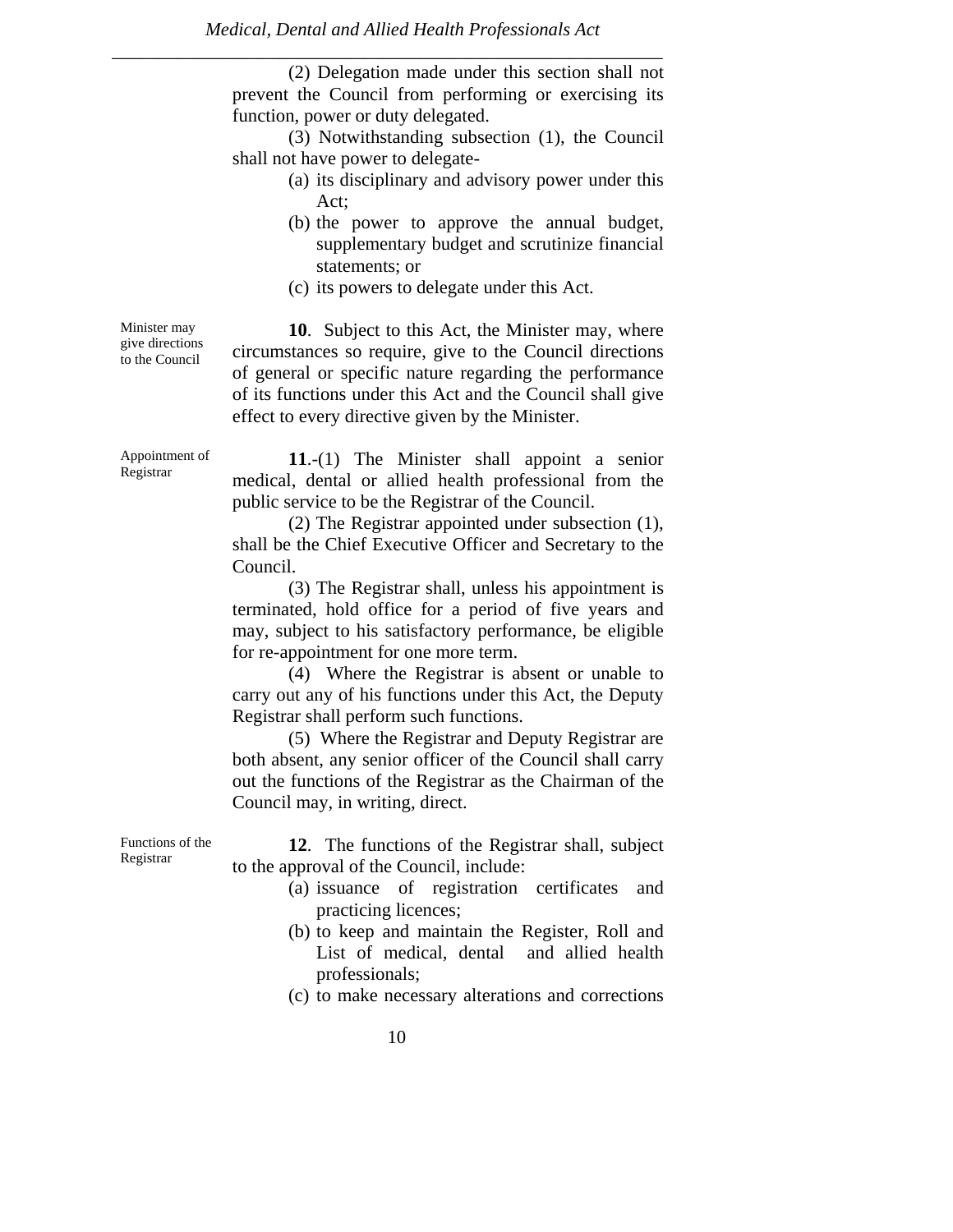in the Register, Roll and List in relation to any entry;

- (d) to remove from the Register, Roll or the List-
	- (i) the name of any medical, dental or allied health professional ordered to be removed in accordance with the provisions of this Act; and
	- (ii) the name of a deceased medical, dental or allied health professionals;
- (e) reinstate any name removed from the Register, Roll or List as may be directed by the Council; and
- (f) perform any other functions as may be assigned to him by the Council.

**13**.-(1) The Minister shall appoint a law officer from the public service to be the Deputy Registrar of the Council.

 (2) The Deputy Registrar appointed under subsection (1), shall assist the Registrar in the performance of his functions under this Act and shall discharge such other duty as may be directed by the Council or the Registrar.

 (3) The Deputy Registrar appointed under subsection (1) shall, in the performance of his functions be, answerable to the Registrar.

 (4) Where the Registrar authorises the Deputy Registrar to act on his behalf in any matter, any reference in this Act to "the Registrar" shall include a reference to the Deputy Registrar.

 (5) The functions and powers of the Deputy Registrar shall be prescribed in the instrument of appointment or regulations made under this Act.

**14**.-(1) The Council shall appoint such number of officers and employees of the Council in various categories as may be required.

 (2) The officers and employees of the Council shall, in the performance of their functions, be answerable to the Registrar.

Appointment of supervisory officers

Other officers and employees of the Council

> **15**.-(1) The Council may, by notice published in the *Gazette*, appoint medical, dental or allied professionals to be supervisory officers at the district or

Deputy Registrar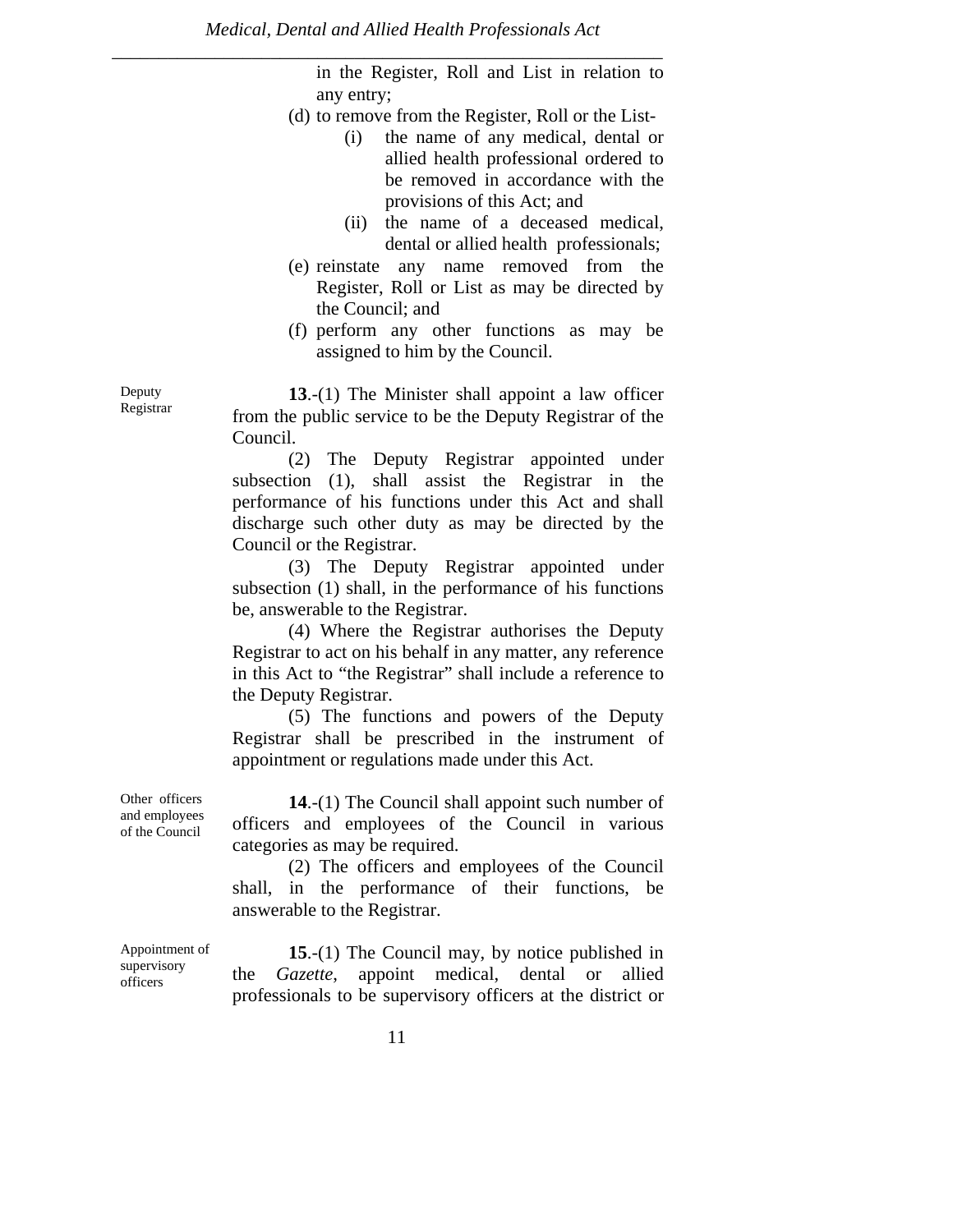regional level.

 (2) A person appointed under subsection (1) shall perform supervisory functions of medical, dental or allied health professionals as the case may be, and any other functions within the respective district or region, as the Council may direct, including-

- (a) to conduct preliminary investigation on charges or complaints against medical, dental or allied professionals on malpractice, lack of competence, fitness to practice, negligence and misconduct and forward the same to the Council for final determination;
- (b) to submit to the Council the name of the registered medical, dental or allied health professionals who has by any reason ceased to practice; and
- (c) to collect fees and to perform such other functions as may be determined by the Council.
- Remuneration **16**. The members of the Council or of its committee, officers and employees of the Council shall be paid remuneration or allowances at such rates as the Minister may, after consultation and approval of the Minister responsible for public service, determine.
- Immunity **17**. Notwithstanding the provisions of any other written law, no action or other proceedings shall lie or be instituted against any member of the Council or of its committees, officer or any employee of the Council for or in respect of any act or thing done or omitted to be done in good faith in the exercise of the powers conferred by this Act.

#### PART III

# REGISTRATION AND LICENSING OF MEDICAL AND DENTAL PROFESSIONALS

| Types of<br>registration | 18. Types of registration of medical and dental<br>professionals under this Act shall be as follows: |
|--------------------------|------------------------------------------------------------------------------------------------------|
|                          | (a) provisional registration;                                                                        |
|                          | (b) temporary registration;                                                                          |

- (c) full registration; and
- (d) limited registration.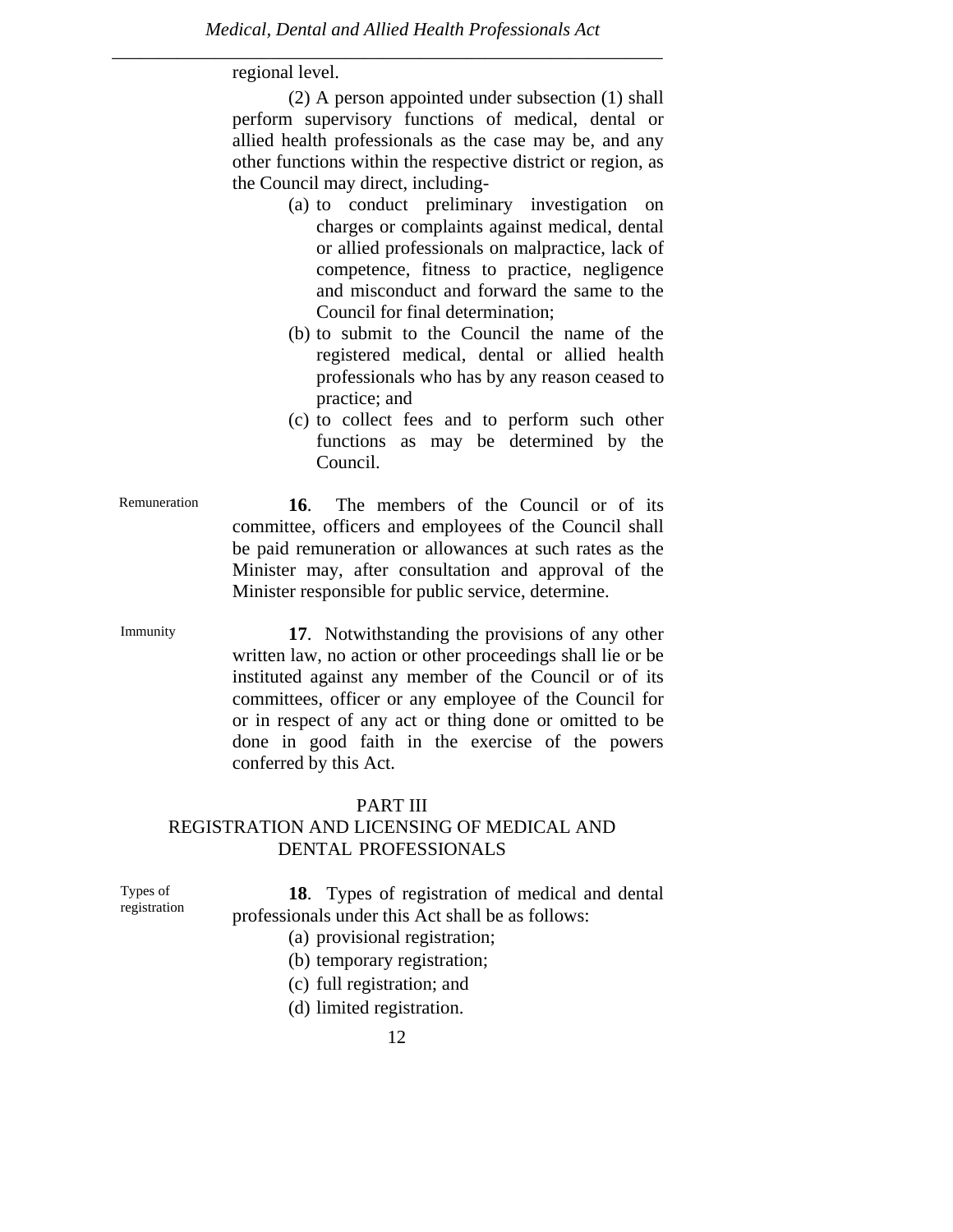Maintenance of Register

**19**.-(1) For the purpose of section 18, the Council shall establish, keep and maintain a Register of qualified medical and dental professionals registered under this Act.

 (2) The Register established under this section shall contain particulars of registration and such other particulars as may be directed by the Council.

Qualification for registration **20**.-(1) A person shall not be eligible for registration under this Act unless such person satisfies the Council that:

- (a) in the case of a medical or dentist, he is a holder of a degree in medicine or dentistry, from a recognized institution;
- (b) psychology, clinical psychiatry or physiotherapy, respectively from a recognized institution; and
- (c) his professional and general conduct renders him fit and proper to be registered, as a medical or dental, as the case may be.

 (2) The Minister may, upon consultation with the Council, make regulations prescribing additional qualification or requirements for registration, as he may consider necessary.

Procedure for registration

**21**.-(1) A person who intends to obtain registration under this Part shall submit an application to the Registrar in the prescribed form.

 (2) An application under subsection (1) shall be accompanied by-

- (a) a certified copy or copies of certificates for academic qualifications of the applicant; and
- (b) an application fee as may be prescribed in the regulations.

 (3) The Registrar shall, after receiving an application, refer the application together with his recommendations to the Council for consideration and determination.

 (4) The Council may, after consideration of the matter-

> (a) approve the application and direct the Registrar to register the applicant; or

> (b) reject an application and direct the Registrar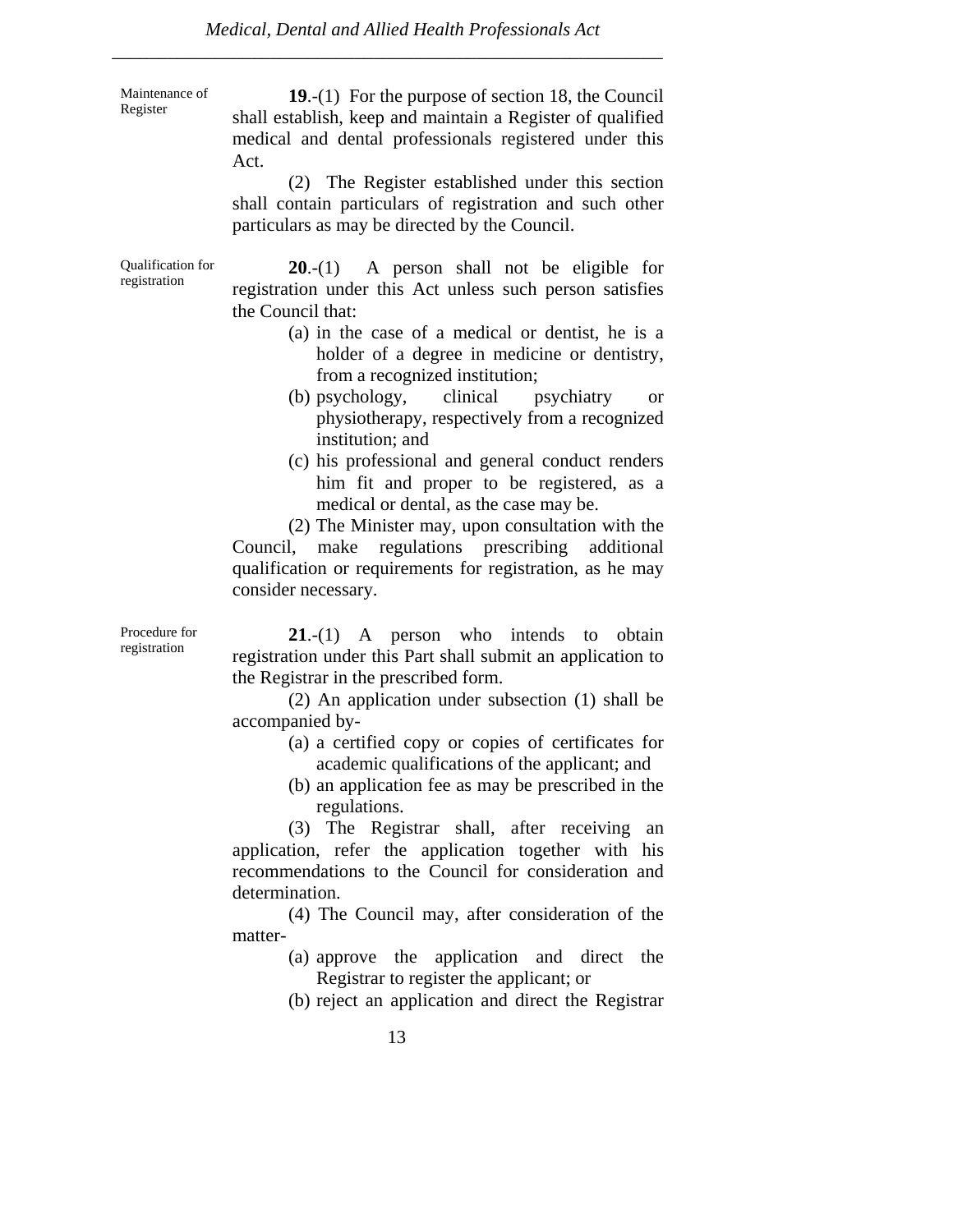to inform the applicant accordingly stating the reasons for the Council's decision.

**22**.-(1) The Registrar shall, immediately after effecting registration under this Act, issue to every registered medical or dental professional a certificate of registration upon payment of prescribed fee.

- (2) The certificate of registration shall contain:
- (a) full names and address of the applicant;
- (b) academic qualifications and title of the applicant; and
- (c) such terms and conditions in respect of which a certificate is issued.

Privileges and use of titles

Certificate of registration

> **23**. A person registered under this Act as a medical or dental professional shall be entitled to-

- (a) take or use the title and description of medical or dental profession according to the title indicated on the certificate of registration and shall not be allowed to take, use or affix any title or description other than that of registration;
- (b) practice as a medical or dental profession and demand, sue for and recover in any court of law reasonable charges for professional services, aid, advice and visits.

**24**.-(1) A person who intends to undergo internship training shall, within three months after completion of undergraduate training, apply to the Council for provisional registration.

 (2) A provisionally registered medical or dental practitioner shall, immediately after registration, report to the centre of training for the purpose of internship training, failure of which shall amount to cancellation of his provisional registration.

Provisional registration

Internship training

> **25**.-(1) A medical or dental professional shall not undergo internship training, unless he has been granted provisional registration by the Council.

> (2) The procedures and requirement for provisional registration shall be as prescribed in the regulations.

> > (3) A person who obtains provisional registration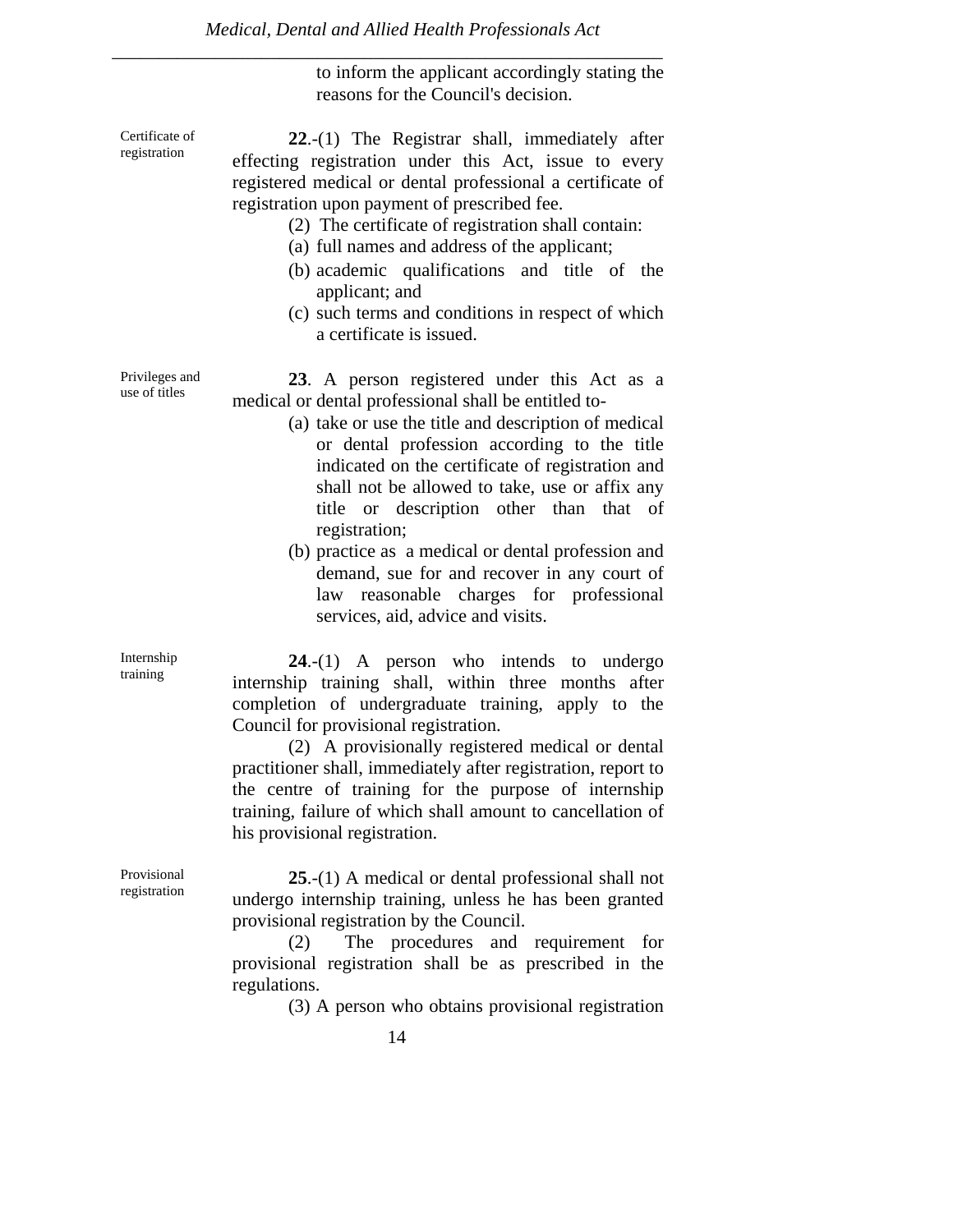*Medical, Dental and Allied Health Professionals Act* 

*\_\_\_\_\_\_\_\_\_\_\_\_\_\_\_\_\_\_\_\_\_\_\_\_\_\_\_\_\_\_\_\_\_\_\_\_\_\_\_\_\_\_\_\_\_\_\_\_\_\_\_\_\_\_\_\_\_\_\_* 

shall, upon payments of prescribed fee, be issued with a certificate of provisional registration.

 (4) A provisionally registered medical or dental professional shall be deemed to be registered as far as it is necessary to enable him to practice under the supervision of a senior registered medical or dental practitioner.

**26**.-(1) A medical or dental professional who completes internship shall, upon application to the Council, be granted a temporary registration.

 (2) The duration for temporary registration referred to under subsection (1) shall be for a period of two years in which a medical or dental professional shall work or practice as such under a limited supervision.

**27**.-(1) A person who has completed internship programme and has worked or practised as medical or dental professional for a period of two years under limited supervision shall, upon application to the Council, be entitled to full registration as medical or dental professional.

 (2) Application for full registration under this section shall be accompanied with:

- (a) copies of certificates of provisional registration and temporary registration; and
- (b) such other particulars as may be required for that purpose.

**28**.-(1) A foreigner who intends to practice as a medical or dental professional under this Act, shall submit an application to the Council together with copies of certificate of his qualifications and such other particulars as may be prescribed in the regulations.<br>(2) Subject to subsection (1), a foreigner shall be

eligible for limited registration.

 (3) The period for limited registration shall be as prescribed in the regulations.

Registration of persons qualified outside Tanzania

Registration for foreigners

> **29**.-(1) Any person qualified as a medical or dental professional outside the United Republic shall be subjected by the Council to an evaluation of his knowledge and skills before being considered for registration for which he is applying.

Full registration as a medical or a dental professional

Temporary registration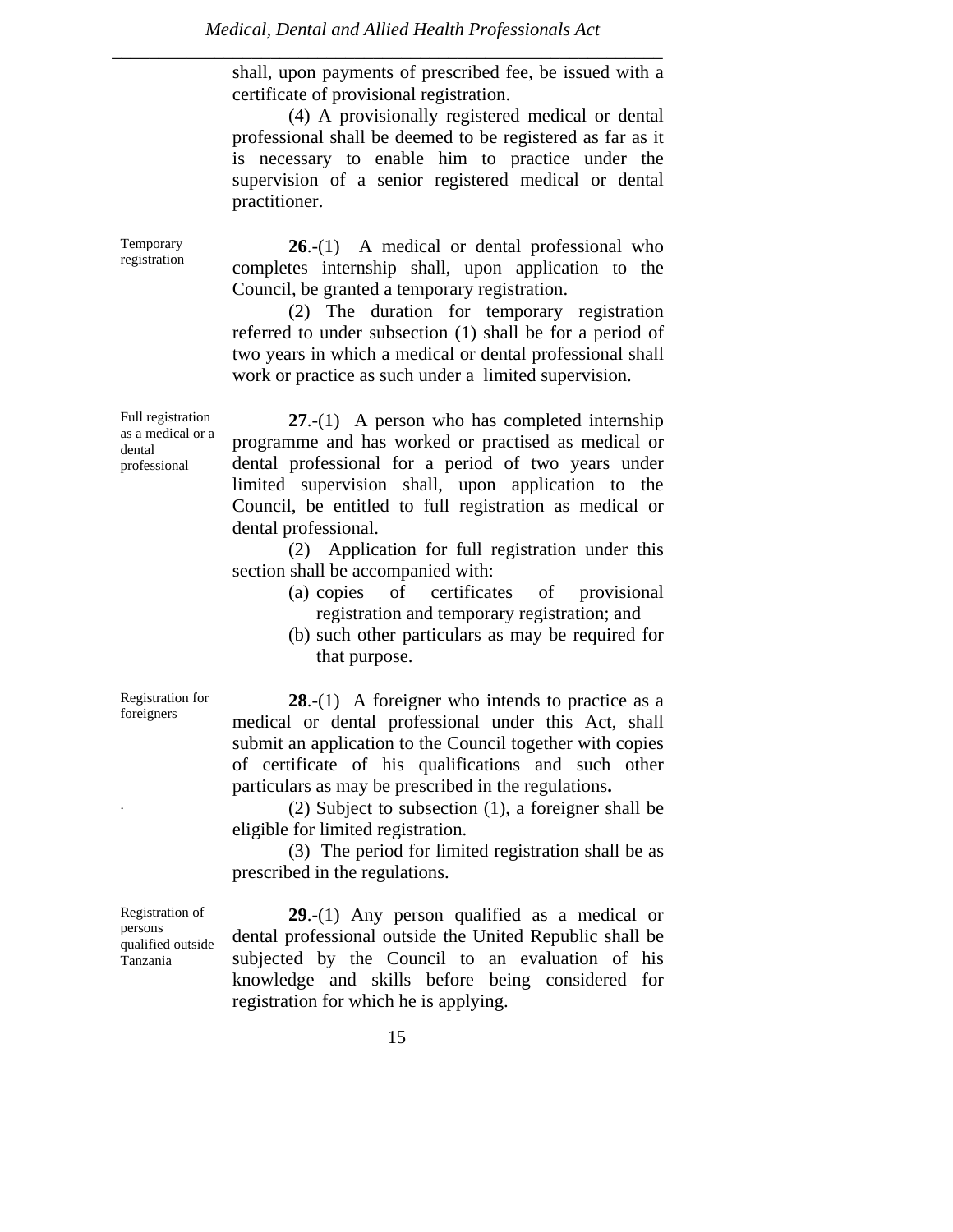(2) The procedure for evaluation referred to under subsection (1) shall be as prescribed in the regulations.

Cancellation or suspension of certificates

**30**. Where the holder of the certificate fails to observe the imposed conditions of his registration as required, the Council may, subject to section 31, cancel or suspend the certificate of registration granted to the holder under this Act.

Procedure for cancellation or suspension

**31**.-(1) Where the medical or dental professional is in violation of the terms and conditions of his registration, the Registrar shall, on the directives of the Council, serve on the medical or dental professional a notice in writing specifying the nature of default.

 (2) Upon receipt of the notice under subsection (1), the medical or dental professional as the case may be shall make representation in writing to the Registrar on the rectification of the default.

 (3) Where the medical or dental professional fails to rectify the default within the time specified in the notice or fails to make representation satisfactory to the Registrar, the Registrar shall recommend to the Council for cancellation or suspension of the Certificate of registration.

 (4) The Council shall, if it is satisfied with the recommendations made under subsection (3), direct the Registrar to cancel or suspend the Certificate of registration.

**Practicing** licence

**32**.-(1) A person who is a medical or dental professional and intends to practice under this Act, shall apply to the Council for a practicing licence.

 (2) An application for practicing licence referred to under subsection (1), shall be accompanied with:

- (a) certificate of registration;
- (b) prescribed fee; and
- (c) such other documents as the Council may deem appropriate.
- (3) Subject to subsection (2), the Council may-
- (a) approve the application and direct the Registrar to issue a practicing licence to the applicant; or
- (b) reject an application and direct the Registrar to inform the applicant reasons for the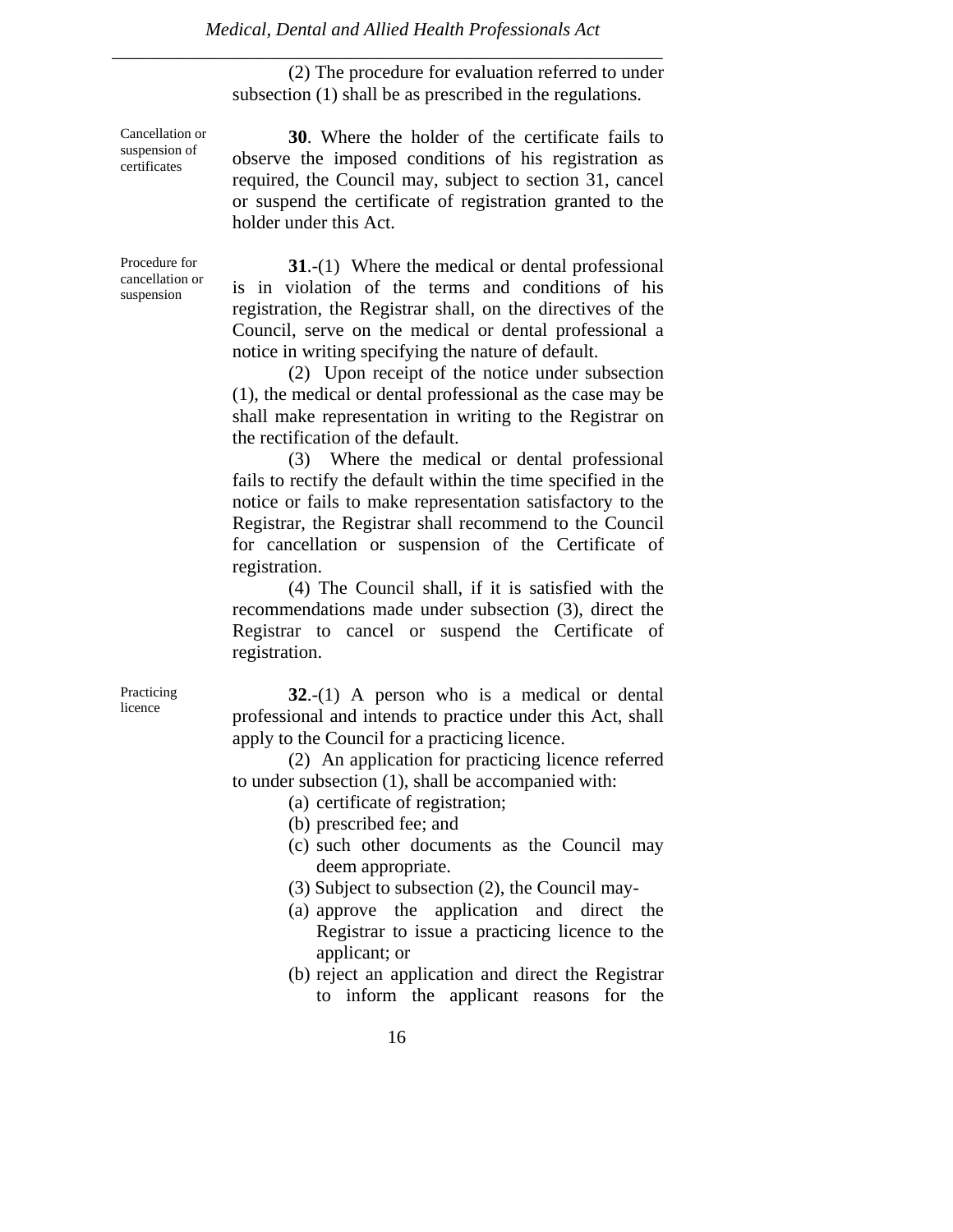# *\_\_\_\_\_\_\_\_\_\_\_\_\_\_\_\_\_\_\_\_\_\_\_\_\_\_\_\_\_\_\_\_\_\_\_\_\_\_\_\_\_\_\_\_\_\_\_\_\_\_\_\_\_\_\_\_\_\_\_*  Council's decision.

Renewal of practicing licence

**33**.-(1) A practicing licence issued under section 32 shall be subject to renewal, upon payment of prescribed fees.

 (2) A practicing licence shall not be renewed unless the applicant proves that he has undergone continuing professional development, in the manner prescribed in the regulations.

 (3) Procedures for renewal of practicing licence shall be as prescribed in the Regulations.

#### PART IV

# ENROLMENT, ENLISTMENT AND LICENSING OF ALLIED HEALTH PRACTITIONERS

| Requirement for | 34. A person who intend to practise as an allied             |
|-----------------|--------------------------------------------------------------|
| enrolment and   | health practitioner shall, before practicing, be required to |
| enlistment      | enrol or enlist with the Council.                            |
|                 |                                                              |

Qualification for enrolment and enlistment

**35**. A person shall-

- (a) enrol with the Council to practice as an allied health practitioner if such person is awarded advanced diploma or a diploma from a recognised institution; or
- (b) enlist with the Council to practice as an allied health practitioner if such person is awarded a certificate recognised by the Council.

 (2) The Minister may, on the recommendation of the Council and by notice publish in the *Gazette*, specify other certificates or qualifications which shall entitle the holder thereof for enrolment and enlistment under this Act.

Procedure for enrolment and enlistment

**36**.-(1) A person who intends to enrol or enlist as an allied health practitioner shall submit his application in the prescribed form to the Registrar.

 (2) An application form under subsection (1), shall contain such particulars as may be determined by the Council and shall be accompanied by:

- (a) a certified copy or copies of certificate for academic qualifications of the applicant; and
- (b) enrolment or enlistment fee as may be prescribed by the Council.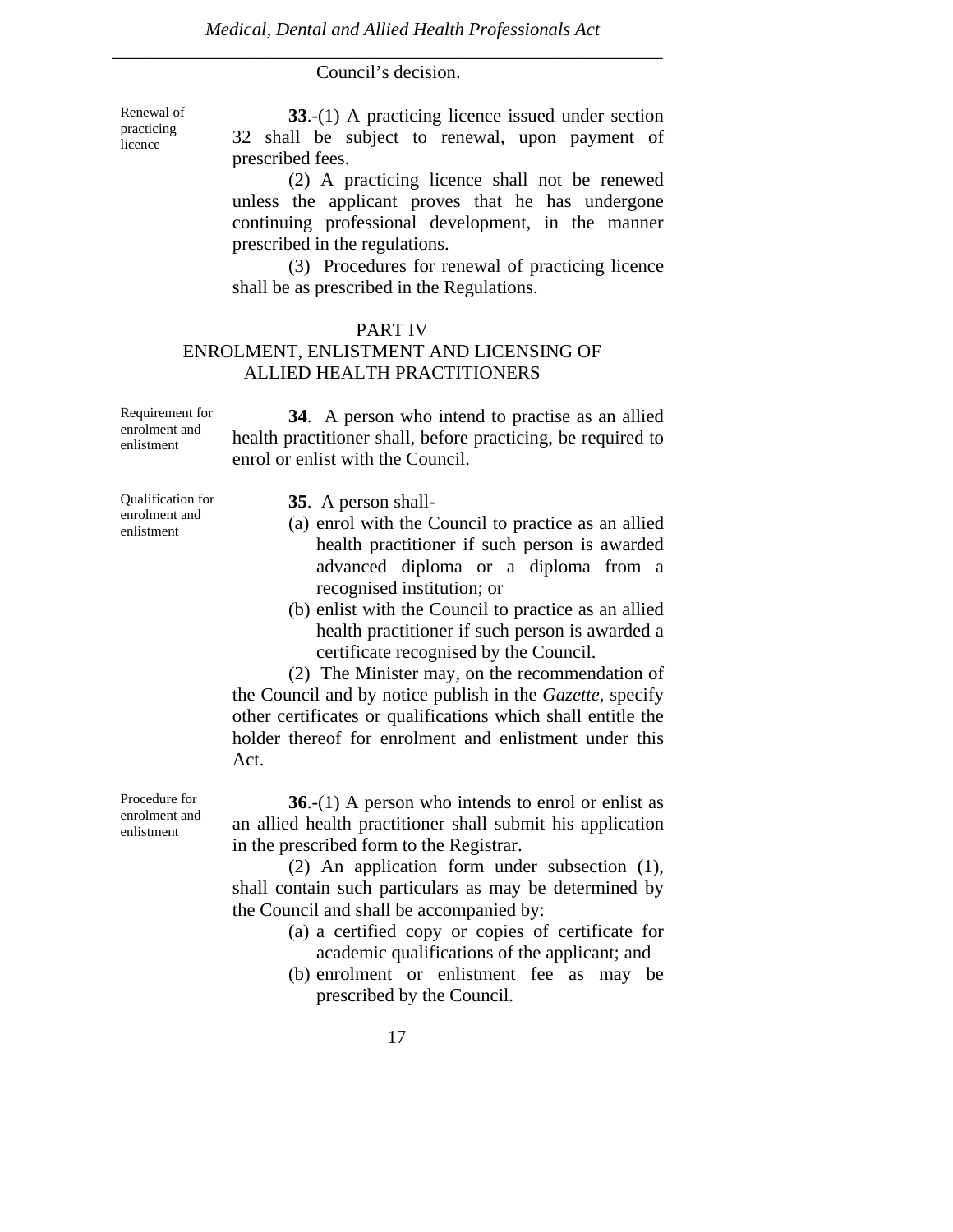| Issuance of<br>certificate of<br>enrolment or<br>enlistment | 37.-(1) The Registrar shall, on the directive of the<br>Council and upon payment of prescribed fee, issue to<br>every enrolled or enlisted allied health practitioner a<br>certificate of enrolment or enlistment as may be<br>prescribed.<br>(2) A certificate to be issued under subsection $(1)$<br>shall be signed by the Chairman and the Registrar, and<br>shall on production thereof in any way be admissible as<br><i>prima facie</i> evidence of enrolment or enlistment under<br>this Act.<br>(3) The Council shall, in granting a certificate of<br>enrolment or enlistment to the allied health practitioner<br>under this Act, impose specific or general conditions to<br>be observed by the holder of the certificate.<br>(4) Where an application for enrolment or<br>enlistment is not granted, the Council shall direct the<br>Registrar to notify the applicant in writing stating the<br>reasons for the decision of the Council. |
|-------------------------------------------------------------|--------------------------------------------------------------------------------------------------------------------------------------------------------------------------------------------------------------------------------------------------------------------------------------------------------------------------------------------------------------------------------------------------------------------------------------------------------------------------------------------------------------------------------------------------------------------------------------------------------------------------------------------------------------------------------------------------------------------------------------------------------------------------------------------------------------------------------------------------------------------------------------------------------------------------------------------------------|
| Practicing<br>licence for allied<br>health<br>professional  | <b>38.</b> - $(1)$ A person who is enrolled or enlisted under<br>this Act and intends to practise as allied health<br>professional, shall apply to the Council for a practicing<br>licence.<br>(2) Subject to subsection (1), the Council may-                                                                                                                                                                                                                                                                                                                                                                                                                                                                                                                                                                                                                                                                                                         |

- (a) approve the application and direct the Registrar to issue a practicing licence to the applicant; or
- (b) reject an application and direct the Registrar to inform the applicant reasons for the Council's decision.

**39**.-(1) A practicing licence issued under section 38 shall be subject to renewal, upon payment of prescribed fees.

 (2) Procedures for renewal under section 33 shall apply *mutatis mutandis* to renewal under this section.

**40**. The Registrar may, on his own motion or on the instruction from the Council, request any practitioner to furnish him with necessary information regarding his qualifications.

Cancellation or **41**.-(1) Where the holder of the certificate of

Renewal of practicing licence for allied health professionals

Registrar may call for further information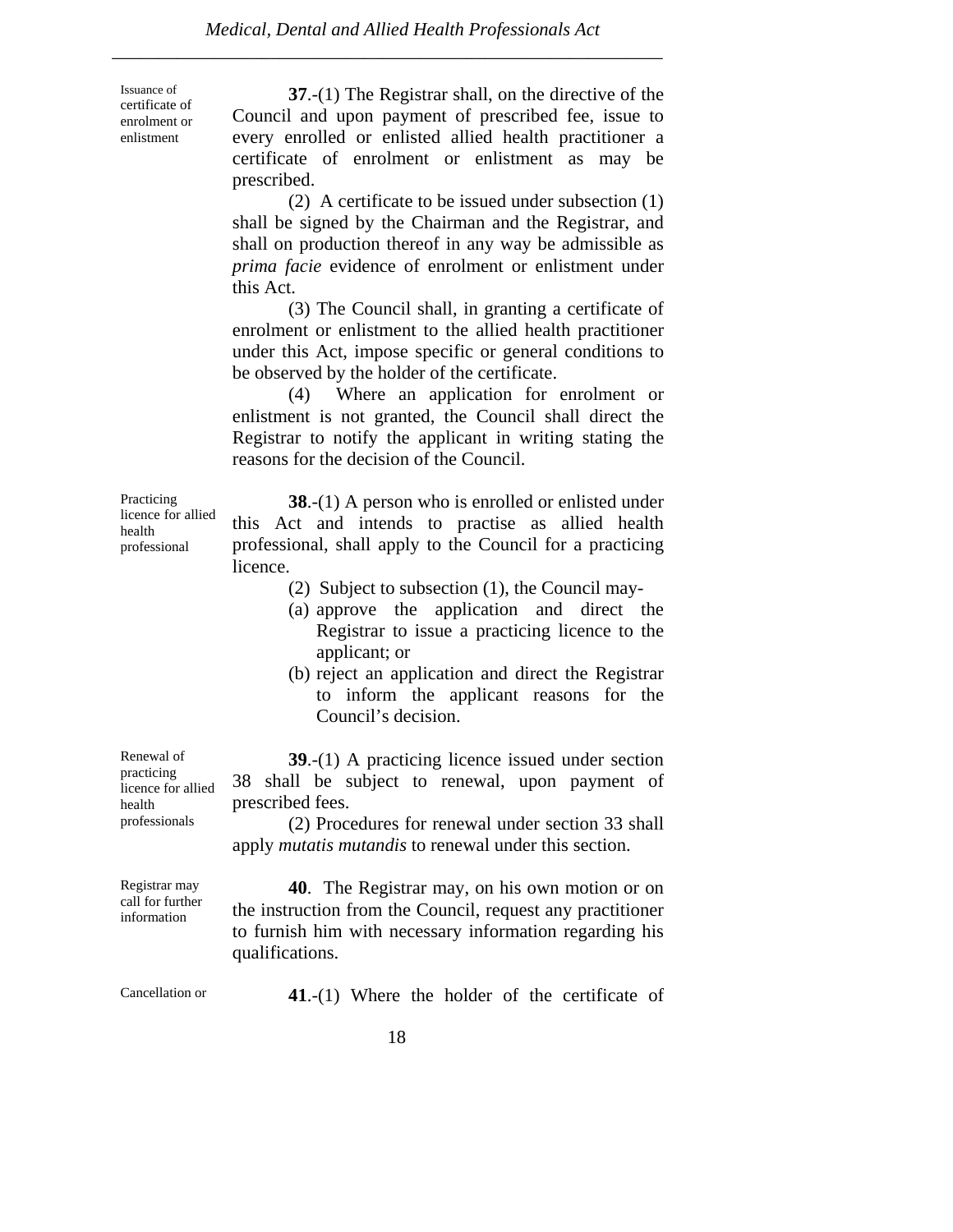suspension of certificates of enrolment or enlistment

enrolment or enlistment fails to observe the imposed conditions as required, the Council may cancel or suspend the certificate of enrolment or enlistment granted to him under this Act.

 (2) The provisions of section 31 shall apply *mutatis mutandis* in relation to the procedure for cancellation or suspension of the certificate for enrolment or enlistment under this section.

Enrolled or enlisted of foreigners

**42**.-(1) Any foreigner who hold an advance diploma, a diploma or a certificate and intends to be enlisted or enrolled as allied health professional for specific period of time shall be registered as a limited enrolled or enlisted.

 (2) Procedure for enrolment or enlistment of foreigners under this section shall be prescribed in the regulations.

#### PART V

#### DISCIPLINARY PROVISIONS

Management of complaints

**43**.-(1) Where a medical, dental or an allied health professional is alleged to be unfit to practice, such complaints shall be lodged to the Registrar who shall forward the matter to the Council.

 (2) A medical, dental or an allied health professional shall be considered unfit to practise under this Act, if such person-

- (a) has breached code of ethics;
- (b) is incompetent;
- (c) has been convicted of an offence relating to medical, dental or allied health professionals practice;
- (d) has committed any malpractice, negligence, breach or any directives issued under this Act;
- (e) is mentally sick and approved as such by the Medical Board in Tanzania or any other licensing authority responsible for health regulation in any other jurisdiction.

 (3) For the purpose of subsection (2), the term "unfit to practise" shall be construed to include:

- (a) contravention of the provision of this Act or regulations;
- (b) failure to abide by terms, conditions or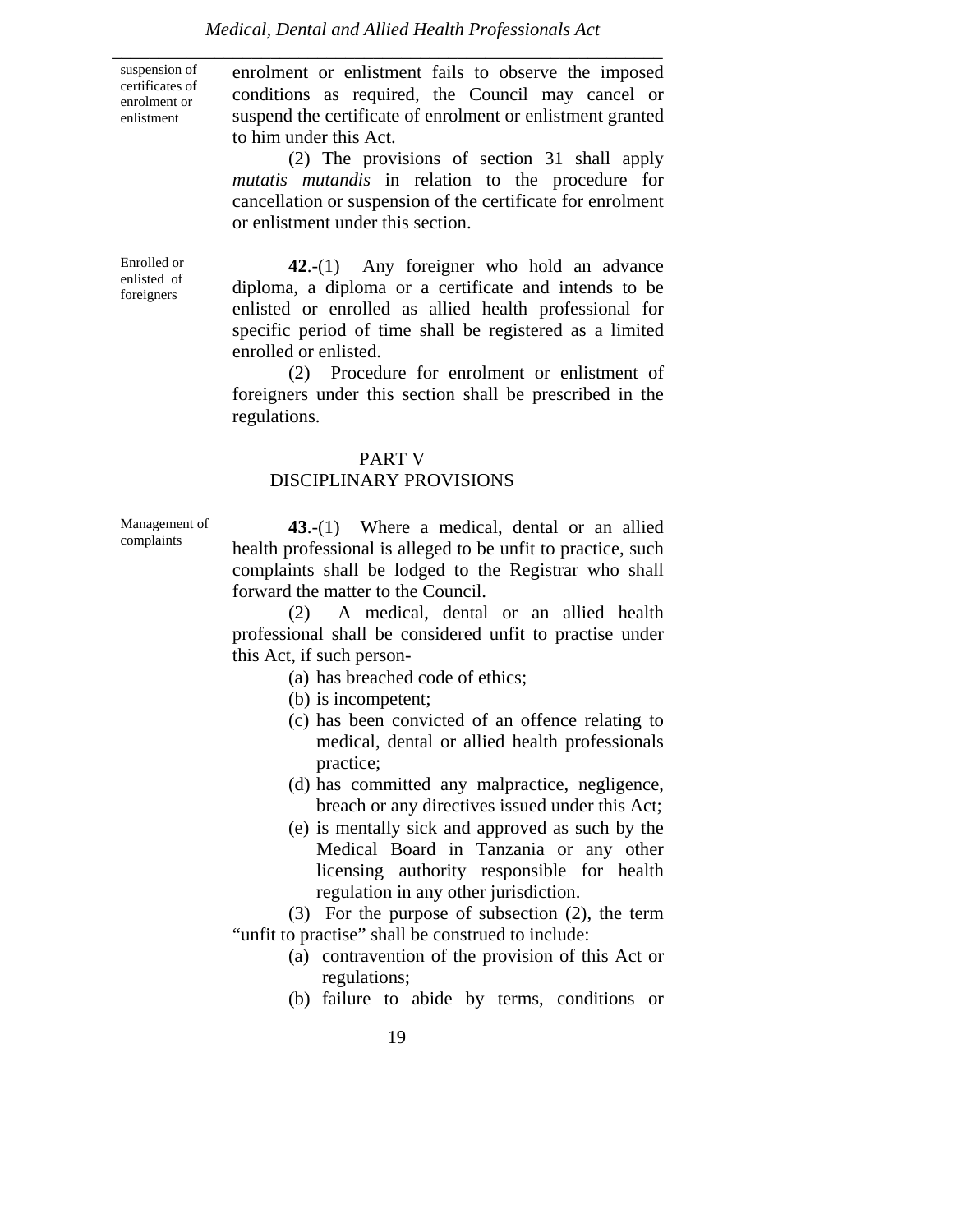limitations of a registered, enlisted, enrolled as a medical, dental or an allied health professional, as the case maybe;

- (c) having a conflict of interest which affects the clients and a registered, enrolled or enlisted professional;
- (d) practicing without being registered, enrolled or enlisted or without a practicing licence;
- (e) an attempt to use his own certificate, number or seal of another medical, dental and allied health professional or impersonate any registered, enrolled or enlisted medical, dental or allied health professional;
- (f) abetting or aiding illegal practice of a medical, dental or an allied health professional;
- (g) furnishing false information or documents to the Council in order to secure a certificate of registration, enrolment or enlisting;
- (h) impersonation of a registered, enrolled or enlisted medical, dental or an allied health professional or a holder of temporary registration certificate;
- (i) abusing a client verbally, physically, sexually or in any other way;
- (j) influencing a client to change his will, on health care directive;
- (k) abandoning a client who is in need of attention;
- (l) misappropriating drugs or other property belonging to a client or an employer;
- (m) failing to report any incompetence, negligence or professional misconduct of a medical, dental or allied health professionals, whose actions endanger the health of a client;
- (n) failure to exercise discretion in respect of the disclosure of confidential information about the client; or
- (o) any other conduct as the Council may deem fit.

 (4) Any complaints under this section shall be accompanied by a written statement made by the complainant or any other person acting on his behalf or any other person interested in the act giving rise to the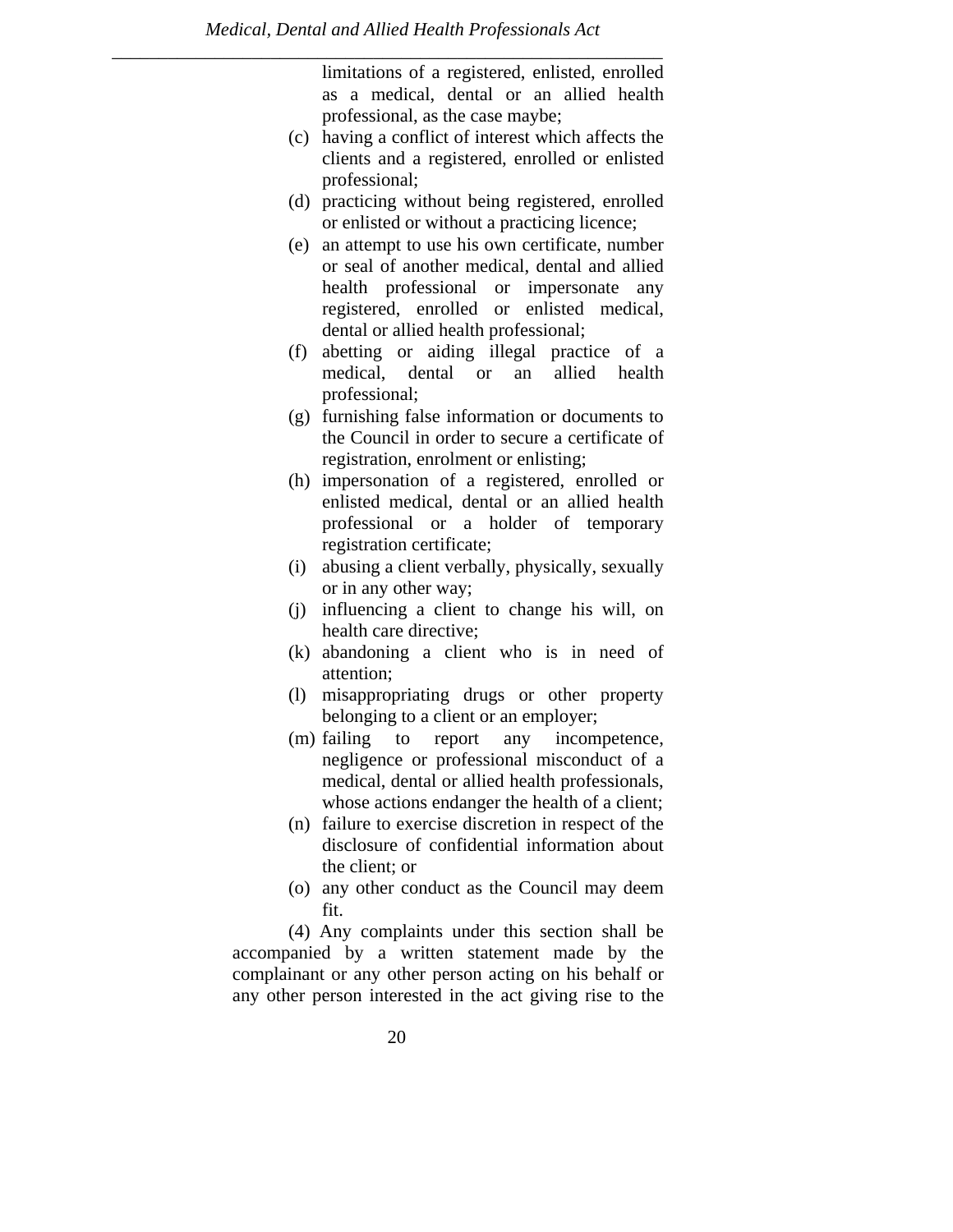complaint.

 (5) Notwithstanding subsection (4), the Council may, on its own motion, initiate any preliminary inquiry into a medical, dental or an allied health professional if is satisfied that the information received by the Council warrants holding of a preliminary inquiry.

 (6) Except for complaints arising under subsection (1), no inquiry shall proceed unless a statutory declaration by the complainant is obtained.

 (7) Any complaint lodged to the Council shall be in the manner prescribed in the regulations.

Procedure for inquiry

**44**.-(1) The Council shall, where it is of the opinion that a *prima facie* case is established by the complainant, direct that an inquiry be held.

 (2) The Council shall give opportunity for a medical, dental or allied health professional against whom misconduct is alleged, to appear before the Council, and may be represented by a legal representative.

 (3) Where a medical, dental or allied health professional fails to appear at an inquiry without reasonable excuse and the Council is satisfied that a notice was duly served, the Council may proceed with the inquiry as if the medical, dental or the allied health professional was present.

 (4) The Council may, after due inquiry made in accordance with the provisions of this Act-

- (a) order the removal of the name of the medical, dental or allied health professional from the Register, Roll or a List;
- (b) order the suspension from the practice of the medical, dental or allied health professional for such period as the Council may consider necessary;
- (c) caution, censure or otherwise reprimand the medical, dental or allied health professional; or
- (d) order payment of costs involved in the inquiry or such other cost as may be appropriate.

 (5) The Registrar shall, within seven days after determination of the inquiry, communicate the decision of the Council to the parties.

(6) The Council shall have power to summon any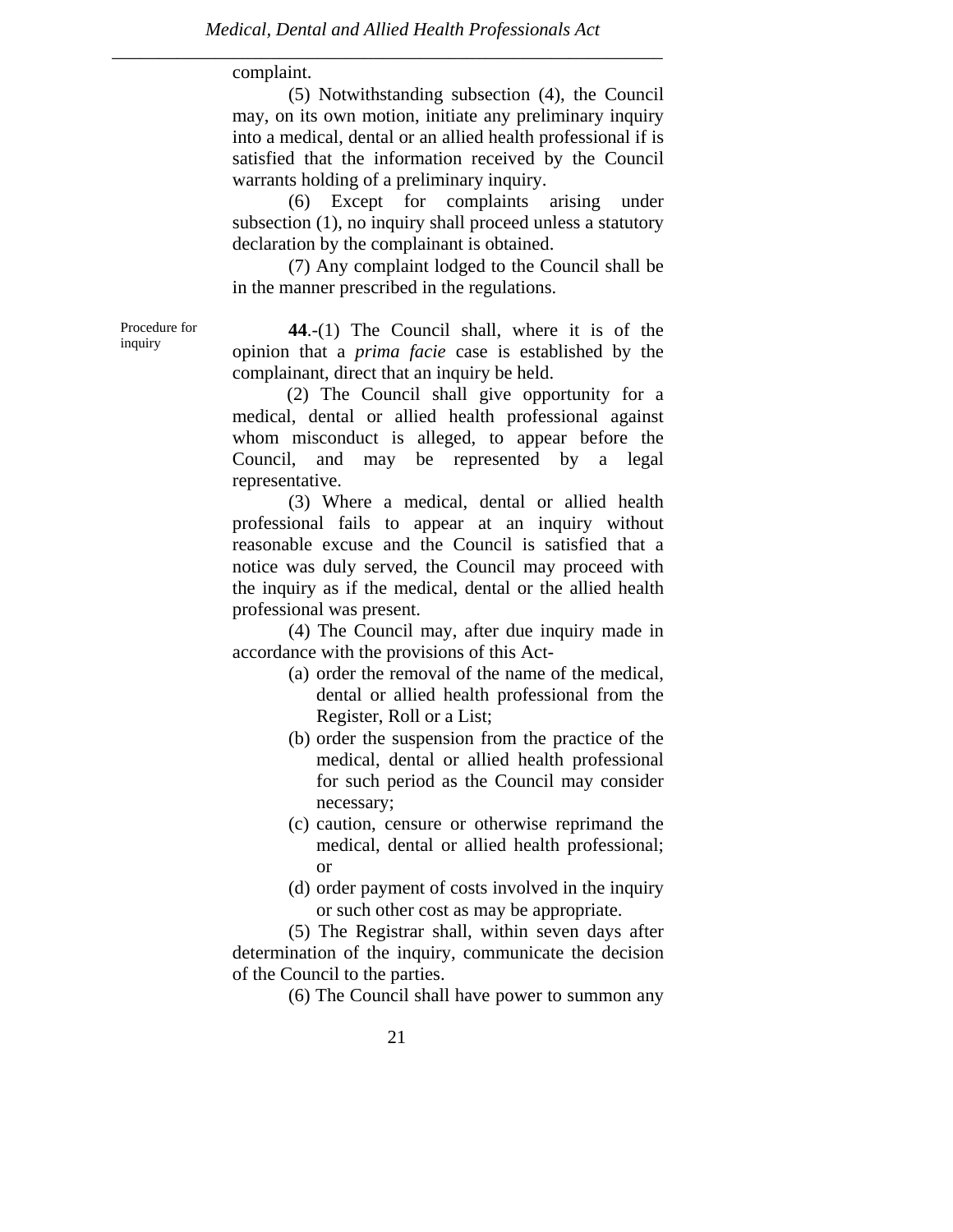witness and may require such witness to produce any document for the purpose of the inquiry.

Notification and **45**. The Registrar shall, as soon as practicable and after the conclusion of an inquiry by the Council, serve a notice of decision of the Council on the medical, dental or the allied health professional in respect of whom an inquiry was held.

Appeal against decision of the Council

publication of decision of the Council

> **46**. A person who is aggrieved by the decision of the Council may, within thirty days from the date of decision, seek redress to the High Court.

#### PART VI FINANCIAL PROVISIONS

Sources of funds **47.-(1)** Sources of funds for the Council shall include:

- (a) monies as may be appropriated by Parliament;
- (b) any funds or assets which may be vested in or accrued from other sources;
- (c) loans granted by the Government or by any other person or body;
- (d) fees imposed and other charges collected from provision of services under this Act;
- (e) gifts, grants and donations;
- (f) proceeds derived from sale of assets or any other source of income identified by the Council; and
- (g) any other monies received by or made available to the Council for the purpose of its functions.

 (2) The fees and charges payable under this Act shall be as prescribed in the regulations.

Annual report and accounts

**48**.-(1) The Council shall, at the end of each financial year, prepare an annual implementation report on the activities of the financial year and submit the report to the Minister.

 (2) The Council shall ensure that the annual financial statements are prepared and audited by the Controller and Auditor General three months after the end of each financial year.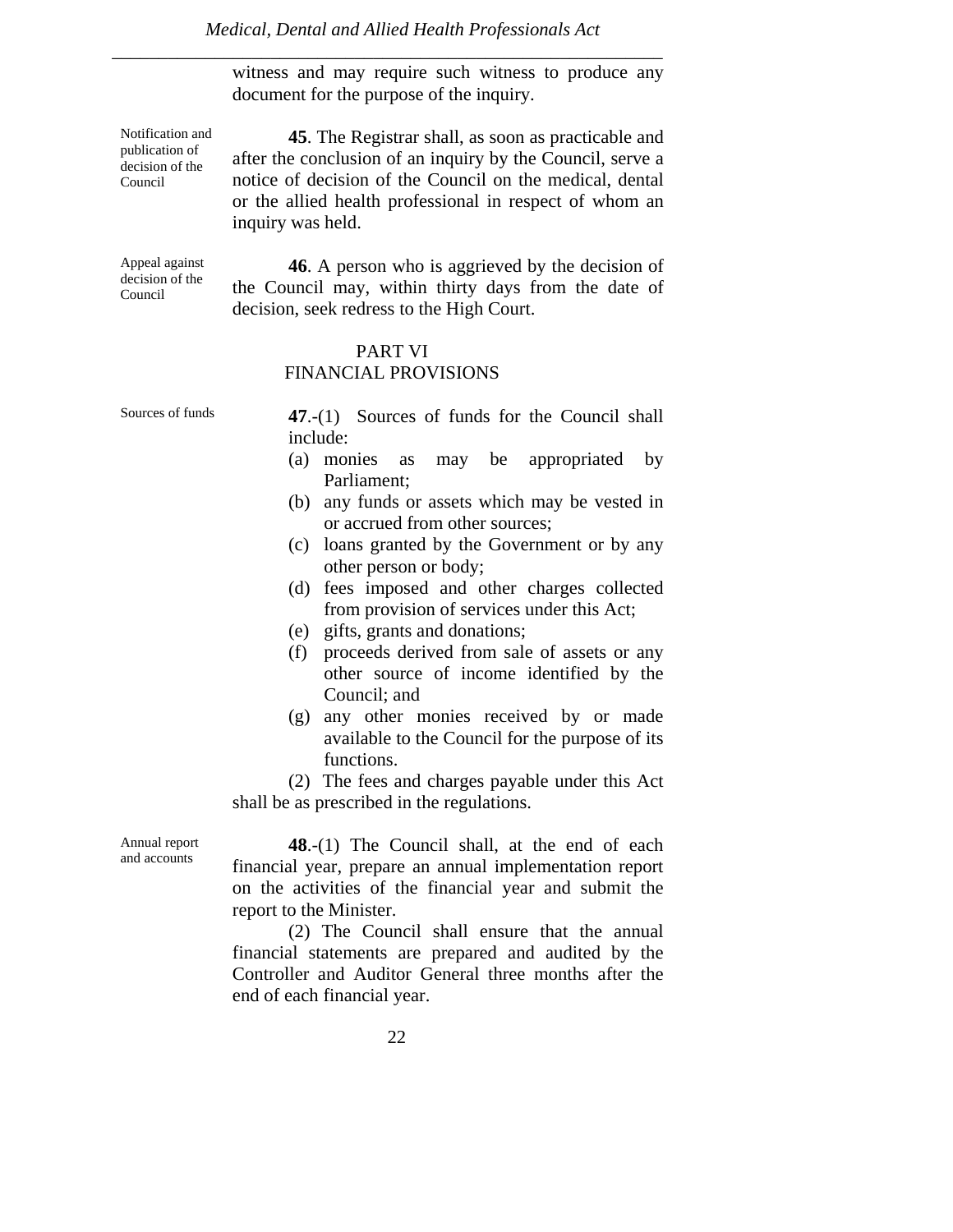- (3) The financial statements shall include:
- (a) statement of financial performance;
- (b) statement of financial position;
- (c) statement of cash flows;
- (d) statement of changes of equity; and
- (e) notes to the financial statements.

 (3) No expenditure shall be made unless authorized by the Council within the estimates of that financial year.

Submission of annual financial report

**49**.-(1) The Council shall, within six months after the end of each financial year, submit to the Minister a report of activities and operations of the Council during that year and be accompanied by-

- (a) a copy of the audited accounts of the Council;
- (b) a copy of the Auditor's report on the accounts; and
- (c) any other information as the Minister may direct.

 (2) The Minister shall, as soon as practicable, lay before the National Assembly the audited accounts and the annual report of the Council.

Management and control of funds

**50**.-(1) The Council shall keep books of accounts and maintain proper records of its operations in accordance with national accounting standards.

 (2) The Council shall cause to be prepared and kept proper books of accounts and record with respect to:

- (a) the assets and liabilities;
- (b) the receipt and expenditure of monies and other financial transactions; and
- (c) a statement of financial position and a statement indicating details of the financial performance to be prepared in every financial year.

 (3) The funds and resources of the Council shall be used for the better carrying out of the objectives of this Act.

 (4) The Council's expenditure shall be subject to monitoring and review.

Annual and supplementary budget

**51**.-(1) The Council shall, not less than one month before the beginning of any financial year, approve the annual budget of the amount expected to be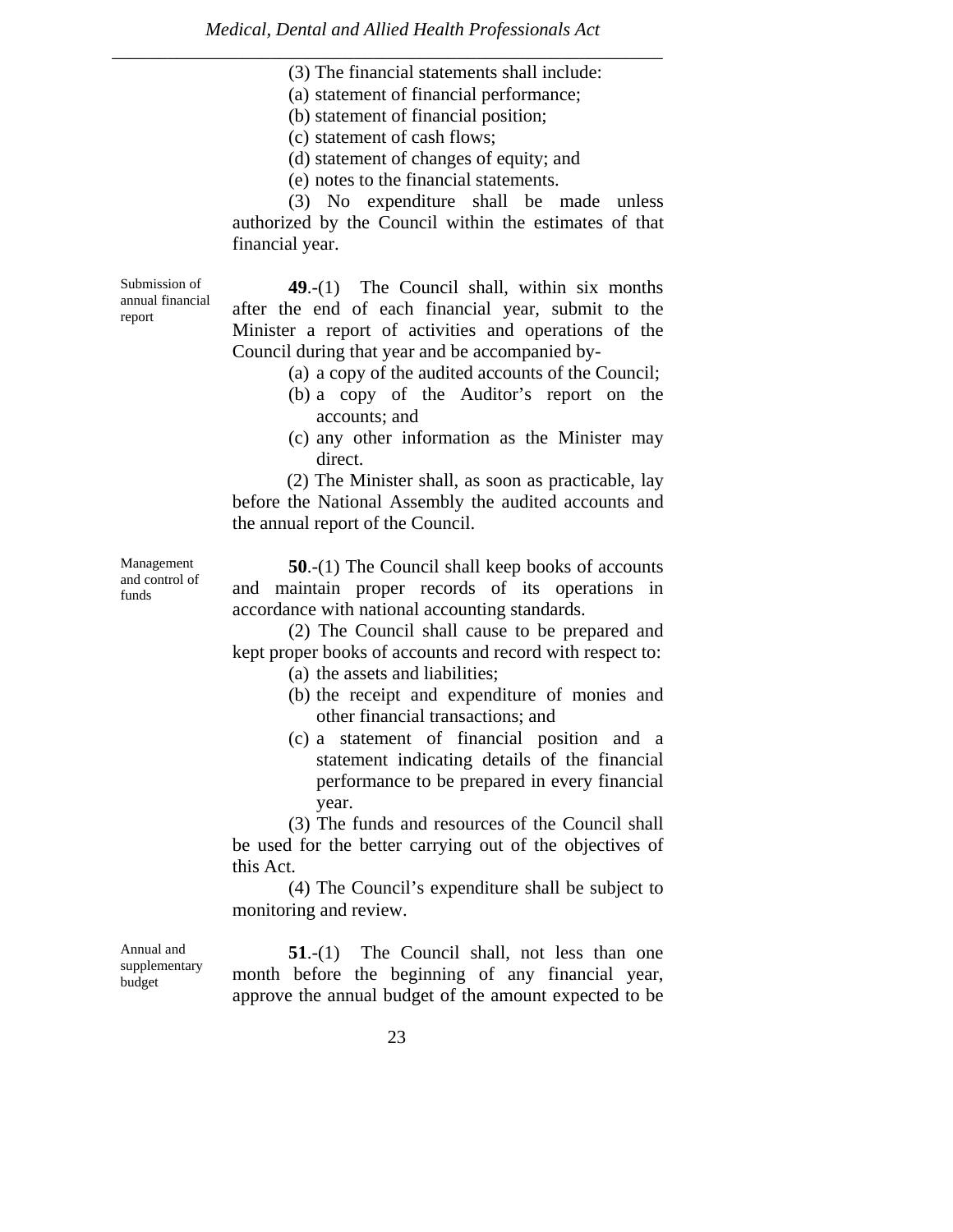received and disbursed during that financial year.

 (2) Where in any financial year, the Council requires to make any disbursement not provided for or of an amount in excess of the amount provided for in the annual budget for that year, the Council shall approve a supplementary budget detailing the disbursement.

 (3) The annual budget and every supplementary budget shall be in the form and manner as may be prescribed or directed by the Minister.

Operational principles

**52**.-(1) The Council shall:

- (a) open and operate all sets of books of accounts, ledgers, journals, and other subsidiary books of accounts in accordance with its accounting manual; and
- (b) review and change its documentation in order to facilitate the proper keeping of books of account as may be directed by the relevant authorities.

 (2) All cash received shall be deposited to the revenue account and payments shall be made from the expenditure account.

 (3) An expenditure shall not be incurred from the funds of the Council unless that expenditure is part of the expenditure plan approved by the Minister.

Powers to invest **53**. The Council may, after obtaining approval of the Minister and in consultation with the Minister responsible for finance, invest any monies in such a manner as it deems fit.

# PART VII

# OFFENCES AND PENALTIES

Offence for illegal practicing

**54**.-(1) A person who wilfully and falsely practices as medical, dental or allied health professional knowing that he is not qualified as such, commits an offence and upon conviction, shall be liable to a fine not less than five million shillings but not exceeding ten million shillings or imprisonment for a term of not less than one year but not exceeding two years or to both.

 (2) A person who practices as medical, dental or allied health professional without being registered, enrolled or enlisted under this Act commits an offence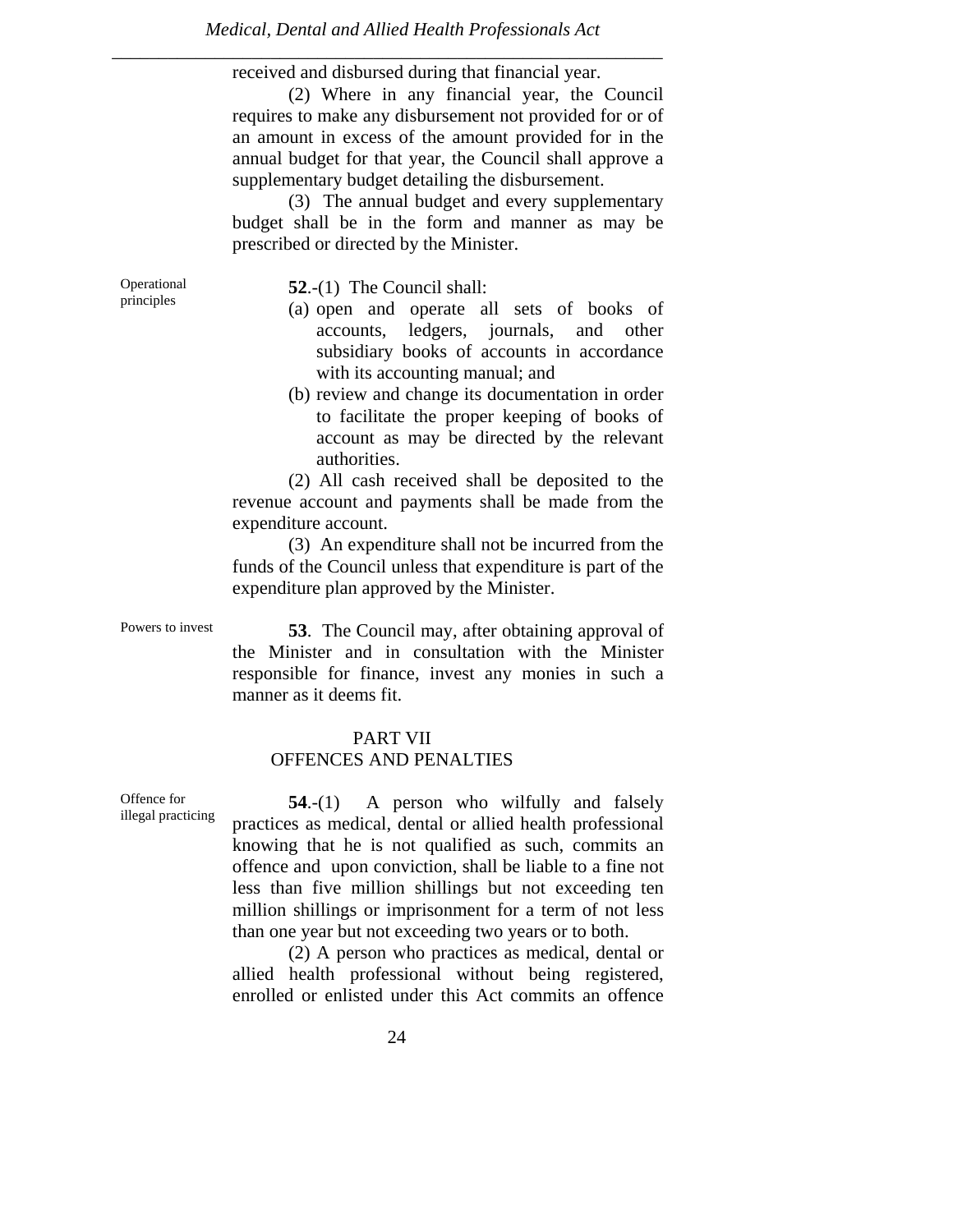and shall, upon conviction, be liable to a fine of not less than two million shillings but not exceeding five million shillings or to imprisonment for a term of not less than six months but not exceeding twelve months or to both.

 (3) A person who practices as a medical, a dental or an allied health professional or receives payment without a valid practicing licence, commits an offence and shall, upon conviction, be liable to a fine of not less than one million shillings but not exceeding two million shillings or to imprisonment for a term of not less than three months but not exceeding five months or to both.

 (4) In addition to the penalties imposed under this section, the trial court as the case may be, may order that any drugs, poisons, medicines, needles, surgical, medical, dental or diagnostic instruments or appliances used by or belonging to or found in possession of a person convicted, be dealt with in accordance with the Tanzania Food and Drugs Authority Act.

Offence for **55**. Any person who: (a) abets, procures or attempts to procure registration, enrolment or enlistment or practicing licence by-

- (i) making or causing to be made any false statement;
- (ii) producing any false or fraudulent documents;
- (b) receives any payment for practicing medicine or dentistry, without being registered, enrolled or enlisted,

commits an offence and shall, on conviction, be liable to a fine of not less than five million shillings but not exceeding ten million shillings or to imprisonment for a term of not less than one year but not exceeding two years or to both.

**56**. Any person summoned by the Council, who:

- (a) fails without reasonable cause to appear before the Council; or
- (b) fails to produce any document which he is required to produce,

commits an offence and on conviction shall have his practicing licence suspended or cancelled by the Council.

Cap.219

illegal registration

General penalty against certain offences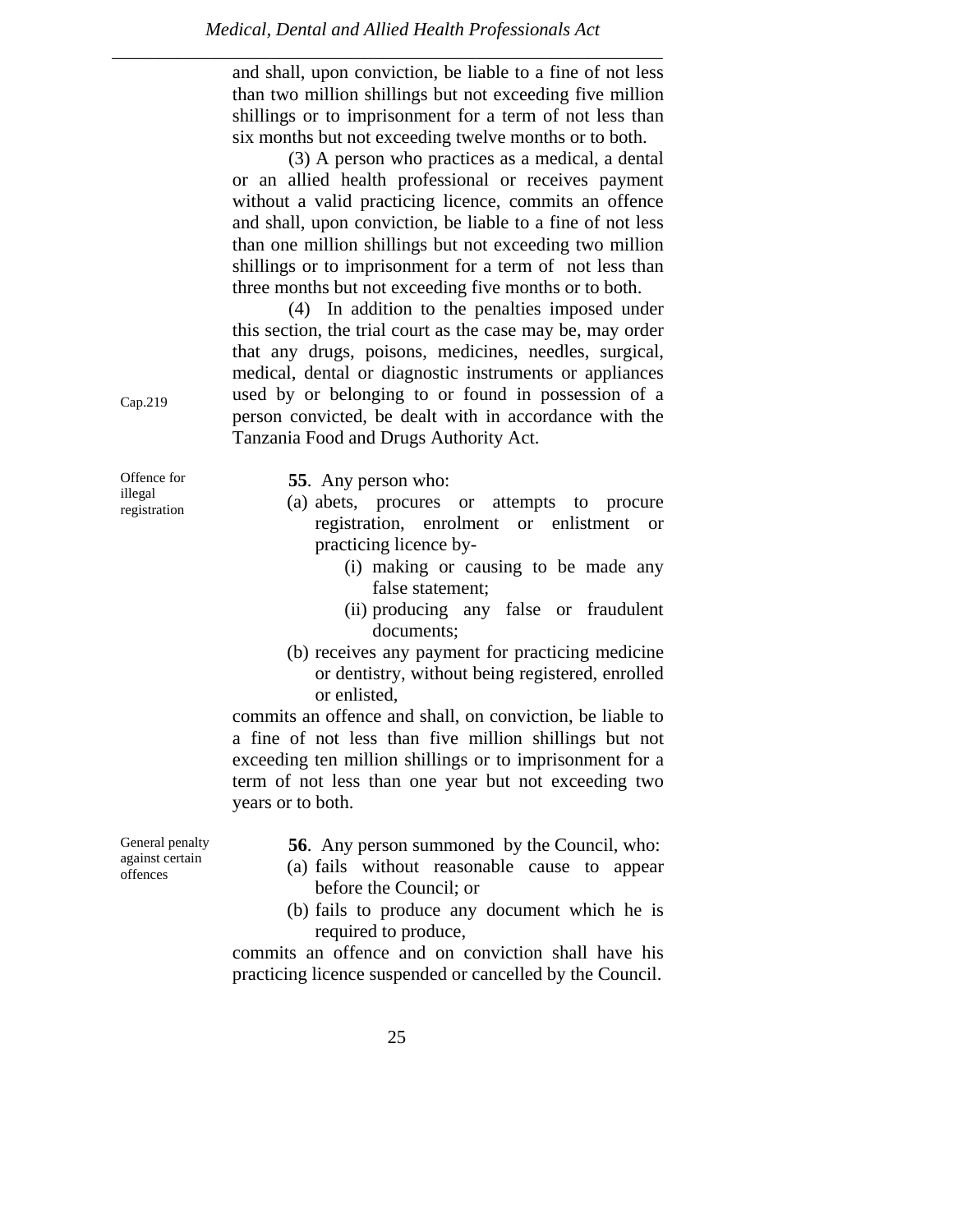#### *Medical, Dental and Allied Health Professionals Act*

*\_\_\_\_\_\_\_\_\_\_\_\_\_\_\_\_\_\_\_\_\_\_\_\_\_\_\_\_\_\_\_\_\_\_\_\_\_\_\_\_\_\_\_\_\_\_\_\_\_\_\_\_\_\_\_\_\_\_\_*  Penalty for giving false identification or practicing illegally

**57**. Any person who wilfully allows or falsely uses any name, title or description implying a qualification to practice or earn remuneration as a medical, dental or an allied health professional commits an offence and shall, on conviction, be liable to a fine of not less than five million shillings but not exceeding ten million shillings or to imprisonment for a term of not less than one year but not exceeding two years or to both.

Penalty for employing persons without valid licence

**58**. A person who, employs any other person to practice as medical, dental or allied health professional in a capacity of a registered, enrolled or enlisted medical, dental or allied health professional without valid practicing licence, commits an offence, and shall, on conviction, be liable to a fine of not less than five million shillings but not exceeding ten million shillings or to imprisonment for a period of not less than one year but not exceeding two years or to both.

#### PART VIII GENERAL PROVISIONS

Observance of Code of Ethics

**59**.-(1) There shall be a Code of Ethics for Professional Conduct for medical, dental and allied health professionals which shall be known as the "Code of Ethics".

 (2) A medical, dental or allied health professional registered, enrolled or listed under this Act shall observe the Code of Ethics and a breach of any of the provisions of this Act shall amount to misconduct.

**60**. Any person holding an additional qualification for which he is registered, enrolled or enlisted under this Act may apply to the Council for recognition of such qualification in the manner to be prescribed in the regulations.

**61**. Every medical, dental or allied health professional shall, immediately and in writing, notify the Registrar of any change of his address.

**62.**-(1) Any registered medical, dental or allied health professional who does not practice shall retain his name in the Register, Roll or List as the case may be,

Change of address

Additional qualification

Retention in the Register, enrolled or enlisted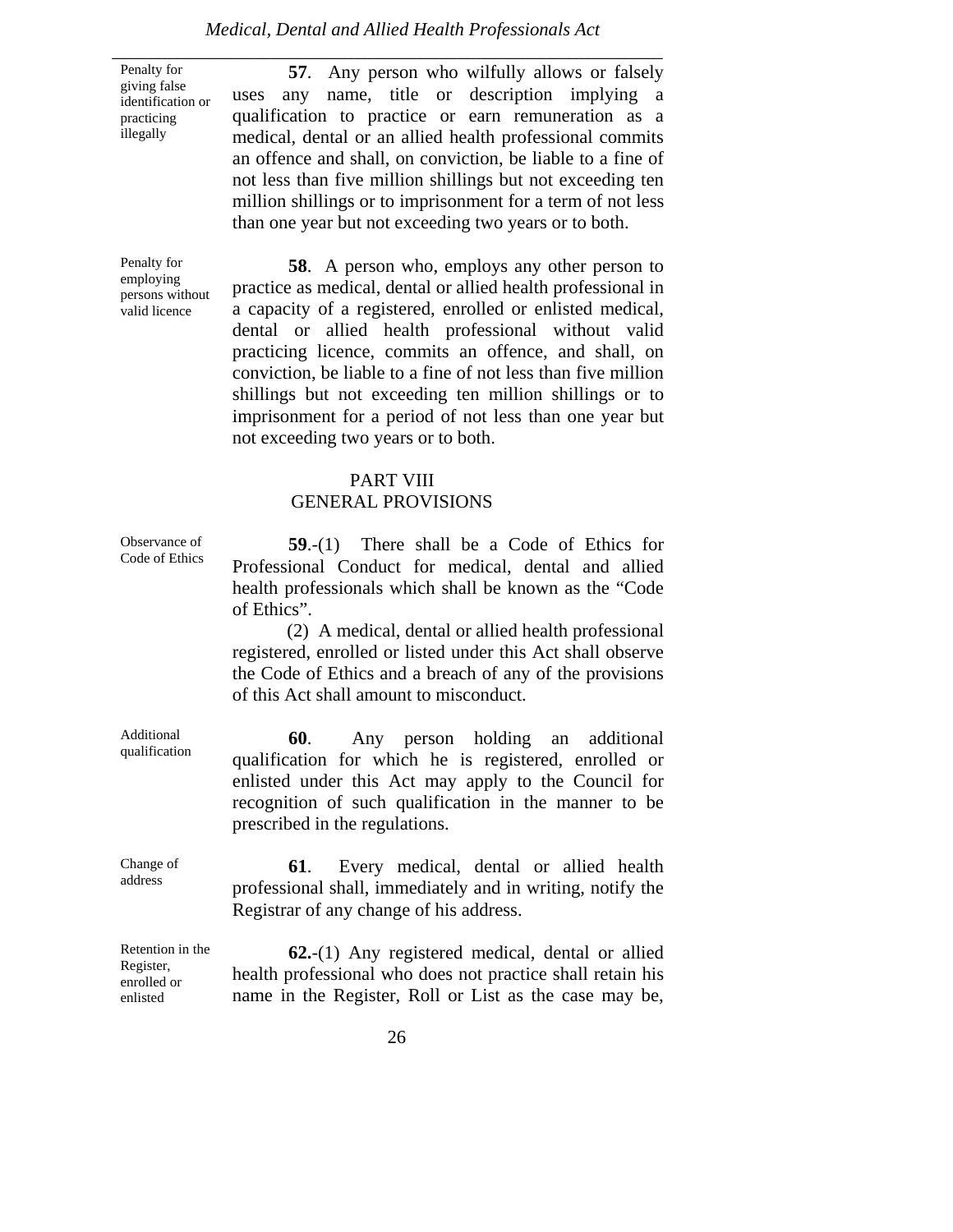through annual renewal.

 (2) An application for renewal for retention under this Act, shall be made to the Council in a prescribed manner before expiration of existing certificate and shall be accompanied by a prescribed renewal fee.

 (3) Where a registered medical, dental or allied health professional fails to apply for retention before the expiration of the existing certificate of registration, enrolment or enlistment, the Council may renew the registration if the application is made within six months after the end of the expiry period.

 (4) Where at the end of that period of six months, a registered medical, dental and allied health professional has not renewed his registration, the Council shall suspend the registration for one year, and if after a year the medical, dental and allied health professional fails to renew the registration, then the Council shall cancel the registration and remove the person's name from the Register.

**63**. There shall be reciprocal recognition for persons registered as medical or dental and allied health professionals with other countries upon entering into Mutual Recognition Agreements between the Council and other professional regulatory bodies.

**64**.-(1) Any person who is aggrieved by a decision of the Registrar regarding registration, enrolment or enlistment may, within thirty days from the date of notification of the decision, apply to the Council for review.

 (2) The Council may, after hearing the Registrar and the professional, issue to the Registrar such directives as it may consider necessary.

 (3) The Council may make rules for regulating the hearing of applications for review.

Publication of registered, enrolled and enlisted professionals

Reciprocal recognition

Application for review

> **65**. The Registrar shall not later than 31<sup>st</sup> March of every year and at such other times as may be determined by the Council, cause publication of names of registered, enrolled or enlisted persons under this Act in the official *Gazette,* websites or other media.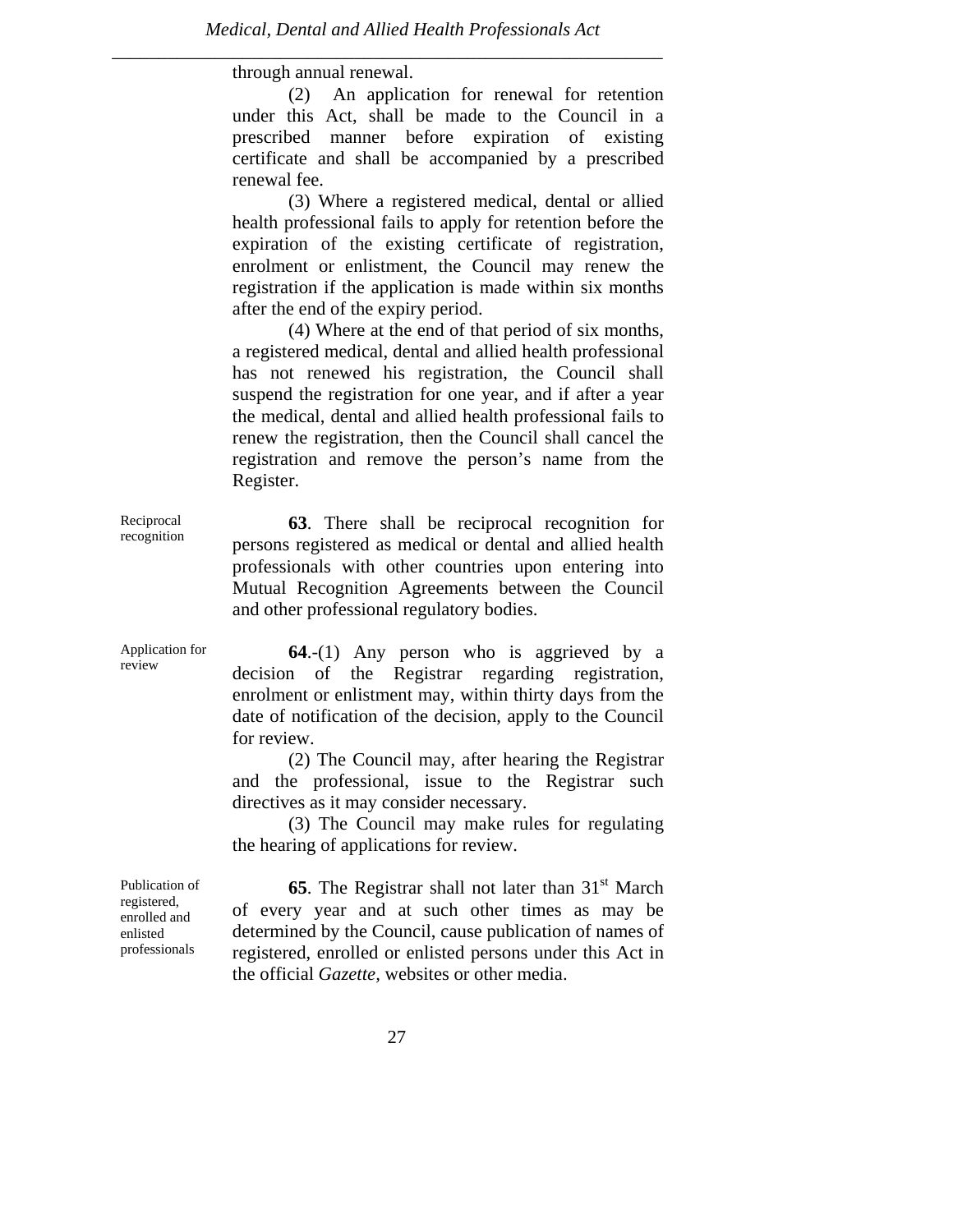| Power to make<br>regulations     | 66.-(1) The Minister may, after consultation with<br>the Council, make regulations for the better carrying out<br>of the provisions of this Act.<br>Without prejudice to the generality of<br>(2)<br>subsection (1), the regulations may prescribe:<br>(a) qualifications which shall be recognized as<br>entitling the holder to be registered, licensed,<br>enrolled or enlisted under this Act;<br>(b) standards of professional conduct of medical,<br>dental and allied health professional;<br>(c) standard guidelines for inspection<br>and<br>accreditation of centres of internship;<br>(d) various forms to be used under this Act;<br>(e) conduct of internship program;<br>(f) procedures for renewal of retention<br>and<br>practicing licences under this Act;<br>(g) procedure for appeals under this Act;<br>(h) matters in respect of which fees shall be<br>payable under this Act; and<br>(i) anything which in the opinion of the Council<br>is incidental or conducive to the performance<br>and exercise of its functions and powers under<br>this Act. |
|----------------------------------|-------------------------------------------------------------------------------------------------------------------------------------------------------------------------------------------------------------------------------------------------------------------------------------------------------------------------------------------------------------------------------------------------------------------------------------------------------------------------------------------------------------------------------------------------------------------------------------------------------------------------------------------------------------------------------------------------------------------------------------------------------------------------------------------------------------------------------------------------------------------------------------------------------------------------------------------------------------------------------------------------------------------------------------------------------------------------------|
| Repeal and<br>savings<br>Cap.152 | 67.-(1) The Medical Practitioners and Dentists<br>Act is hereby repealed.<br>(2) Notwithstanding the repeal under subsection<br>(1) anything done or any action taken or purported to<br>have been done or taken under the repealed Act shall, in<br>so far as its not inconsistent with the provisions of this<br>Act, be deemed to have been done or taken under<br>corresponding provisions of this Act.<br>(3) All subsidiary legislation made or issued<br>under the repealed Act which are enforce on the<br>commencement of this Act, shall be deemed to have been<br>made or given under the provisions of this Act and shall                                                                                                                                                                                                                                                                                                                                                                                                                                         |

remain in force until they are revoked by subsidiary legislation made under this Act.

#### $\overline{\phantom{a}}$  ,  $\overline{\phantom{a}}$  ,  $\overline{\phantom{a}}$  ,  $\overline{\phantom{a}}$  ,  $\overline{\phantom{a}}$  ,  $\overline{\phantom{a}}$  ,  $\overline{\phantom{a}}$  ,  $\overline{\phantom{a}}$  ,  $\overline{\phantom{a}}$  ,  $\overline{\phantom{a}}$  ,  $\overline{\phantom{a}}$  ,  $\overline{\phantom{a}}$  ,  $\overline{\phantom{a}}$  ,  $\overline{\phantom{a}}$  ,  $\overline{\phantom{a}}$  ,  $\overline{\phantom{a}}$ **SCHEDULE**

\_\_\_\_\_\_\_\_\_\_ *(Made under section 5(5))* **\_\_\_\_\_\_\_\_\_\_\_**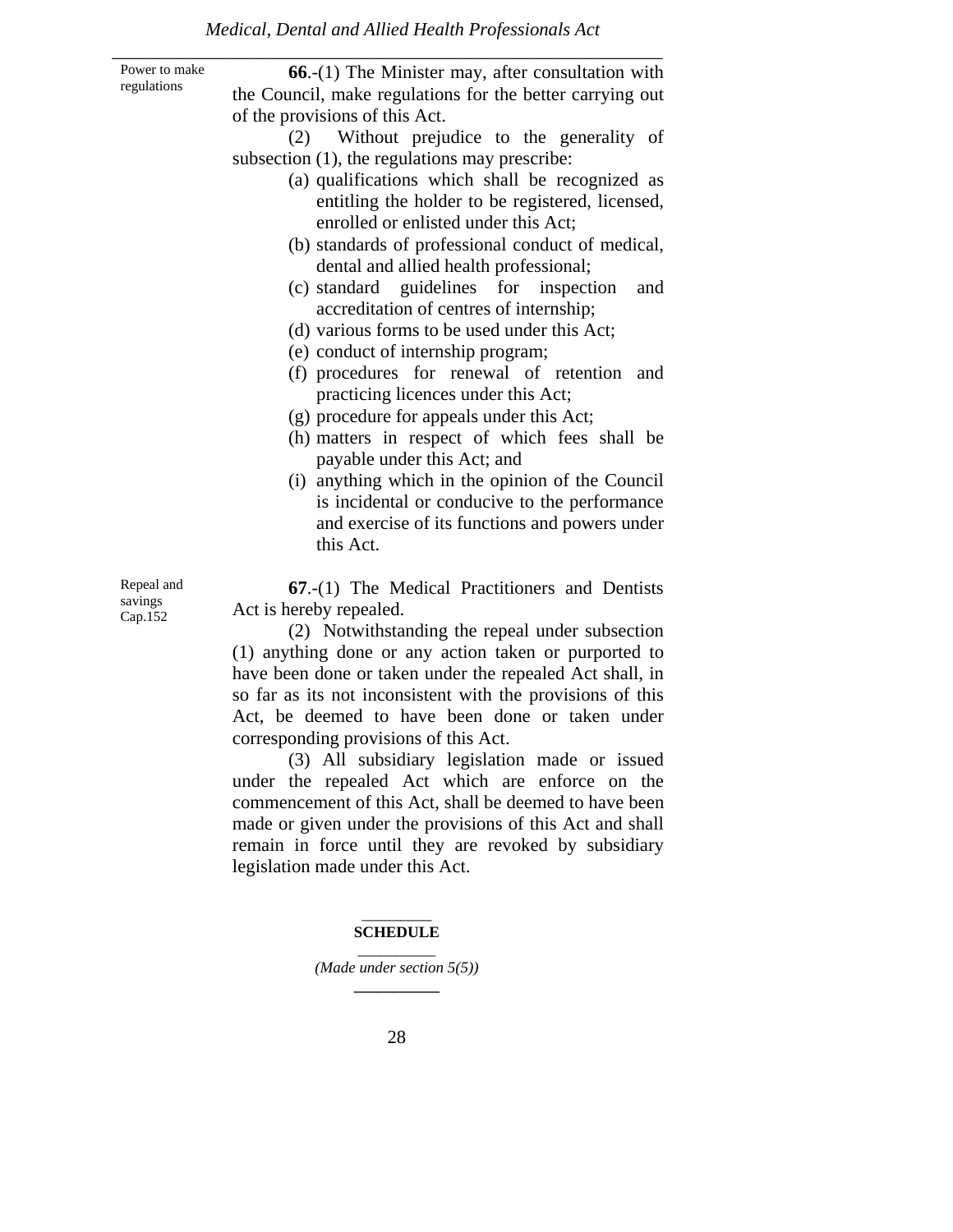#### *\_\_\_\_\_\_\_\_\_\_\_\_\_\_\_\_\_\_\_\_\_\_\_\_\_\_\_\_\_\_\_\_\_\_\_\_\_\_\_\_\_\_\_\_\_\_\_\_\_\_\_\_\_\_\_\_\_\_\_*  **PROVISIONS RELATING TO THE COUNCIL**

| Appointment of<br>Vice-Chairman                | 1. Members shall elect one among its members to<br>be the Vice-Chairman of the Council and such member<br>elected shall hold office for a term of three years.                                                                                                                                                                                                                                                                                                                                                                                                                                                                                                                                                                                                                                                                                                 |
|------------------------------------------------|----------------------------------------------------------------------------------------------------------------------------------------------------------------------------------------------------------------------------------------------------------------------------------------------------------------------------------------------------------------------------------------------------------------------------------------------------------------------------------------------------------------------------------------------------------------------------------------------------------------------------------------------------------------------------------------------------------------------------------------------------------------------------------------------------------------------------------------------------------------|
| Tenure of office                               | A member shall, unless the appointing<br>$2-(1)$<br>authority terminates his appointment, or ceases in any other<br>way to be a member, hold office for a period of three years<br>but shall be eligible for reappointment for another one term.<br>(2) A member appointed by virtue of his office<br>shall cease to be a member upon ceasing to hold the office<br>entitling him to appointment to the Council.                                                                                                                                                                                                                                                                                                                                                                                                                                               |
| Meeting of the<br>Council                      | 3.-(1) The Council shall ordinarily meet at such<br>times and places as it deems necessary for transaction of its<br>business, but shall meet at least once in every three months.<br>(2) The Chairman or in his absence, the Vice-<br>Chairman, may at any time call a special meeting of the<br>Council upon request by a majority of the members.<br>(3) The Chairman or in his absence the Vice-<br>Chairman, shall preside at every meeting of the Council and<br>in the absence of both the Chairman and the Vice-Chairman,<br>the members present shall appoint a member from amongst<br>themselves to preside over the meeting.<br>(4) A member of the Council who fails to attend at<br>least two consecutive meetings in a calendar year without<br>giving any reason shall cease to be a member and a vacant<br>position may be filled accordingly. |
| Quorum                                         | 4. The quorum at any meeting of the Council shall<br>be two third of the members.                                                                                                                                                                                                                                                                                                                                                                                                                                                                                                                                                                                                                                                                                                                                                                              |
| Decision of the<br>Council                     | 5. Matters proposed at a meeting of the Council<br>shall be decided by a majority of the votes of the members<br>present and voting, and in the event of an equality of votes,<br>the person presiding over the meeting shall have a casting<br>vote in addition to his deliberative vote.                                                                                                                                                                                                                                                                                                                                                                                                                                                                                                                                                                     |
| Minutes of<br>meetings                         | 6. The Registrar shall record and keep minutes of<br>all business conducted or transacted at the meeting and the<br>minutes of each meeting of the Council shall be read and<br>confirmed or amended and confirmed at the next meeting of<br>the Council and signed by the person presiding over the<br>meeting and the Secretary.                                                                                                                                                                                                                                                                                                                                                                                                                                                                                                                             |
| Absence not to<br>invalidate<br>proceedings    | The validity of any act or proceedings of the<br>7.<br>Council shall not be affected by any absence among its<br>members or by any defect in the appointment of any one of<br>them.                                                                                                                                                                                                                                                                                                                                                                                                                                                                                                                                                                                                                                                                            |
| Council may<br>regulate its own<br>proceedings | 8. The Council may regulate its own proceedings.<br>29                                                                                                                                                                                                                                                                                                                                                                                                                                                                                                                                                                                                                                                                                                                                                                                                         |
|                                                |                                                                                                                                                                                                                                                                                                                                                                                                                                                                                                                                                                                                                                                                                                                                                                                                                                                                |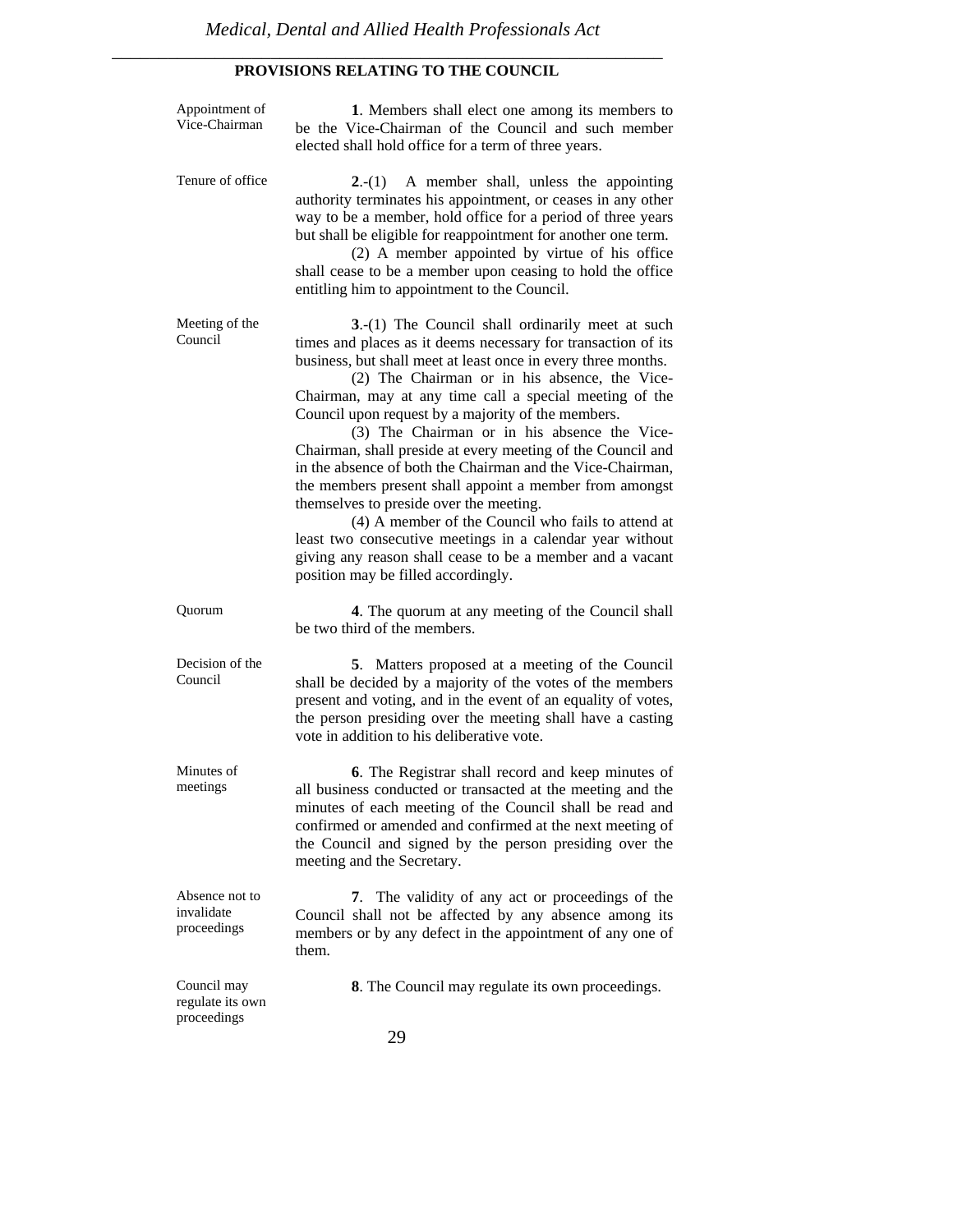| Orders and<br>documents | <b>9.</b> All orders, directions, notes or other documents<br>issued on behalf of the Council shall be signed by the:<br>(a) Chairman; or<br>(b) Registrar of the Council authorised in writing<br>in that behalf by the Council.                                                                                                                                                                                                         |
|-------------------------|-------------------------------------------------------------------------------------------------------------------------------------------------------------------------------------------------------------------------------------------------------------------------------------------------------------------------------------------------------------------------------------------------------------------------------------------|
| Seal of the<br>Council  | 10.- $(1)$ The Council shall have a Seal to be kept<br>under safe custody of the Registrar.<br>(2) The affixing of the Seal of the Council on any<br>document shall be authenticated by the signature of the<br>Chairman and the Registrar.<br>(3) A document purporting to be an instrument<br>issued by the Council and authenticated in the manner<br>provided for under subparagraph (2) shall be deemed to be a<br>valid instrument. |

# **\_\_\_\_\_\_\_\_\_\_\_\_\_\_\_\_\_\_\_\_ OBJECTS AND REASONS \_\_\_\_\_\_\_\_\_\_\_\_\_\_\_\_\_\_\_\_\_**

This Bill proposes for enactment of the Medical, Dental and Allied Health Professionals Act, 2016. In particular, the proposed Bill makes provisions for the regulation of medical, dental and allied health professionals. The Bill also establishes the Medical Council of Tanganyika and provides for its functions and management in order to improve services and protect the general public from the effects which may arise from the misconduct of medical, dental and allied health professionals.

The Bill is divided into Eight Parts.

Part I provides for preliminary matters including the citation, commencement date, application and interpretation of terms and designations used in the proposed Act.

Part II provides for the establishment of the Council, its composition, functions and powers. It also gives power to the Council to delegate some of its functions to any committee, employee and staff of the Council. Further, the Part establishes the committees of the Council and makes provisions relating to the appointment of the Registrar of the Council and his functions. It also establishes the position of the Deputy Registrar to assist the Registrar in performance of his functions and empowers the Council to appoint supervisory officers at the district or regional levels to work on behalf of the Council.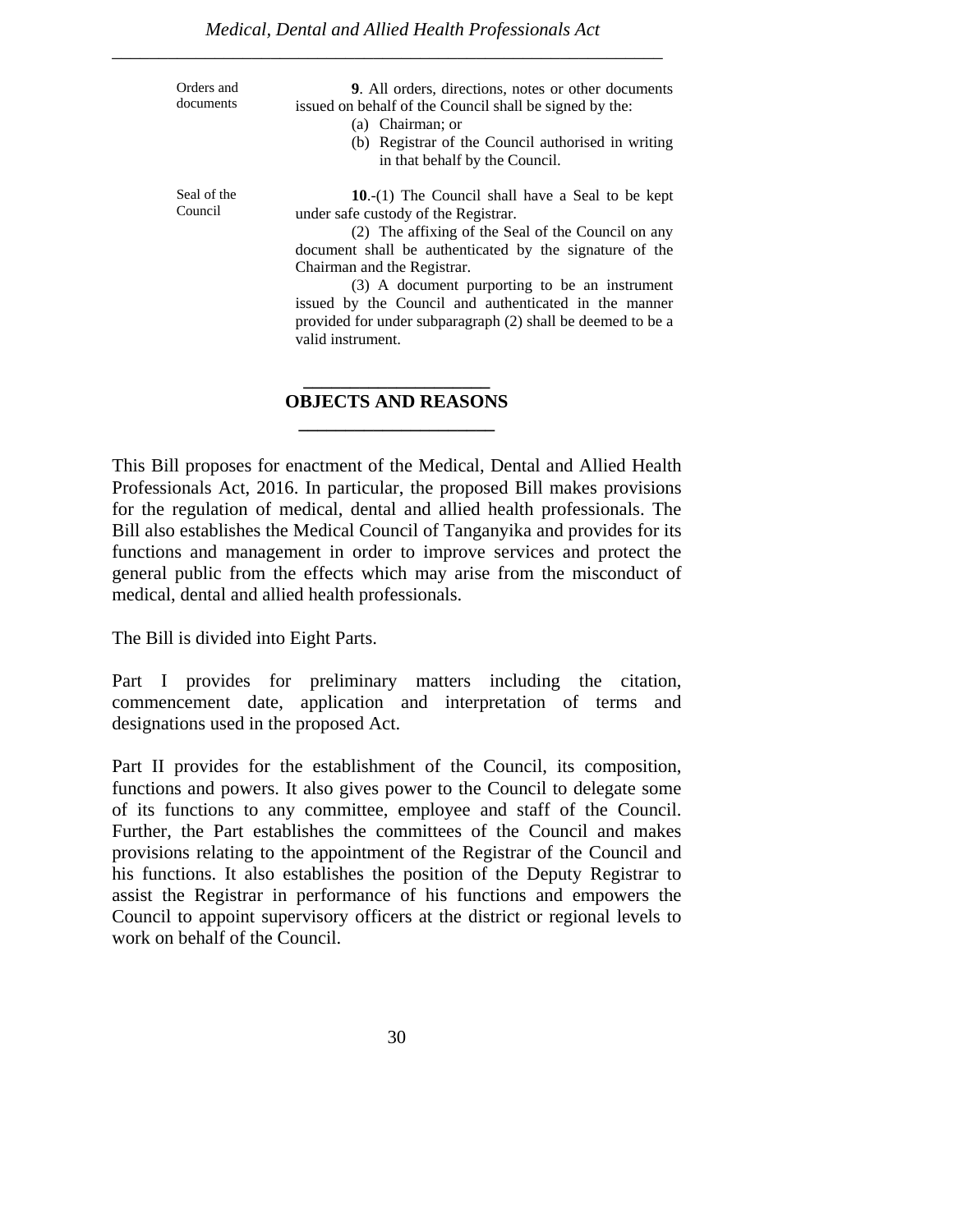Part III provides for matters relating to the registration and licensing of professional. Under this Part different categories of registers and registration are established.

*\_\_\_\_\_\_\_\_\_\_\_\_\_\_\_\_\_\_\_\_\_\_\_\_\_\_\_\_\_\_\_\_\_\_\_\_\_\_\_\_\_\_\_\_\_\_\_\_\_\_\_\_\_\_\_\_\_\_\_* 

Further, the Part provides for procedures for any foreigner who wants to be registered and to practice as medical, dental and allied health profession in Tanzania. Furthermore, this Part provides for provisions on the procedure for ensuing and renewal of practicing licences and retention procedures for review in case of refusal of a practicing licence. The procedure for cancelation and suspension of certificate is also provided for those who violate the conditions imposed under the Act.

Part IV provides for enrolment and enlistment of allied health practitioners. It also contains provisions on the requirement of any person who wants to be allied health practitioner to be enrolled or enlisted by the Council so as to allow such person to practice within the country. Furthermore, impose conditions on the qualification needed for allied health professional in order to be enrolled or enlisted under this Act and issuance of certificate by Registrar for qualified allied health practitioner**.** 

Part V of the Bill provides for disciplinary matters for professionals. It establishes the mechanism for receipt of complaints, procedure for inquiry, sanctions, disciplinary powers of the Council to summon witness, as well as the publication of the decision of the Council. Further, it makes appeal procedure for persons aggrieved by the decision of the Council.

Part VI contains financial provisions. The Part identifies the sources of funds for the Council and provides for matters relating to annual reports, accounts, management and control of funds and budgeting. It also empowers the Council to make some investments but subject to an approval by the Minister responsible for health and the Minister responsible for finance.

Part VII provides for offences and penalties. It creates offences for illegal practicing and registration and corresponding penalties, including the penalty for giving false identification and employing persons without valid licence. It also creates general penalty against certain offences.

Part VIII provides for general provisions. It proposes matters relating the importance of observing the Code of Ethics to be established. It also contains provisions relating to reciprocal recognition of persons registered in other countries upon entering into mutual recognition agreement between the Council and any other professional regulatory body and publication of registered, enrolment and enlistment professionals. Apart from that, the Part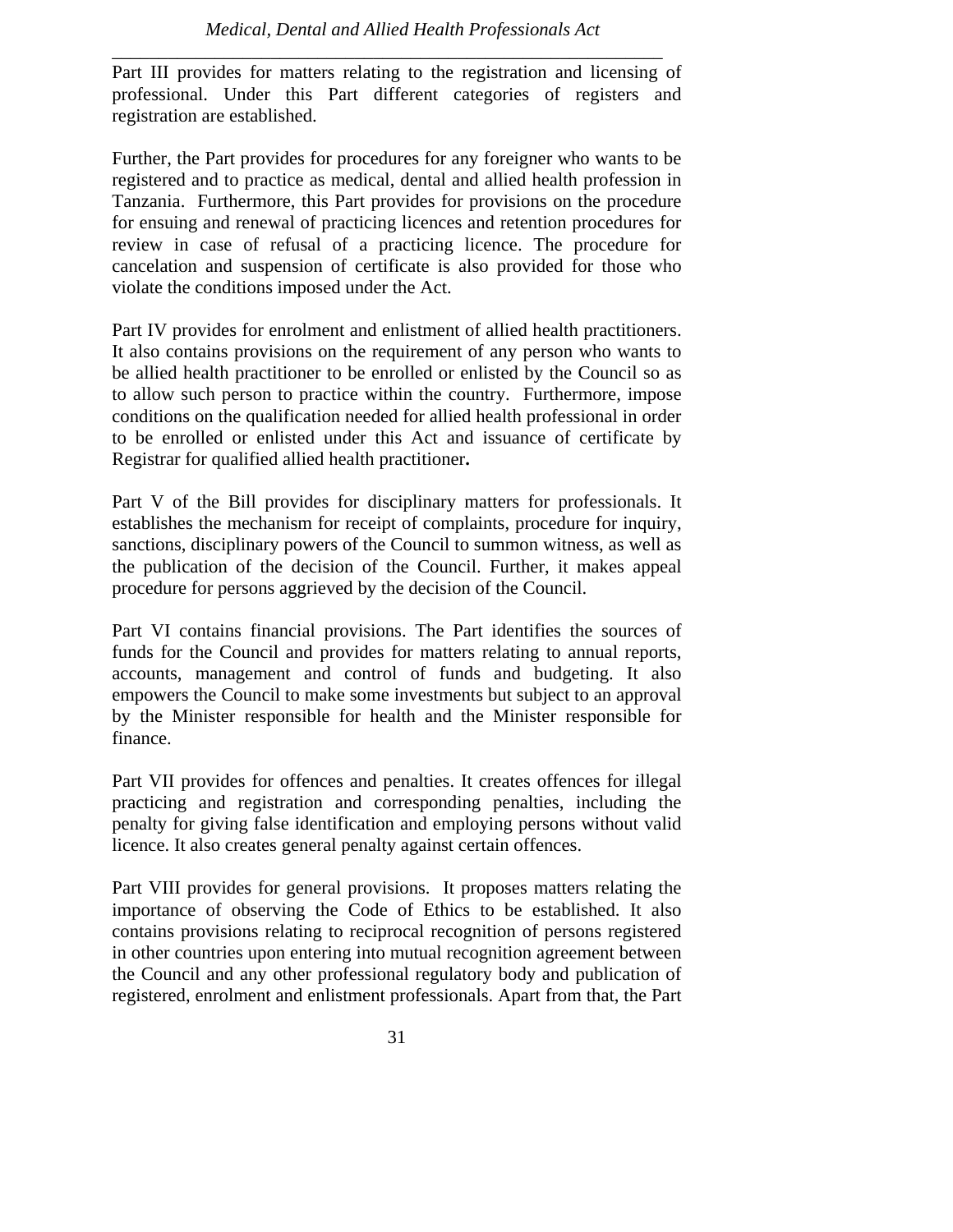empowers the Minister to make regulations and provides for transitional period, repeal and savings.

*\_\_\_\_\_\_\_\_\_\_\_\_\_\_\_\_\_\_\_\_\_\_\_\_\_\_\_\_\_\_\_\_\_\_\_\_\_\_\_\_\_\_\_\_\_\_\_\_\_\_\_\_\_\_\_\_\_\_\_* 

Dar es Salaam, **UMMY A. MWALIMU**<br>13<sup>th</sup> October, 2016 *Minister for Health, Community*  $Minister for Health, Community$ 

 *Development, Gender, Elderly and Children*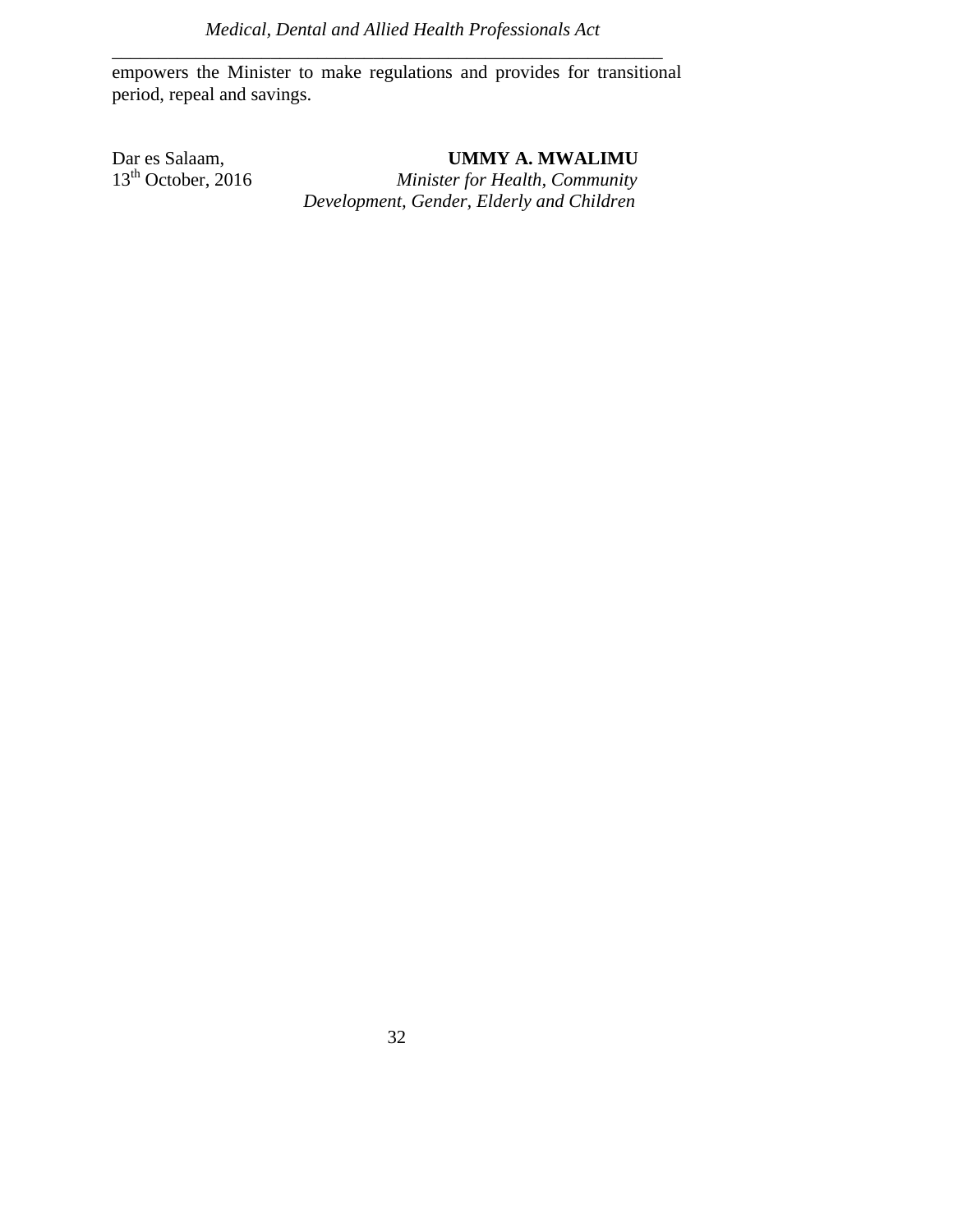# SHERIA YA MADAKTARI, MADAKTARI WA MENO NA WATAALAM WA AFYA SHIRIKISHI YA MWAKA 2016

# MPANGILIO WA VIFUNGU

*Kifungu Jina* 

# SEHEMU YA KWANZA MASHARTI YA AWALI

- 1. Jina na tarehe ya kuanza kutumika.
- 2. Matumizi.
- 3. Tafsiri.

# SEHEMU YA PILI KUANZISHWA KWA BARAZA

- 4. Kuanzishwa kwa Baraza.
- 5. Wajumbe wa Baraza.
- 6. Kazi za Baraza.
- 7. Mamlaka ya Baraza.
- 8. Kamati za Baraza.
- 9. Kukasimu Madaraka.
- 10. Waziri kutoa maelekezo kwa Baraza.
- 11. Uteuzi wa Msajili.
- 12. Kazi za Msajili.
- 13. Msajili Msadizi.
- 14. Maafisa na wafanyakazi wa Baraza.
- 15. Uteuzi wa afisa msimamizi.
- 16. Malipo na posho.
- 17. Kinga.

# SEHEMU YATATU USAJILI NA UTOAJI WA LESENI KWA MADAKTARI NA MADAKTARI WA MENO

- 18. Aina za usajili.
- 19. Utunzaji wa Rejista.
- 20. Sifa za usajili.
- 21. Utaratibu wa usajili.
- 22. Cheti cha usajili.
- 23. Matumizi ya jina.
- 24. Mafunzo kwa vitendo.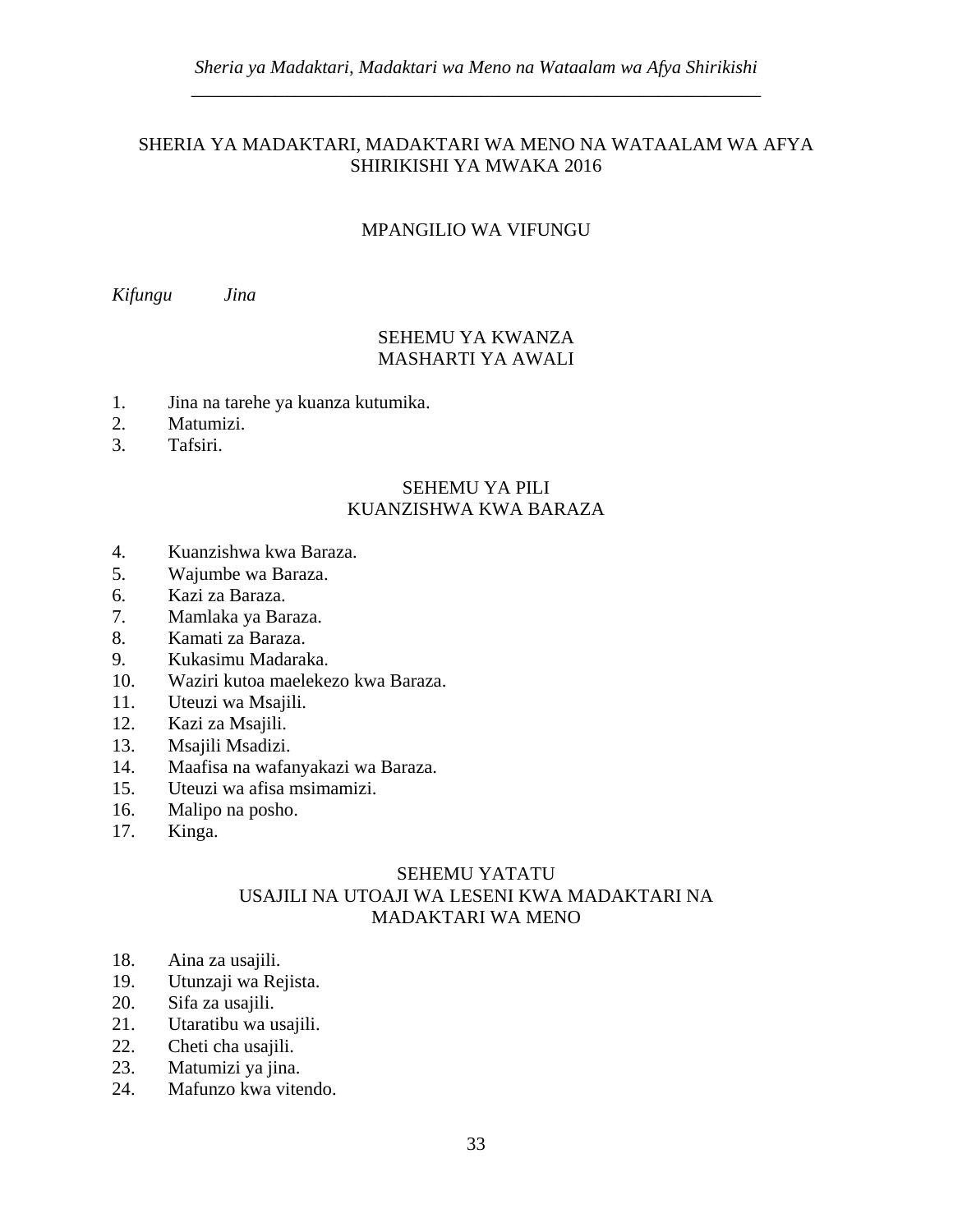- 25. Usajili wa awali.
- 26. Usajili wa muda.
- 27. Usajili wa kudumu kama daktari na daktari wa meno.
- 28. Usajili wa wageni.
- 29. Usajili wa watu waliohitimu nje ya Tanzania.
- 30. Kufuta au kusitisha cheti.
- 31. Utaratibu wa kusitisha cheti cha usajili.
- 32. Leseni ya kutoa huduma.
- 33. Kuhuisha leseni ya kutoa huduma.

### SEHEMU YA NNE UORODHESHWAJI, UANDIKISHWAJI NA UTOAJI WA LESENI KWA WATAALAM WA AFYA SHIRIKISHI

- 34. Masharti ya kuorodhehswa na kuandikishwa.
- 35. Sifa za kuandikishwa na kuorodheshwa.
- 36. Utaratibu wa kuandikishwa au kuorodheshwa.
- 37. Utoaji wa cheti cha kuandikishwa au kuorodheshwa.
- 38. Leseni kwa mtaalam wa afya shirikishi.
- 39. Kuhuishwa kwa leseni ya mtaalam wa afya shirikishi.
- 40. Msajili anaweza kuitisha taarifa za ziada.
- 41. Kufuta au kusitisha kwa muda cheti cha kuandikishwa au kuorodheshwa.
- 42. Kuandikishwa au kuorodheshwa kwa wageni.

# SEHEMU YA TANO MASHARTI YANAYOHUSU NIDHAMU

- 43. Usimamizi wa utaratibu wa malalamiko.
- 44. Utaratibu wa uchunguzi.
- 45. Taarifa na uchapishaji wa maamuzi ya Baraza.
- 46. Rufaa dhidi ya uamuzi wa Baraza.

# SEHEMU YA SITA MASHARTI YA FEDHA

- 47. Vyanzo vya fedha.
- 48. Taarifa za mwaka na mahesabu.
- 49. Uwasilishwaji wa taarifa ya fedha ya mwaka.
- 50. Usimamizi na udhibiti wa fedha.
- 51. Bajeti ya mwaka na bajeti ya nyongeza.
- 52. Misingi ya uendeshaji.
- 53. Mamlaka ya kuwekeza.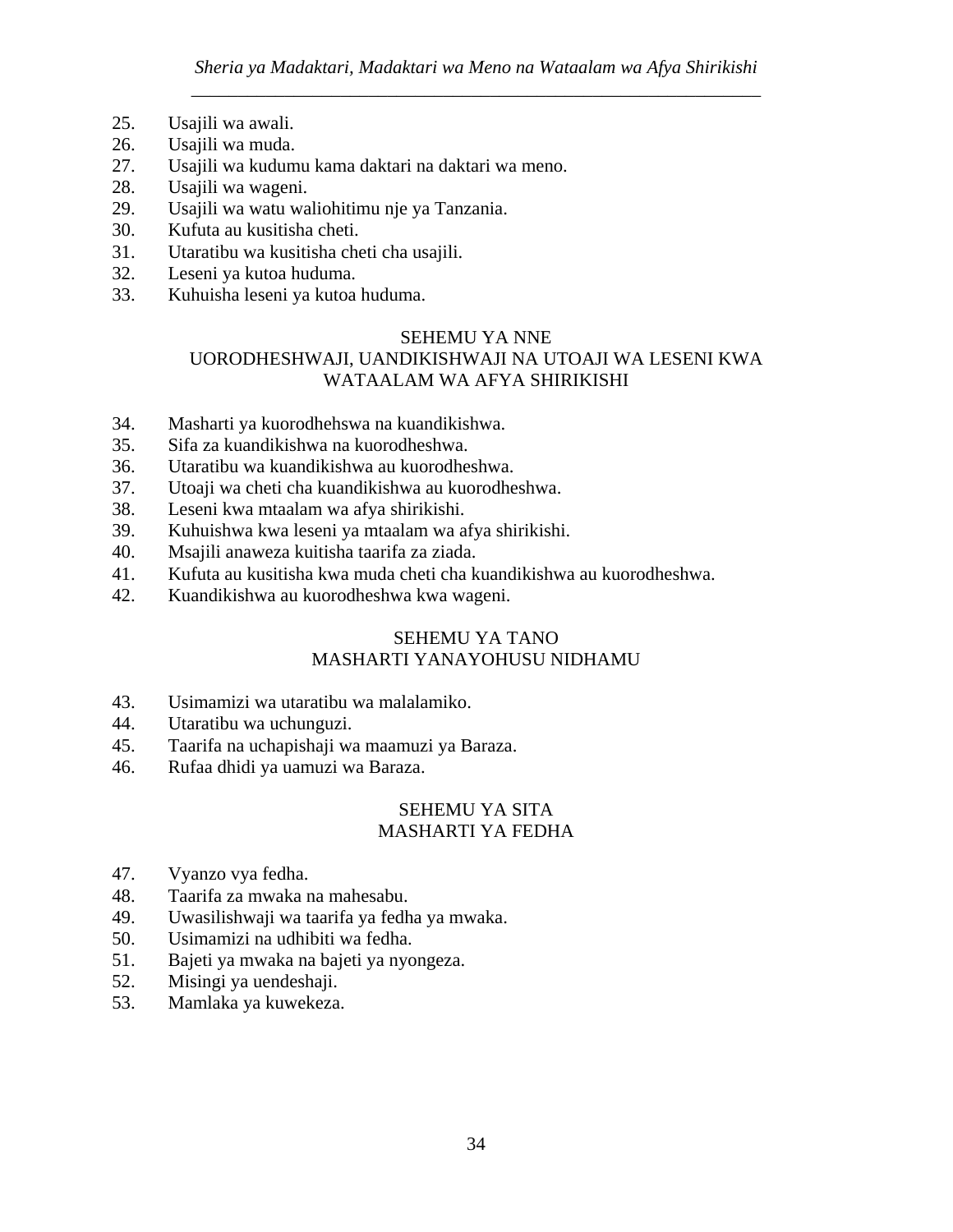# SEHEMU YA SABA MAKOSA NA ADHABU

- 54. Makosa ya kutoa huduma kinyume cha sheria.
- 55. Kosa la kusajiliwa kinyume cha Sheria.
- 56. Adhabu za jumla kwa baadhi ya makosa.
- 57. Adhabu kwa kutoa utambulisho wa uongo au kutoa huduma kinyume cha sheria.
- 58. Adhabu kwa kuajiri mtu asiye na leseni halali.

# SEHEMU YA NANE MASHARTI YA JUMLA

- 59. Kufuata Kanuni za Maadili.
- 60. Sifa za ziada.
- 61. Mabadiliko ya anwani.
- 62. Kubakizwa kwenye Rejista, Orodha au Listi.
- 63. Utambuzi wa makubaliano ya pamoja.
- 64. Maombi ya marejeo.
- 65. Uchapishaji wa wataalam waliosajiliwa, kuandikishwa au kuorodheshwa.
- 66. Mamlaka ya kutengeneza Kanuni.
- 67. Kufutwa kwa sheria.

# $\overline{\phantom{a}}$ JEDWALI \_\_\_\_\_\_\_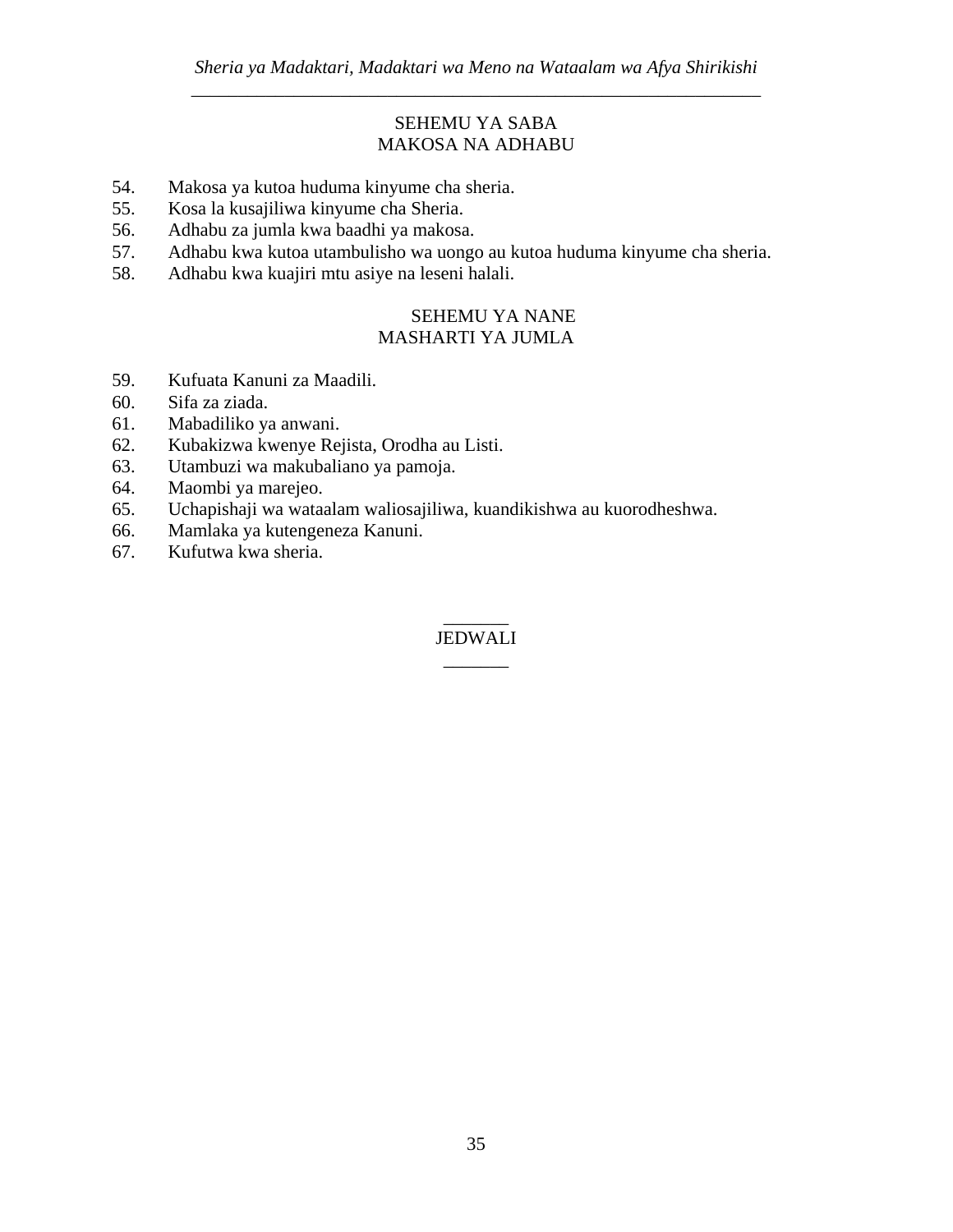# **\_\_\_\_\_\_\_ TAARIFA \_\_\_\_\_\_\_**

**Muswada huu utakaowasilishwa Bungeni unachapishwa kwa ajili ya kutoa taarifa kwa umma ukiwa pamoja na maelezo yake ya madhumuni na sababu.** 

Dar es Salaam, **JOHN W.H KIJAZI**

19 Oktoba, 2016 *Katibu wa Baraza la Mawaziri*

### **MUSWADA**

*wa* 

**Sheria kwa ajili ya kusimamia taaluma ya madaktari, madaktari wa meno na wataalam wa afya shirikishi, kuanzisha Baraza la Madaktari la Tanganyika na masuala mengine yanayofanana nayo.**

**IMETUNGWA** na Bunge la Jamhuri ya Muungano wa Tanzania.

# SEHEMU YA KWANZA MASHARTI YA AWALI

| Jina na tarehe ya<br>kuanza kutumika | 1. Sheria hii itajulikana kama Sheria ya Madaktari, Madaktari wa<br>Meno na wataalam wa Afya Shirikishi ya mwaka 2016, na itaanza<br>kutumika tarehe ambayo Waziri anaweza kwa taarifa itakayochapishwa<br>kwenye gazeti kuamua.                                                                                                                                                                                                                                                                                                                                                                    |
|--------------------------------------|-----------------------------------------------------------------------------------------------------------------------------------------------------------------------------------------------------------------------------------------------------------------------------------------------------------------------------------------------------------------------------------------------------------------------------------------------------------------------------------------------------------------------------------------------------------------------------------------------------|
| Matumizi                             | 2. Sheria hii itatumika Tanzania Bara.                                                                                                                                                                                                                                                                                                                                                                                                                                                                                                                                                              |
| Tafsiri                              | 3. Katika Sheria hii, isipokuwa kama muktadha utahitaji<br>vinginevyo:<br>"wataalam wa afya shirikishi" maana yake ni wanasaikolojia tabibu,<br>wataalam wa mazoezi ya viungo, afya ya akili, maafisa tabibu,<br>maafisa tabibu wasaidizi, madaktari wasaidizi, matabibu wa meno<br>na madaktari wa meno wasaidizi na mtaalam yeyote wa afya<br>shirikishi ambaye Waziri anaweza kumteua kwa Tangazo<br>litakalochapishwa kwenye Gazeti;<br>"kamati" maana yake ni kamati iliyoundwa na Baraza chini ya kifungu<br>cha 8;<br>"cheti" maana yake ni nyaraka inayotolewa kwa daktari, daktari wa meno |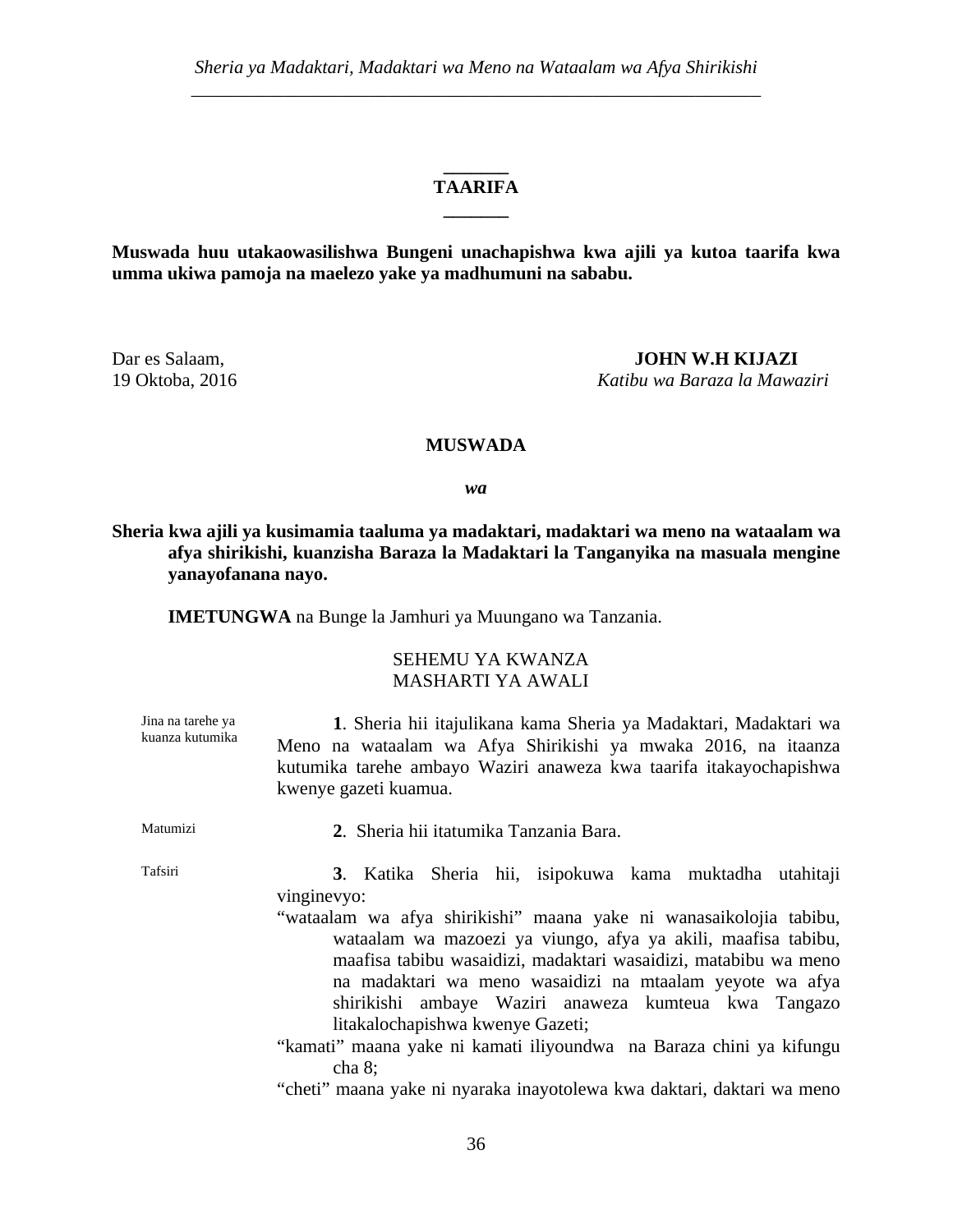au mtaalam wa afya shirikishi kwa mujibu wa masharti ya sheria hii;

- "Baraza" maana yake ni Baraza la Madaktari wa Tanganyika lililoanzishwa chini ya kifungu cha 4;
- "daktari wa meno" maana yake ni mtu aliyesajiliwa, mwenye shahada katika fani ya meno kutoka taasisi ya elimu inayotambuliwa na amepewa leseni ya kutoa huduma;
- "huduma ya meno" maana yake ni kitendo cha kutoa huduma za kinywa na meno ikiwa ni pamoja na kinga ya meno, upasuaji, kurudisha meno katika hali yake ya awali au ushauri kwa mtu, kundi la watu au taasisi;
- "Daktari" maana yake ni mtu ambaye amepata mafunzo katika fani ya udaktari wa binadamu au udaktari wa meno, katika taasisi zinazotambuliwa na ametunukiwa shahada na taasisi hiyo;
- "Msajili Msaidizi" maana yake ni Msajili Msaidizi wa Baraza aliyeteuliwa chini ya Kifungu cha 13;
- "usajili wa muda maalum" maana yake ni usajili unaotolewa kwa mgeni anayetaka kutoa huduma nchini Tanzania kwa kipindi maalum;
- "Listi" maana yake ni listi ya wataalam wa afya shirikishi inayotunzwa na Msajili;
- "mtoa huduma ya afya" maana yake ni mtu aliyesajiliwa, mwenye shahada ya udaktari au udaktari wa meno kutoka chuo kinachotambuliwa na Baraza;
- "Waziri" maana yake ni Waziri mwenye dhamana na masuala yanayohusiana na afya;
- "leseni ya kutoa huduma" maana yake ni leseni inayotolewa chini ya Sheria hii inayomruhusu mtu kutoa huduma ya udaktari, udaktari wa meno na utaalam wa afya Shirikishi;
- "ukiukaji wa maadili ya taaluma" maana yake ni mwenendo kuhusu daktari, daktari wa meno na wataalam wa afya shirikishi ambao kwa sababu ya kutenda au kuacha mtoa huduma amefanya kwa kiwango cha chini kinachotarajiwa miongoni mwa wanataaluma na ushukaji wa kiwango utachukuliwa kuwa haukubaliki au kukataliwa kwenye taaluma;
- "usajili wa muda" maana yake ni usajili unaotolewa kwa daktari,daktari wa meno kwa mujibu wa masharti ya kifungu cha 25;
- "Rejista" maana yake ni daftari la madaktari na madaktari wa meno linalotunzwa na Msajili;
- "Msajili" maana yake ni Msajili wa Baraza aliyeteuliwa chini ya Kifungu cha 11;
- "Orodha" maana yake ni orodha ya wataalam wa afya shirikishi inayotunzwa na Msajili; na
- "usajili wa muda" maana yake ni usajili unaotolewa kwa daktari baada ya kumaliza mafunzo kwa vitendo.

#### SEHEMU YA PILI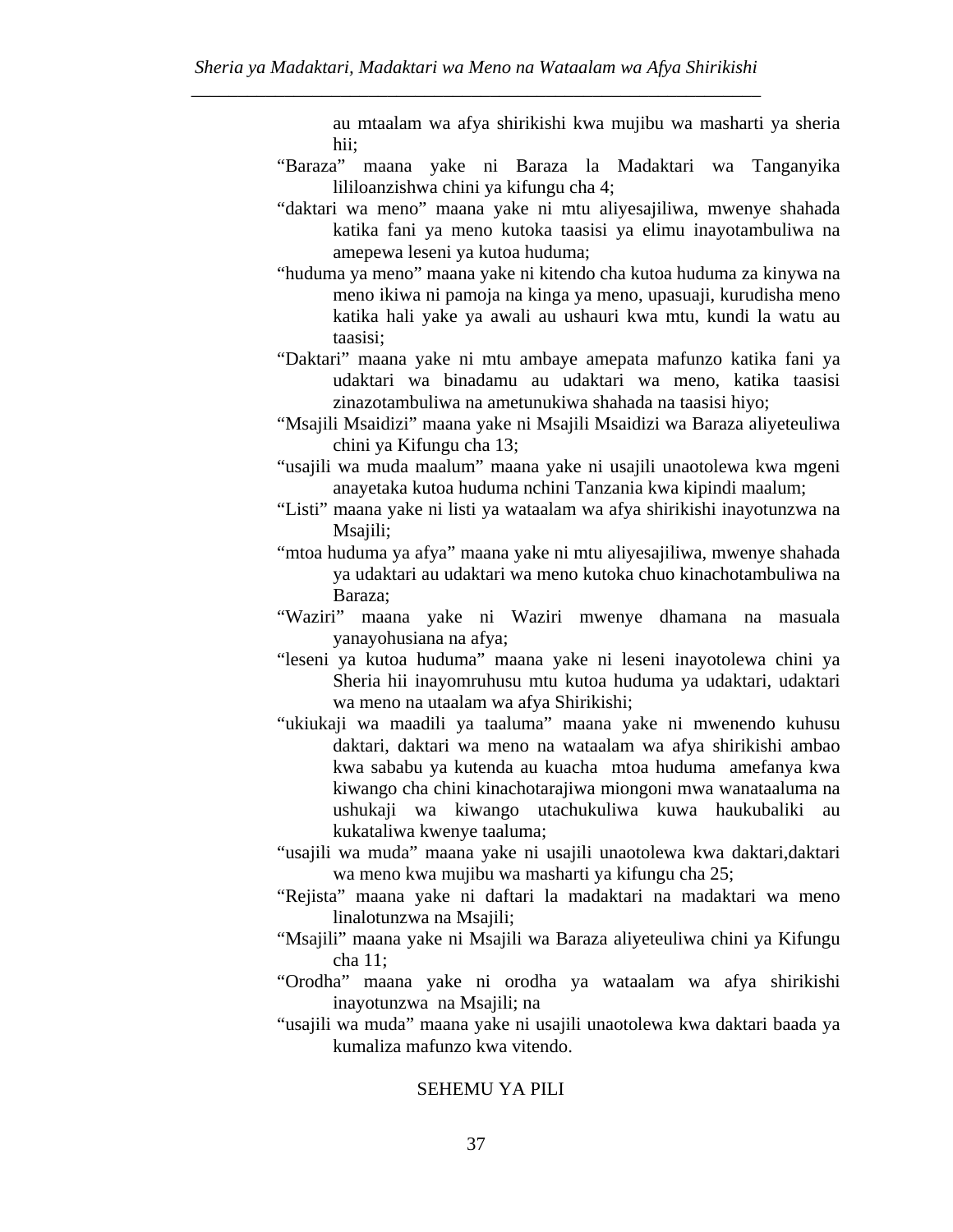#### KUANZISHWA KWA BARAZA

Kuanzishwa kwa Baraza

**4**.-(1) Kunaanzishwa Baraza litakaloitwa Baraza la Madaktari la Tanganyika.

 (2) Baraza litakuwa ni Kampuni hodhi lenye urithi wa kudumu na litakuwa na muhuri wake.

- (3) Baraza kwa kutumia jina lake linaweza:
- (a) kushitaki na kushitakiwa;
- (b) kumiliki na kununua au kwa namna nyingine kuchukua na kuuza mali yoyote inayohamishika na isiyohamishika;
- (c) kuingia mikataba au kufanya miamala mingine;
- (d) kukopa na kukopesha; na
- (e) kufanya jambo lolote ambalo Kampuni inaweza kufanya.

 (4) Bila kujali masharti ya kifungu cha (2) na (3), Mwanasheria Mkuu wa Serikali atakuwa na haki ya kuingilia kati katika kesi au shauri lolote lililofunguliwa dhidi ya Baraza.

 (5) Pale ambapo Mwanasheria Mkuu wa Serikali anaingilia shauri lolote kwa mujibu wa kifungu kidogo cha (4), masharti ya Sheria ya Mwenendo wa Mashauri dhidi ya Serikali yatatumika kuhusiana na mwenendo wa shauri au suala kama vile shauri au suala hilo limefunguliwa dhidi ya Serikali.

 (6) Kwa madhumuni ya kifungu kidogo cha (4), Baraza litakuwa na wajibu wa kumtaarifu Mwanasheria Mkuu wa Serikali kuhusu shauri lolote dhidi ya Baraza.

Sura ya 5

Wajumbe wa Baraza **5**. Baraza litakuwa na wajumbe saba ambao watateuliwa na Waziri kama ifuatavyo-

- (a) Mwenyekiti ambaye atateuliwa kutoka miongoni mwa madaktari, madaktari wa meno au wataalam wa afya shirikishi;
- (b) mwakilishi kutoka Wizara yenye dhamana na masuala ya afya;
- (c) afisa wa sheria anayewakilisha ofisi ya Mwanasheria Mkuu wa Serikali;
- (d) mwakilishi kutoka chama Madaktari;
- (e) mwakilishi kutoka chama cha madaktari wa meno;
- (f) mwakilishi kutoka vyama vya wataalam wa afya shirikishi; na
- (g) mwakilishi wa watu wenye ulemavu mwenye uzoefu ambaye anaweza kulisaidia Baraza katika kutekeleza kazi zake.
- (2) Waziri katika kufanya uteuzi chini ya kifungu cha (1) atazingatia uwakilishi wa jinsia.
- (3) Mtu hatateuliwa kuwa mjumbe wa Baraza kama mtu huyo-
- (a) ametangazwa kufilisika;
- (b) amepatikana na hatia kwa kosa la jinai na ametumikia kifungo kwa kipindi kilichozidi miezi sita;
- (c) ameshindwa kutekeleza majukumu yake kama mjumbe kutokana na maradhi ya akili au mwili;
- (d) amekosa sifa chini ya masharti sheria hii, kutoa huduma kama

38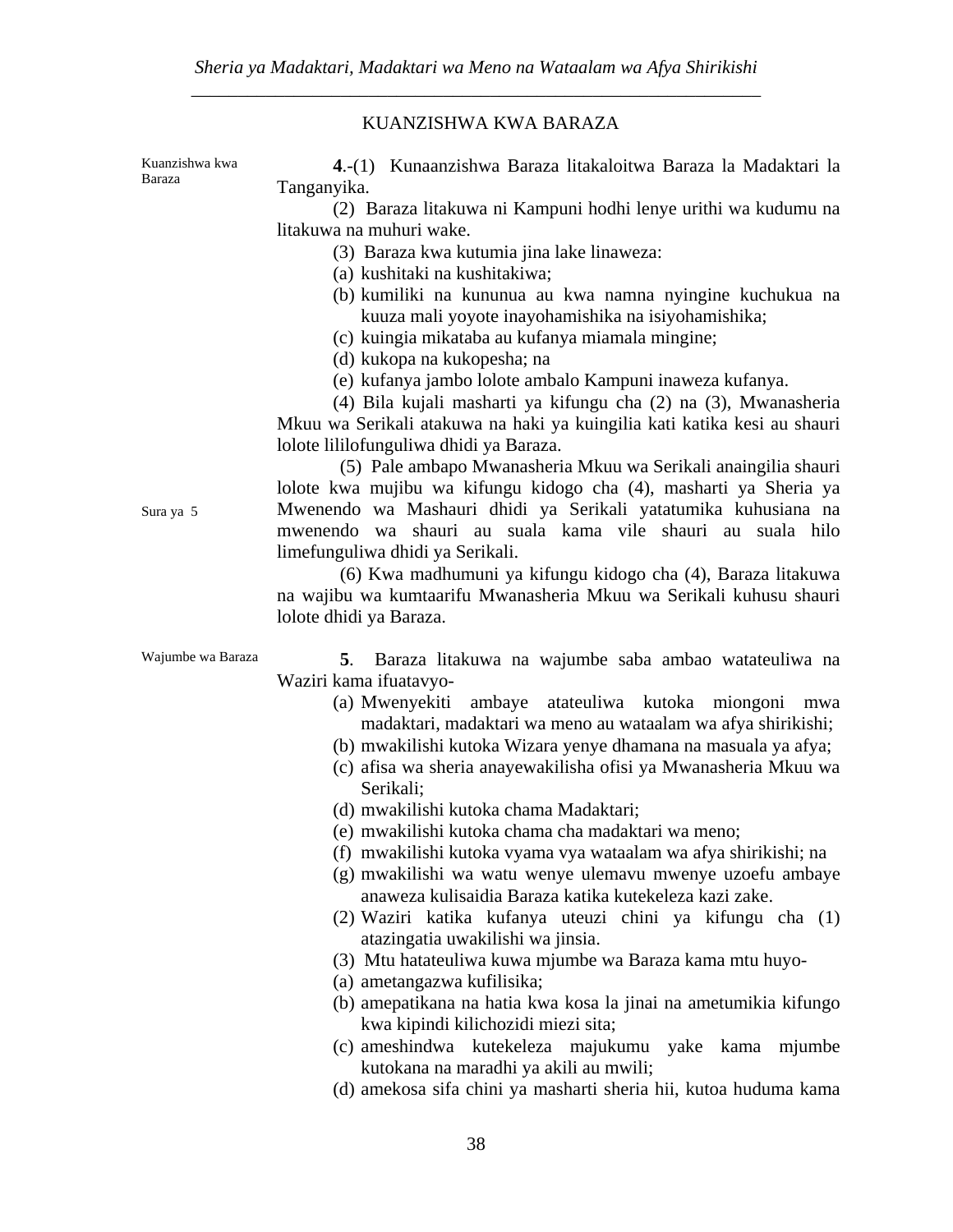daktari, daktari wa meno au mtaalam wa afya shirikishi.

 (4) Baraza linaweza kuteua mtu mwenye uzoefu au ujuzi kutoa utaalam kwa Baraza kuhusu masuala ya ujumla au maalum lakini mtu huyo hatakuwa na haki ya kupiga kura.

 (5) Masharti ya Jedwali la sheria hii yatahusu muda wa wajumbe kukaaa madarakani, taratibu na uendeshaji wa vikao vya Baraza.

 (6) Waziri, anaweza kwa ushauri wa Barza na kwa tangazo litakayochapishwa katika Gazeti la Serikali, anaweza kutofautisha, kubadilisha au kurekebisha Majedwali katika Sheria hii.

Kazi za Baraza **6**. Kazi za Baraza zitakuwa ni:

- (a) kumshauri Waziri kwenye masuala yanayohusu usimamizi, utendaji na utoaji afunzo ya madaktari, madaktari wa meno na taaluma wa afya shirikishi;
- (b) kusimamia na kudhibiti mafunzo endelevu ya taaluma ya udakatari, udaktari wa meno na wataalam wa afya shirikishi;
- (c) kufanya uamgalizi wa ujumla wa maadili ya taaluma ya udaktari, udaktari wa meno na wataalam wa afya shirikishi;
- (d) kukuza na kuhakikisha maadili ya taaluma ya udaktari, udaktari meno na taaluma ya afya shirikishi yanafuatwa;
- (e) kushauri taasisi zenye dhamana ya kutoa ithibati ya mafunzo kuhusu aina ya mafunzo au programu ambazo zinatoa uzoefu na ujuzi kwa ajili ya kutoa huduma zenye ubora za madaktari, madaktari wa meno na wataalam wa afya shirikishi;
- (f) kwa kushirikiana na taasisi za ithibati, kufanya ukaguzi katika taasisi za mafunzo ya udaktari, udaktari wa meno na sayansi afya shirikishi kwa lengo kuhakiki ubora wa mafunzo yatolewayo;
- (g) kuonya, kukaripia au kutoza faini, kuwasimamisha kwa muda kutoa huduma, kuwafuta katika Rejista, Orodha na Listi majina ya watoa huduma baada ya kupatikana na hatia na kuhukumiwa kwa kosa la ukiukwaji wa maadili ya kitaaluma;
- (h) kuhakikisha utunzaji wa:
	- (i) rejista ya madaktari, daktari wa meno waliosajiliwa;
	- (ii) orodha na listi ya wataalam wa afya shirikishi;
- (i) kutangaza katika Gazeti la Serikali na tovuti rasmi ya Baraza, majina, anwani na sifa za madaktari, madaktari wa meno na waliosajiliwa pamoja na wataalam wa meno na wataalam wa afya shirikishi walioandikishwa au kuorosheshwa;
- (j) kusimamia na kudhibiti nidhamu ya madaktari, madaktari wa meno na wataalam wa afya shirikishi;
- (k) kuidhinisha vituo vya mafunzo kwa vitendo kwa madaktari na madaktari wa meno;
- (l) kufanya mahojiano kuhusu malalamiko, mashtaka au tuhuma vitendo visivyofaa dhidi ya daktari, daktari wa meno au mtaalam wa afya shirikishi aliyesajiliwa, kuandikishwa au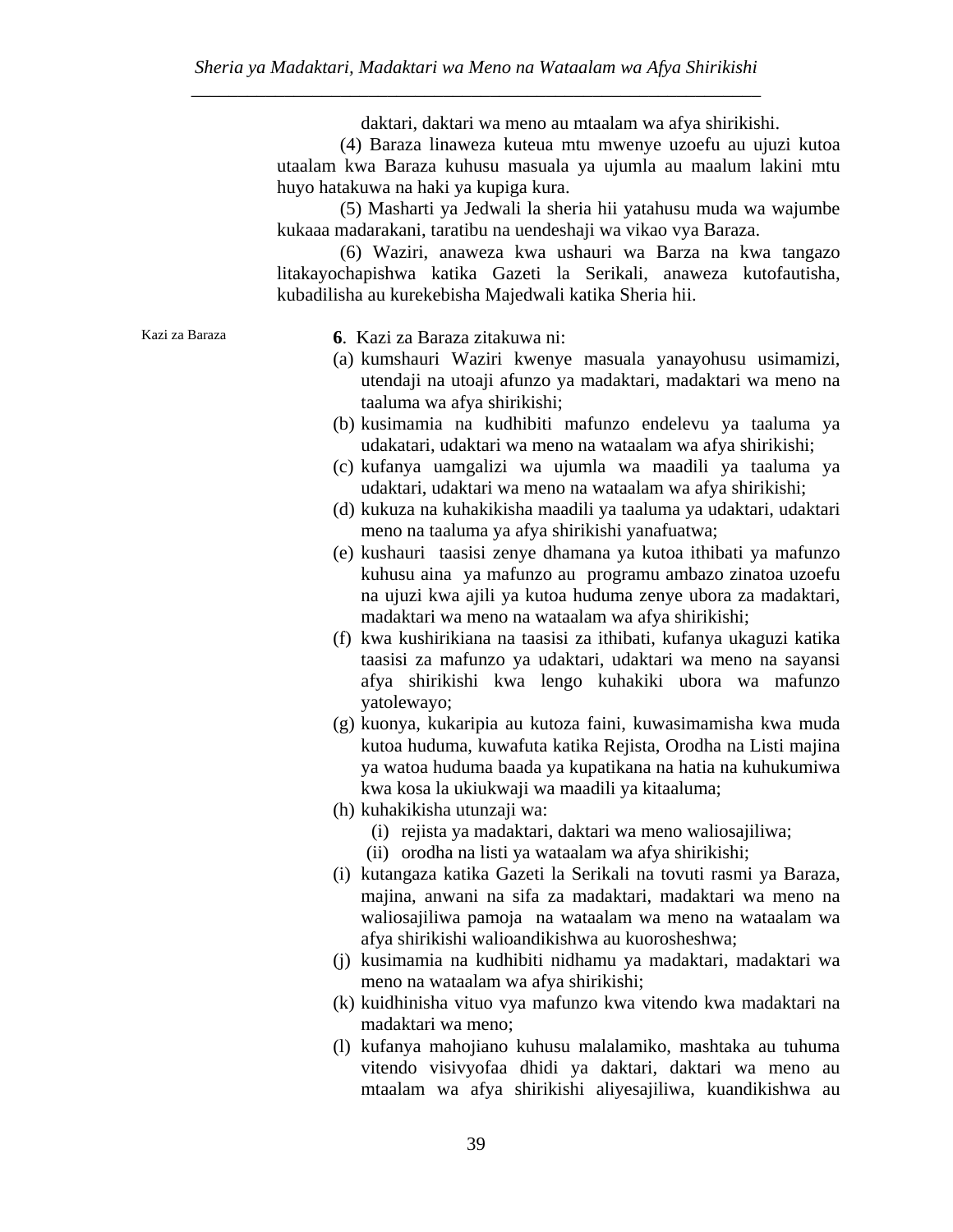\_\_\_\_\_\_\_\_\_\_\_\_\_\_\_\_\_\_\_\_\_\_\_\_\_\_\_\_\_\_\_\_\_\_\_\_\_\_\_\_\_\_\_\_\_\_\_\_\_\_\_\_\_\_\_\_\_\_\_\_\_ kuorodheshwa chini ya Sheria hii; (m) kushauri vyuo vya mafunzo masuala yanayohusu mafunzo ya udaktari, udaktari wa meno na utaalam wa afya shirikishi; (n) kuidhinisha bajeti au bajetii ya nyongeza ya Baraza; (o) kupanga ada na tozo zitakazolipwa chini ya Sheria hii; na (p) kutekeleza kazi yoyote inayotakiwa kufanywa chini ya Sheria hii au sheria nyingine yoyote. Mamlaka ya Baraza **7**. Baraza litakuwa na mamlaka ya kuonya, kukaripia, kusimamisha kwa muda kutoa huduma au kumfuta katika Rejista, Orodha au Listi daktari daktari wa meno au mtaalam wa afya shirikishi yoyote, ambaye- (a) amepatikana na hatia kwa kuvunja maadili ya kitaalam; (b) amehukumiwa kosa la jinai linalohusiana na taaluma ya udaktari, daktari wa meno au utaalam wa afya shirikishi; (c) ameshindwa kufuata masharti yaliyowekwa ya usajili, uorodheshwaji au uandikishaji; au (d) amefanya jambo lolote ambalo limeshusha hadhi na uadilifu wa taaluma ya udaktari na meno kuhusiana na maadili na viwango vya taaluma kama vilivyowekwa na Baraza. Kamati za Baraza **8**.-(1) Baraza linaweza pale litakapoona inafaa katika utekelezaji wa kazi zake kuandaa Kamati kufanya kazi za Baraza kwa vigezo na masharti ambayo Baraza litaona inafaa. (2) Kamati inaweza, katika kutekeleza kazi zake, kuteua mtu yeyote ambaye si mjumbe wa Kamati kuhudhuria kikao na kutoa ushauri wa kitaalam kama itakavyohitajika na mtu huyo aliyeteuliwa hatakuwa na haki ya kupiga kura. (3) Kamati katika utekelezaji wa kazi zake chini ya kifungu hiki, itawajibika kwa Baraza. Kukasimu Madaraka **9**.-(1) Baraza linaweza, kwa azimio na kwa mujibu na vigezo, masharti iliyojiwekea, kukasimu kwa mjumbe yoyote wa Baraza, kamati au, mfanyakazi yeyote wa Baraza baadhi ya kazi zake, mamlaka na majukumu lililopewa au kutolewa na au chini ya Sheria hii kama litakavyoona inafaa. (2) Ukasimishaji uliofanywa chini ya kifungu hiki, hautalizuia Baraza kutekeleza kazi, mamlaka au majukumu yaliyokasimishwa. (3) Bila ya kujali masharti ya kifungu kidogo cha (1), Baraza halitakuwa na mamlaka ya kukasimu- (a) mamlaka ya nidhamu na ushauri chini ya Sheria hii; (b) mamlaka ya kupitisha bajeti ya mwaka, bajeti ya nyongeza na kuhakiki taarifa za hesabu; au (c) mamlaka yake ya kukasimu chini ya Sheria hii. Waziri kutoa maelekezo kwa Baraza  **10**. Kwa kuzingatia Sheria hii, Waziri anaweza, pale itakapolazimu, kutoa maelekezo ya jumla au maalum kwa Baraza kuhusu utekelezaji wa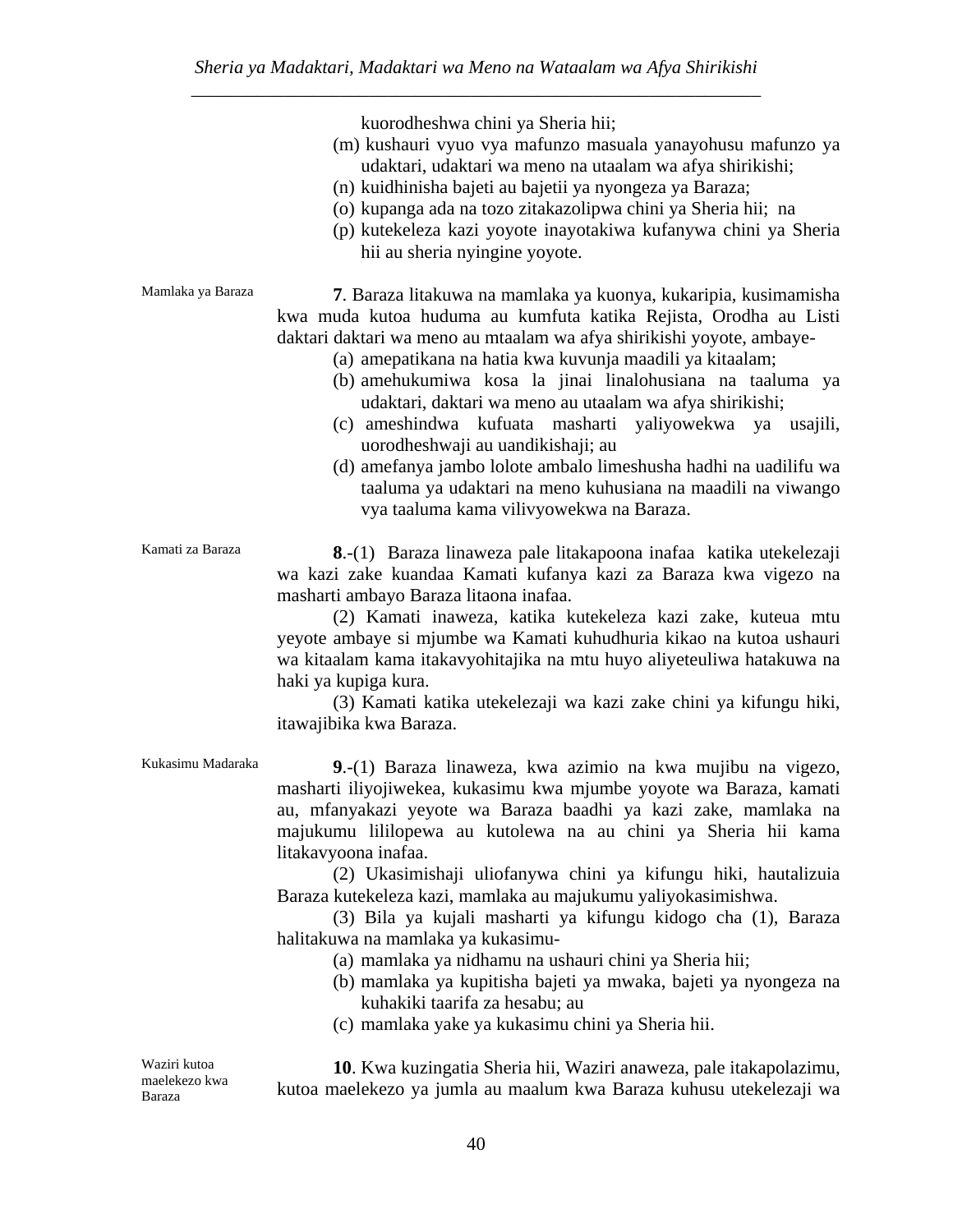kazi zake chini ya Sheria hii na Baraza litatekeleza maelekezo yoyote yaliyotolewa na Waziri.

Uteuzi wa Msajili **11**.-(1) Waziri atateua afisa mwandamizi ambaye ni dakatari, daktari meno au mtaalam wa afya shirikishi kutoka kwenye utumishi wa umma kuwa Msajili wa Baraza.

> (2) Msajili aliyeteuliwa chini ya kifungu kidogo (1) atakuwa Afisa Mtendaji Mkuu na Katibu wa Baraza.

> (3) Isipokuwa kama uteuzi wake umetenguliwa, Msajili atashika madaraka kwa kipindi cha miaka mitano na kwa kuzingatia ufanisi wake, anaweza kuteuliwa kwa kipindi kingine kimoja.

> (4) Inapotokea Msajili hayupo au ameshindwa kutekeleza majukumu yake chini ya Sheria hii, Msajili Msaidizi atatekeleza kazi hizo.

> (5) Itakopotokea Msajili na Msajili Msaidizi hawapo, afisa mwandamizi yeyote, atatekeleza kazi za Msajili, kwa maelekezo ya Maandishi yatakayotelewa na Mwenyekiti wa Baraza.

Kazi za Msajili **12**. Kazi za Msajili, kwa kuzingatia idhini ya Baraza zitakuwa pamoja na:

- (a) kutoa vyeti vya usajili na leseni za kutoa huduma;
- (b) kuweka na kutunza Rejista, Orodha na Listi ya madaktari na daktari wa meno au wataalam wa afya shirikishi;
- (c) kufanya marekebisho na masahihisho muhimu kwenye Rejista, Orodha na Listi kuhusiana na taarifa zilizoingizwa;
- (d) kuondoa kwenye daftari la usajili, orodha au listi:
	- (i) jina la dakatri, daktari wa meno au mtaalam wa afya shirikishi yeyote lililoagizwa kuondolewa kwa mujibu wa masharti ya Sheria hii; na
	- (ii) jina la dakatri, daktari wa meno au mtaalam wa afya shirikishi aliyefariki.
- (e) kurudisha kwenye Daftari jina lolote lililotolewa kwenye la usajili, orodha au listi, kama itakavyoelekezwa na Baraza;
- (f) kufanya kazi yoyote atakayopangiwa na Baraza.

Msajili Msadizi **13**.-(1) Waziri atateua Afisa Sheria Mwandamizi kutoka miongoni mwa watumishi wa umma kuwa Msajili Msaidizi wa Baraza.

> (2) Msajili Msaidizi aliyeteuliwa chini ya kifungu kidogo (1) atamsaidia Msajili katika utekelezaji wa kazi zake chini ya Sheria hii na atatekeleza kazi hizo kama itakavyoelekezwa na Baraza au Msajili

> (3) Msajili Msaidizi aaliyeteuliwa chini ya kifungu cha (1) katika kutekeleza kazi zake atawajibika kwa Msajili.

> (4) Pale Msajili atakapomruhusu Msajili Msaidizi kutekeleza kazi kwa niaba yake kwenye jambo lolote, rejea kuhusu "Msajili" chini ya Sheria hii itamjumuisha pia "Msajili Msaidizi".

> (5) Kazi na Mamlaka ya Msajili Msaidizi zitaainishwa katika Hati ya uteuzi au Kanuni zitakazotengenezwa chini ya Sheria hii.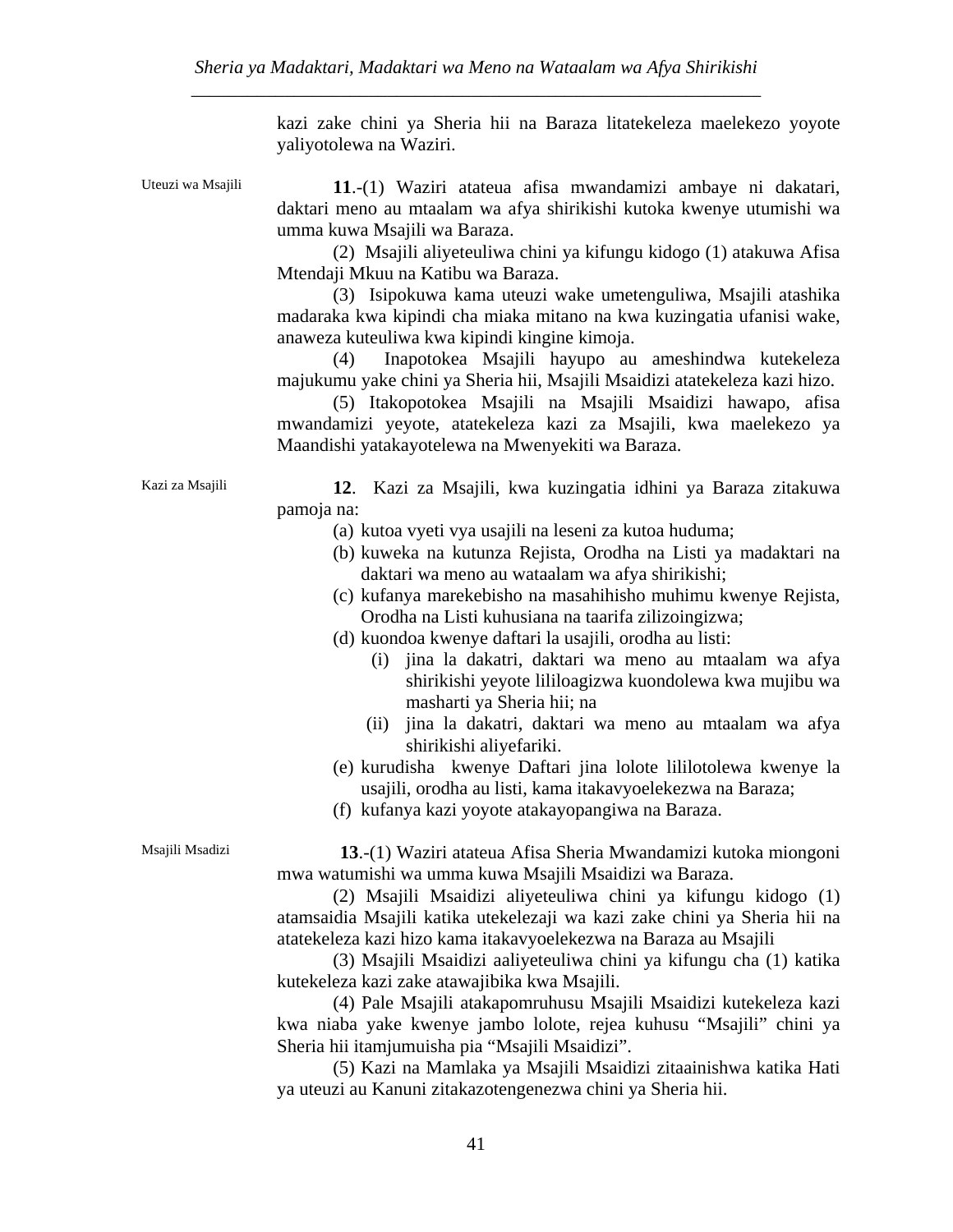### *Sheria ya Madaktari, Madaktari wa Meno na Wataalam wa Afya Shirikishi* \_\_\_\_\_\_\_\_\_\_\_\_\_\_\_\_\_\_\_\_\_\_\_\_\_\_\_\_\_\_\_\_\_\_\_\_\_\_\_\_\_\_\_\_\_\_\_\_\_\_\_\_\_\_\_\_\_\_\_\_\_

Maafisa na wafanyakazi wa Baraza

Uteuzi wa afisa msimamizi

**14**.-(1) Baraza litateua idadi ya maafisa na wafanyakazi wa Baraza katika kada mbalimbli kama itakavyohitajika.

 (2) Maafisa na wafanyakazi wa Baraza katika kutekeleza kazi zao, watawajibika kwa Msajili.

**15**.-(1) Baraza kupitia tangazo litakalochapishwa katika Gazeti la Serikali, linaweza kuteua daktari, daktari wa meno au mtaalam wa afya shirikishi kuwa afisa msimamizi katika ngazi ya Wilaya au Mkoa.

 (2) Mtu atakayeteuliwa chini ya kifungu kidogo cha (1) atafanya kazi za usimamizi wa Madaktari, madaktari meno au wataalam wa afya shirikishi kama itakavyookuwa inafaa na kazi nyingine zozote ndani ya Wilaya au Mkoa, kama zitakavyoelekezwa na Baraza, ikijumuisha:

- (a) kufanya uchunguzi wa awali wa mashataka na malalamiko dhidi ya daktari, daktari wa meno au mtaalam wa afya shirikishi kutokana na mwenendo mbaya, kukosa sifa, kutokuwa na uwezo wa kufanya kazi, uzembe na kukosa maadili na kuwasilisha malalamiko hayo kwenye Baraza kwa ajili kuyatolea uamuzi ya mwisho;
- (b) kuwasilisha kwenye Baraza jina la daktari, daktari wa meno au mtaalam wa afya shirikishi aliyesajiliwa na ameacha kutoa huduma au kufariki; na
- (c) kukusanya ada na kufanya kazi nyingine yoyote kama itakavyoamuliwa na Baraza.

Malipo na posho **16**. Wajumbe wa Baraza au Kamati, maafisa na waajiriwa wa Baraza watalipwa posho na malipo mengine kwa viwango vitakavyoelekezwa Waziri, baada ya kushauriana na kupata kibali cha Waziri mwenye dhamana na masuala ya utumishi.

Kinga **17**. Bila ya kujali masharti ya sheria nyingine yoyote, hakutachukuliwa hatua yoyote au shauri lolote litakalofunguliwa dhidi ya mjumbe yeyote wa Baraza, Kamati zake, afisa au mwajiriwa yeyote kutokana na kitendo chochote au jambo alilofanya au kutaka kufanya kwa nia njema wakati wa utekelezaji wa mamlaka aliyopewa chini ya Sheria hii.

# SEHEMU YATATU USAJILI NA UTOAJI WA LESENI KWA MADAKTARI NA MADAKTARI WA MENO

Aina za usajili **18**.-(1) Aina za usajili wa madaktari, madaktari wa meno chini ya Sheria hii zitakuwa kama ifuatavyo:

(a) usajili awali;

- (b) usajili wa muda;
- (c) usajili wa kudumu; na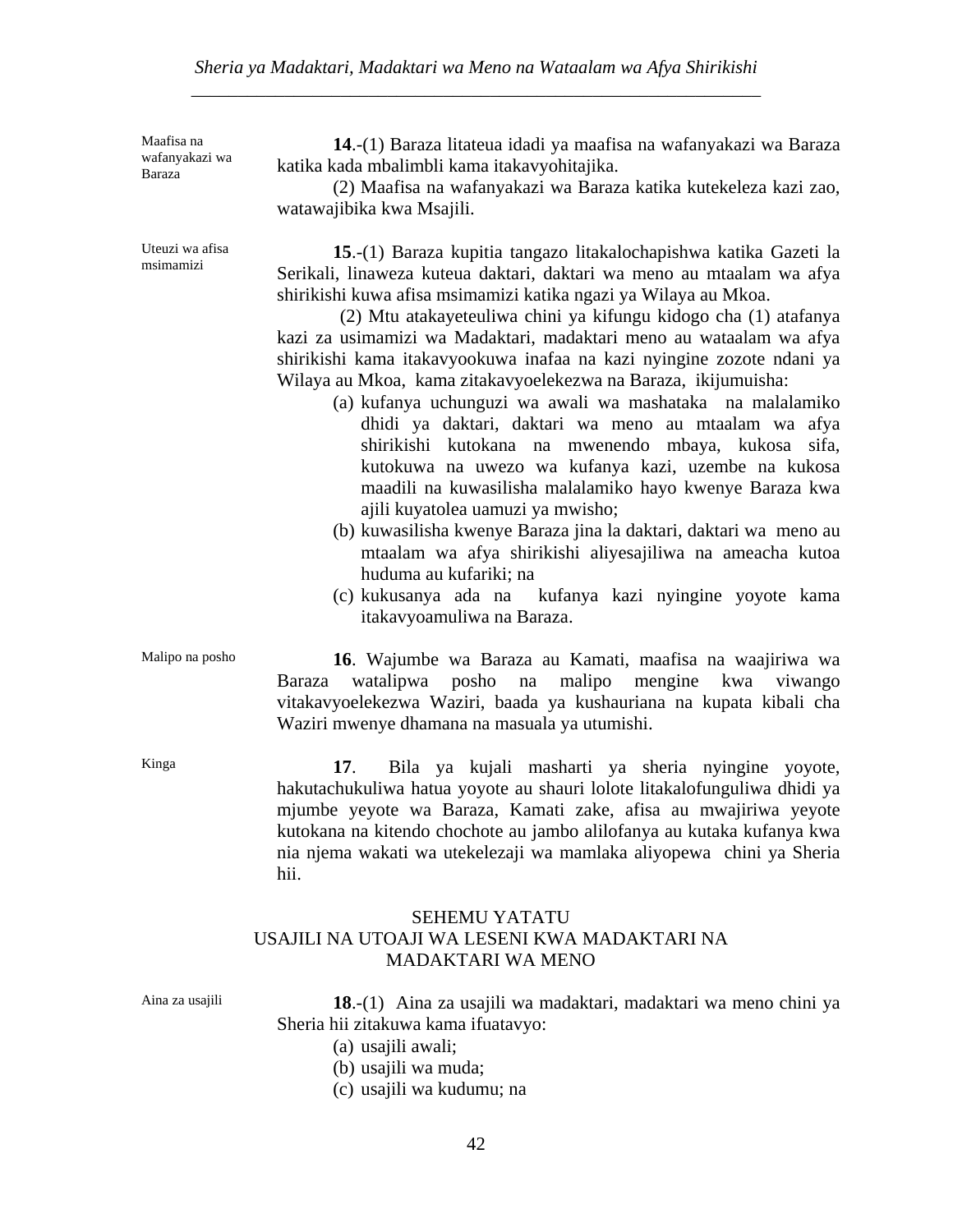(d) usajili wa kipindi maalum.

Utunzaji wa Rejista **19**.-(1) Kwa madhumuni ya kifungu cha 18, Baraza litaanzisha na kutunza Rejista ya madaktari na madaktari wa meno wenye sifa chini ya Sheria hii. (2) Daftari la usajili lililoanzishwa chini ya kifungu hiki litajumuisha taarifa za usajili na taarifa nyingine zozote kama itakavyoainishwa na Baraza. Sifa za usajili **20**.-(1) Mtu hatakuwa na sifa za kusajiliwa chini ya Sheria hii isipokuwa pale mtu huyo atakapoliridhisha Baraza kuwa: (a) endapo ni daktari, au daktari wa meno, awe na shahada ya kwanza katika fani ya tiba au tiba ya meno kutoka chuo kinachotambuliwa; (b) endapo ni mtaalam wa saikolojia ya utabibu au mtaalam wa mazoezi ya viungo, awe na Shahada ya kwanza ya saikolojia ya utabibu au mazoezi ya viungo kutoka chuo kinachotambuliwa; na (c) taaluma na utendaji wake kwa jumla unampa sifa ya kusajiliwa kama daktari au daktari wa meno kama itakavyohitajika. (2) Waziri, baada ya kushauriana na Baraza, atatengeneza kanuni zitakazoainisha sifa za nyongeza au mahitaji ya usajili kama atakavyoona inafaa. Utaratibu wa usajili **21**.-(1) Mtu anayetarajia kupata usajili chini ya Sehemu hii, atawasilisha maombi kwa Msajili kwa kutumia fomu maalum. (2) Maombi chini ya kifungu kidogo cha (1) yataambatana na: (a) nakala iliyothibitishwa au nakala ya vyeti vya taaluma za mwombaji; (b) ada ya maombi kama ilivyoainishwa katika kanuni. (3) Msajili baada ya kupokea maombi, atawasilisha maombi hayo pamoja na mapendekezo yake kwa Baraza kwa ajili ya kufikiriwa na uamuzi. (4) Baraza baada kutafakari maombi ya usajili, linaweza- (a) kuidhinisha maombi na kumwagiza Msajili kumsajili mwombaji; (b) kukataa maombi na kumwagiza Msajili kumtaarifu mwombaji juu ya sababu za uamuzi wa Baraza . Cheti cha usajili **22**.-(1) Baada ya kumsajili mwombaji chini ya Sheria hii, Msajili atatoa cheti cha usajili mara moja kwa kila daktari, au daktari wa meno aliyesajiliwa baada ya kulipa ada. (2) Cheti cha usajili kitakuwa na: (a) jina kamili na anwani ya mwombaji; (b) sifa za kitaaluma na cheo cha mwombaji; na

(c) vigezo na masharti kuhusu cheti ambacho kimetolewa.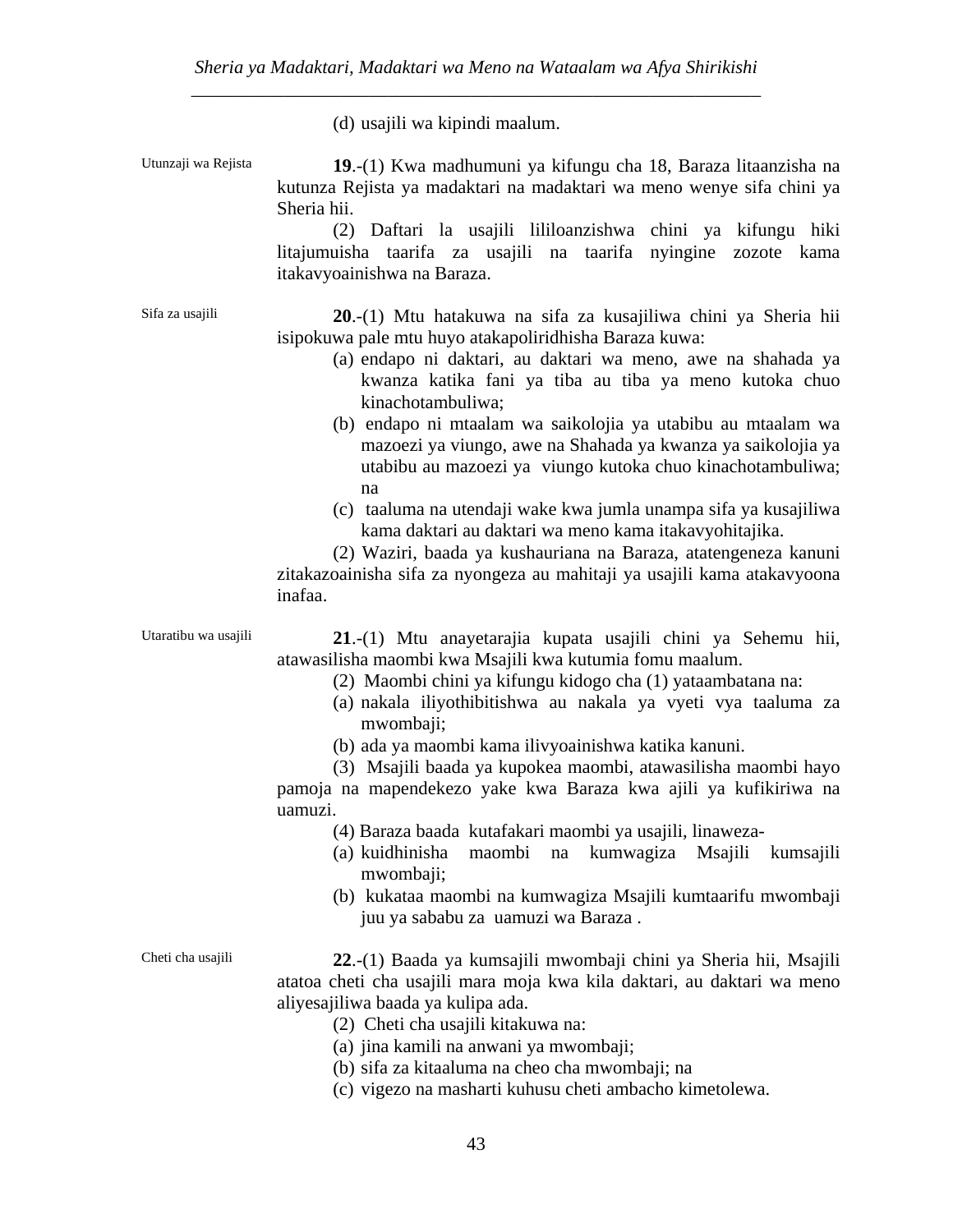Matumizi ya jina **23**. Mtu aliyesajiliwa chini ya sheria hii kama daktari au daktari wa meno atastahili:

- (a) kutumia jina na cheo kuhusu daktari au daktari wa meno kulingana na cheo kilichopo katika cheti cha usajili na hataruhusiwa kutumia cheo kingine chochote zaidi ya kilichopo katika cheti cha usajili;
- (b) kutoa huduma kama daktari au daktari wa meno na kudai, kushtaki au kurudishiwa gharama kutoka mahakama yoyote ya huduma za kitaalam, msaada, ushauri au udhurio lolote la kwenda mahakamani.

**24**.-(1) Mtu yeyote anayekusudia kufanya mafunzo kwa vitendo, atatuma maombi kwenye Baraza ndani ya miezi mitatu baada ya kuhitimu shahada ya kwanza, kwa ajili ya kupewa usajili wa awali.

 (2) Dakatari au daktari wa meno aliye na usajili wa awali, baada ya kusajiliwa, atatakiwa kuripoti kwenye kituo cha mafunzo kwa madhumuni ya kufanya mafunzo kwa vitendo, na iwapo atashindwa kuripoti kwenye mafunzo usajili wake wa awali unaweza kufutwa.

hataruhusiwa kufanya mafunzo kwa vitendo hadi pale Baraza

(2) Utaratibu na matakwa ya usajili wa awali yatakuwa kama

(3) Mtu atakayepata usajili wa awali, baada ya kulipa ada

(4) Daktari au daktari wa meno mwenye usajili wa awali

litakapompatia usajili wa awali.

yatakavyoainishwa kwenye kanuni.

iliyoainishwa, atapewa cheti cha usajili wa awali.

Usajili wa awali **25**.-(1) Daktari au daktari wa meno mwenye usajili wa awali

Mafunzo kwa vitendo

Usajili wa muda **26**.-(1) Daktari au mtaalam wa meno ambaye atakuwa amehitimu mafunzo kwa vitendo atapewa usajili wa muda baada ya kutuma maombi kwenye Baraza.

atachukuliwa kuwa amesajiliwa ili kumwezesha kufanya kazi chini ya

uangalizi wa daktari au daktari wa meno mwandamizi aliyesajiliwa.

 (2) Kipindi cha usajili wa muda kilichoorejewa chini ya kifungu kidogo cha (1), kitakuwa miaka miwili ambapo daktari au daktari wa meno atafanya kazi chini ya uangalizi wa kiasi.

Usajili wa kudumu kama daktari na daktari wameno

**27**. -(1) Mtu ambaye, amehitimu mafunzo kwa vitendo na kufanya kazi kama daktari au daktari wa meno kwa muda wa miaka miwili chini ya uangalizi wa kiasi, baada ya kuwasilisha maombi kwenye Baraza, atakuwa na haki ya kupatiwa usajili wa kudumu kama mtaalam daktari au daktari wa meno.

 (2) Maombi ya usajili wa kudumu chini ya kifungu hiki yataambatana na:

(a) nakala ya cheti cha usajili wa awali na wa muda; na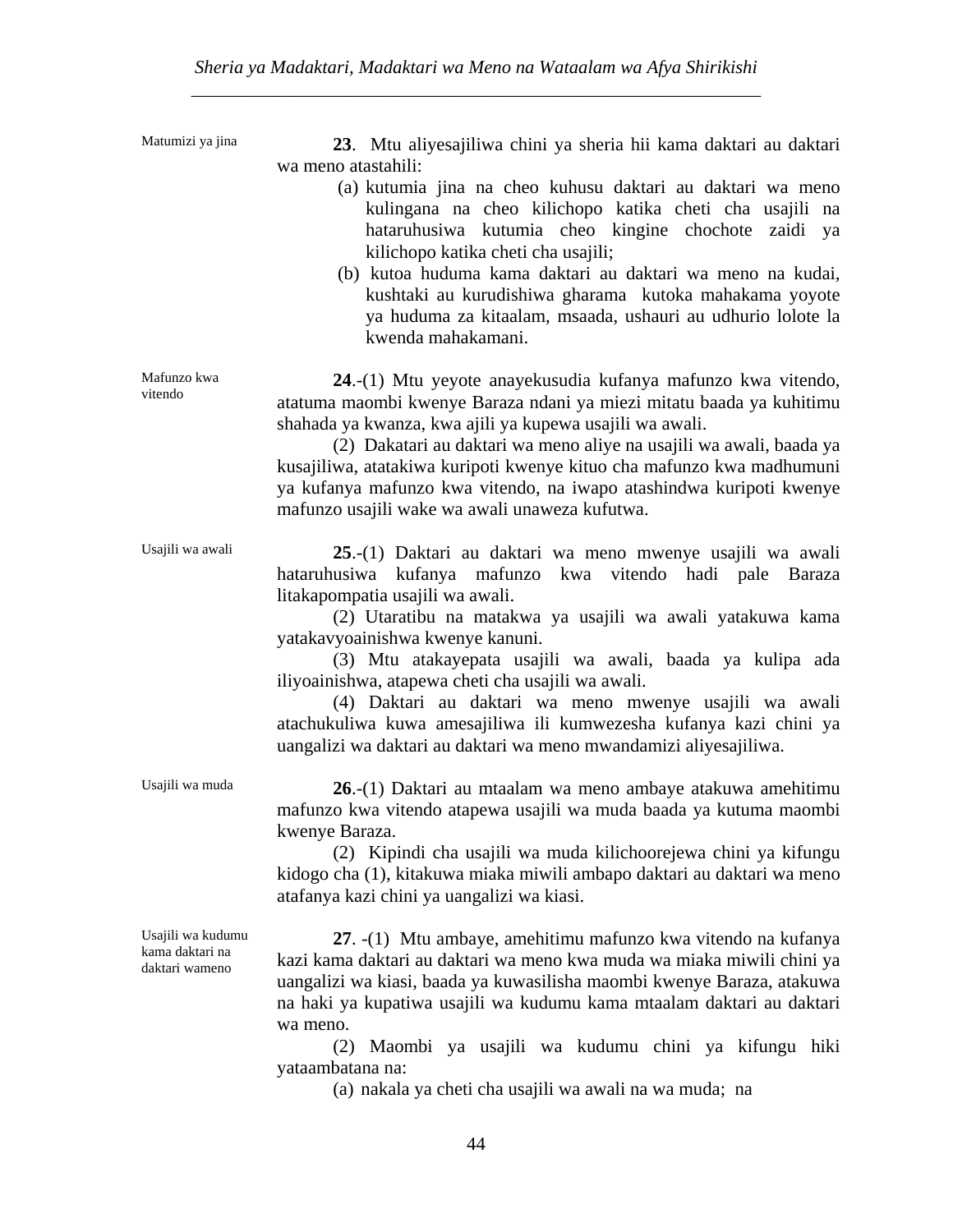(b) taarifa nyingine zozote kama zitakazohitajika kwa madhumni hayo.

Usajili wa wageni **28**.-(1) Mgeni anayekusudia kufanya kazi kama daktari au daktari wa meno chini ya Sheria hii, atawasilisha maombi kwenye Baraza pamoja na nakala za vyeti vya taaluma na taarifa nyingine zozote kama zitakavyoainishwa kwenye kanuni.

> (2) Kwa mujibu wa kifungu kidogo cha (1), mgeni atastahili kupata usajili wa kipindi maalum.

> (3) Muda wa usajili wa kipindi maalum utakuwa kama utakavyoainishwa kwenye Kanuni.

> **29**.-(1) Mtu aliyehitimu nje ya Jamhuri ya Muungano wa Tanzania kama daktari au daktari wa meno atafanyiwa tathminiwa na Baraza juu ya elimu na ujuzi kabla ya kufikiriwa kupewa usajili anaoomba.

> (2) Utaratibu wa tathmini uliorejewa chini ya kifungu kidogo cha (1), utakuwa kama utakavyoainishwa kwenye kanuni.

> **30**. Endapo mmiliki wa cheti atashindwa kuzingatia masharti ya yaliyowekwa kwenye cheti cha usajili kama inavyotakiwa, Baraza linaweza kwa mujibu wa masharti ya kifungu cha 31, kufuta au kusitisha cheti cha usajili alichopewa chini ya Sheria hii.

> **31**.-(1) Endapo dakatari au daktari wa meno amekiuka vigezo na masharti ya usajili wake, Msajili baada ya kupokea maelekezo ya Baraza, atampatia daktari au daktari wa meno atampatia taarifa maandishi ikielezea aina ya ukiukwaji.

> (2) Baada ya kupokea taarifa chini ya kifungu kidogo cha (1) daktari au daktari wa meno kama itakavyokuwa, atawasilisha utetezi wake kwa maandishi kwa Msajili kuhusu kurekebisha ukiukwaji huo.

> (3) Daktari au daktari wa meno atakayeshindwa kurekebisha ukiukwaji huo ndani ya muda ulioainishwa katika taarifa au akushindwa kuwasilisha utetezi wa kuridhisha kwa Msajili, Msajili atalishauri Baraza kufuta au kusitisha cheti cha usajili.

> (4) Endapo Baraza litaridhika na ushauri chini ya kifungu kidogo cha (3), litamwagiza Msajili kufuta au kusitisha cheti cha usajili.

Leseni ya kutoa huduma

**32**.-(1) Mtu ambaye ni daktari au daktari wa meno na anataka kutoa huduma chini ya Sheria hii, atatuma maombi kwenye Baraza kwa ajili ya leseni ya kutoa huduma.

 (2) Maombi ya leseni ya kutoa huduma yaliyorejewa chini ya kifungu kidogo cha (1) yataambatana na:

(a) cheti cha usajili;

(b) ada ya usajili; na

(c) nyaraka nyingine zozote kama Baraza litakavyoona inafaa.

(3) kwa mujibu wa kifungu kidogo cha (2), Baraza linaweza:

Usajili wa watu waliohitimu nje ya Tanzania

Kufuta au kusitisha cheti

Utaratibu wa kusitisha cheti cha usajili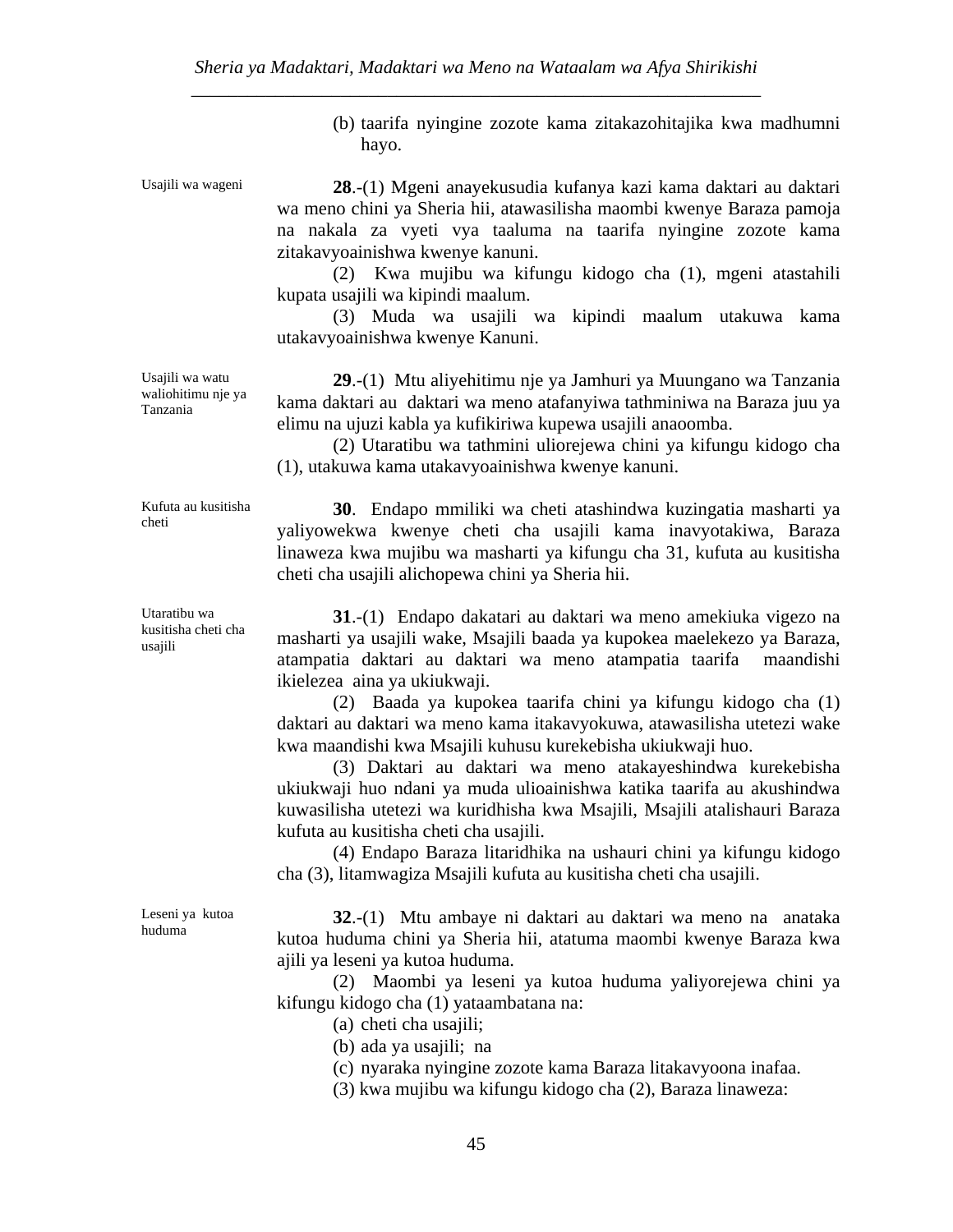- (a) kuidhinisha maombi na kumwagiza Msajili kutoa leseni ya kutoa huduma kwa mwombaji; au
- (b) kukataa maombi na kumwagiza Msajili kumfahamisha mwombaji juu ya sababu za uamuzi wa Baraza.

Kuhuisha leseni ya kutoa huduma

**33**.-(1) Leseni ya kutoa huduma iliyotolewa chini ya kifungu cha 32 itahuhuishwa baada ya kulipa ada iliyoainishwa.

 (2) Leseni ya kutoa huduma, haitahuishwa mpaka pale mwombaji atakapothibitisha kuwa amefanya masomo endelezi ya taaluma ya udaktari kama itakavyoainishwa katika kanuni.

 (3) Taratibu za kuhuisha leseni ya kutoa huduma itakuwa kama ilivyoainishwa katika kanuni.

#### SEHEMU YA NNE

# UORODHESHWAJI, UANDIKISHWAJI NA UTOAJI WA LESENI KWA WATAALAM WA AFYA SHIRIKISHI

Masharti ya kuorodhehswa na kuandikishwa

Sifa za kuandikishwa na kuorodheshwa

**35**.-(1) Mtu-

Baraza.

(a) ataandikishwa na Baraza kutoa huduma kama mtaalam wa afya shirikishi iwapo mtu huyo ana stashahada ya juu au stashahada kutoka katika chuo kinachotambulika; au

**34**. Mtu anayetaka kutoa huduma kama mtaalam wa afya shirikishi

kabla ya kutoa huduma, atapaswa kuorodheshwa au kuandikishwa na

(b) ataorodheshwa na Baraza kutoa huduma kama mtaalam wa afya shirikikishi iwapo mtu huyo ametunukiwa cheti kutoka chuo kinachotambuliwa na Baraza.

 (2) Waziri anaweza, kwa kuzingatia mapendekezo ya Baraza na kupitia Tangazo la Serikali, kuainisha vyeti vingine au sifa zitakazomwezesha mwanataaluma kuandikishwa au kuorodheshwa chini ya Sheria hii.

Utaratibu wa kuandikishwa au kuorodheshwa

**36**.-(1) Mtu ambaye anakusudia kuandikishwa au kuorodhehwa kama mtaalam wa afya shirikishi, atawasilisha maombi kwa kutumia fomu maalum kwa Msajili.

 (2) Fomu ya maombi chini ya kifungu kidogo cha (1) kitakuwa na taarifa kama zitakavyoamuliwa na Baraza na itaambatana na:

- (a) nakala ya iliyothibitishwa au vyeti vya muombaji vya taaluma; na
- (b) ada ya uandikishwaji au uorodheshwaji kama itakavyoainishwa na Baraza.

**37**.-(1) Kwa kuzingatia maelekezo ya Baraza, na baada ya kulipa ada iliyoainishwa, Msajili atatoa cheti cha kuandikishwa au kuorodheshwa kwa kila mtaalam wa Afya shirikishi kama itakavyoelekezwa.

Utoaji wa cheti cha kuandikishwa au kuorodheshwa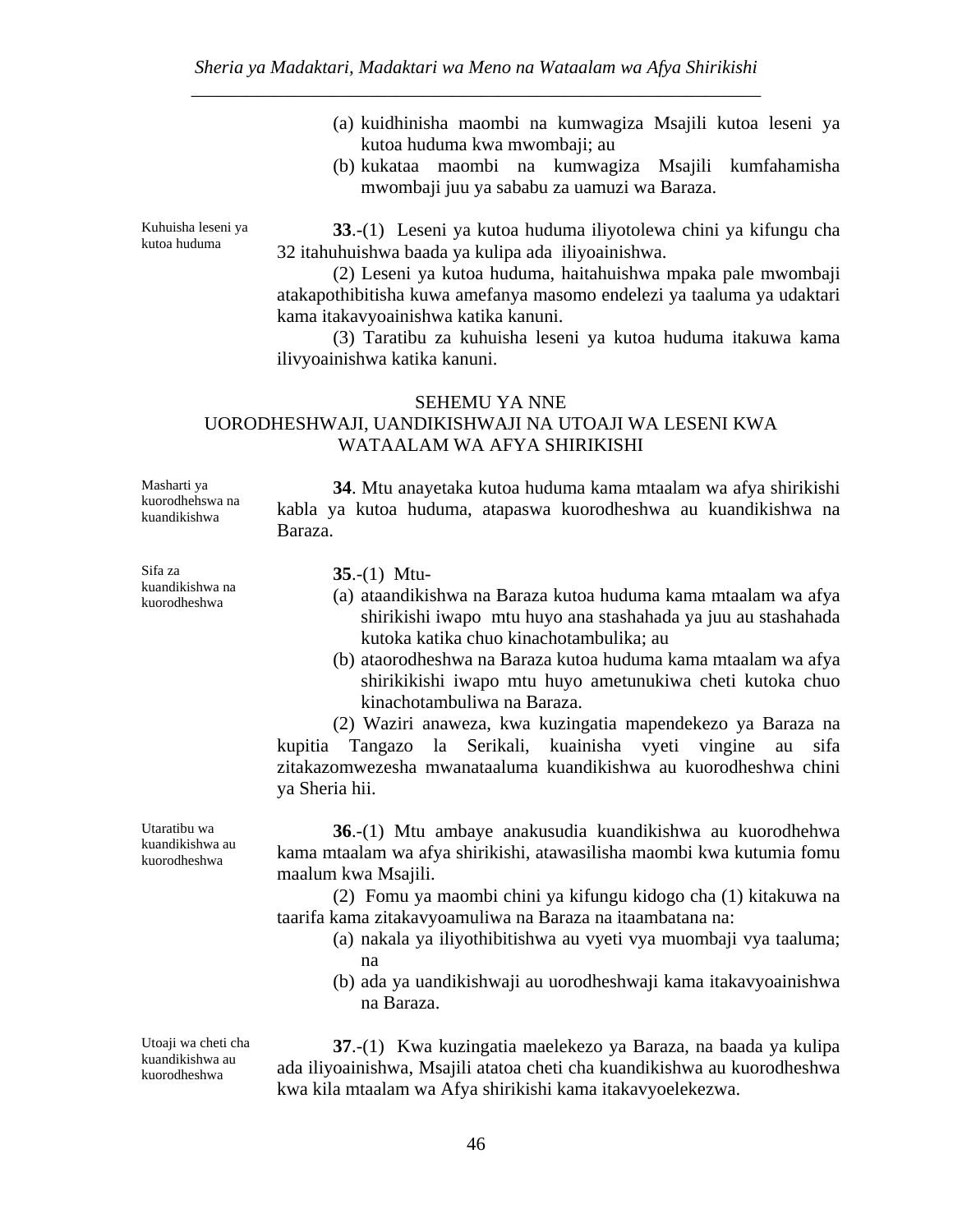(2) Cheti kitakachotolewa chini ya kifungu kidogo cha (1), kitasainiwa na Mwenyekiti na Msajili, na pale kitakapohitajika kutolewa kitapokelewa kama ushahidi wa kuandikishwa au kuorodheshwa chini ya Sheria hii.

 (3) Katika kutoa cheti cha kuandikishwa au kuorodheshwa kwa mtaalam wa afya shirikishi chini ya Sheria hii, Baraza litaweka masharti ya jumla au maalum yatakayozingatiwa na mwenye cheti.

 (4) Endapo maombi ya kuandikishwa au kuorodheshwa hayakuridhiwa, Baraza litamwagiza Msajili kumtaarifu mwombaji kwa maamdishi kuhusu maamuzi ya Baraza na kutoa sababu.

**38**.-(1) Mtu aliyeandikishwa au kuorodheshwa chini ya Sheria hii na anataka kutoa huduma kama mtaalam wa afya shirikishi atatuma maombi kwenye Baraza kwa ajili ya kupata leseni.

 (2) Kwa kuzingatia masharti ya kifungu kidogo cha (1), Baraza linaweza-

- (a) kuidhinisha maombi na kumwagiza Msajili kutoa leseni ya kutoa huduma kwa mwombaji; au
- (b) kukataa maombi na kumwagiza Msajili kumataarifu mwombaji kuhusu sababu za uamuzi wa Baraza.

**39**.-(1) Leseni ya kutoa huduma iliyotolewa chini ya kifungu cha 38, itapaswa kuhuishwa, baada ya kulipa ada iliyoainishwa.

 (2) Utaratibu wa kuhuisha leseni ulioainishwa chini ya kifungu cha 33, utatumika sambamba na uhuishaji kama ulivyo chini ya kifungu hiki.

**40**. Msajili anaweza, ama yeye binafsi au kwa maelekezo ya Baraza, kumuomba mtoa huduma yeyote kuwasilisha kwake taarifa muhimu kuhusu sifa alizonazo.

**41**.-(1) Endapo mmiliki wa cheti cha kuandikishwa au kuorodheshwa atashindwa kuzingatia masharti yaliyowekwa kama inayotakiwa, Baraza linaweza kufuta au kusitisha kwa muda cheti cha kuandikishwa au kuorodheshwa kilichotolewa chini ya Sheria hii.

 (2) Masharti ya kifungu cha 31 yatatumika kuhusu utaratibu wa kufuta au kusitisha kwa muda cheti cha kuandikishwa au kuorodheshwa chini kifungu hiki.

**42**.-(1) Mgeni yetote mwenye stashahada ya juu, stashahada au cheti na ambaye anataka kuorodheshwa au kuandikishwa kama mtaalam wa afya shirikishi kwa muda maalum, ataorodheshwa au kuandikishwa kwa muda.

 (2) Utaratibu wa kuorodheshwa au kuandikishwa kama mgeni chini ya kifungu hiki, utaainishwa katika kanuni.

Kuhuishwa kwa leseni ya mtaalam wa afya shirikishi

Leseni ya kwa mtaalam wa afya shirikishi

Msajili anaweza kuitisha taarifa za ziada

Kufuta au kusitisha kwa muda cheti cha kuandikishwa au kuorodheshwa

Kuandikishwa au kuorodheshwa kwa wageni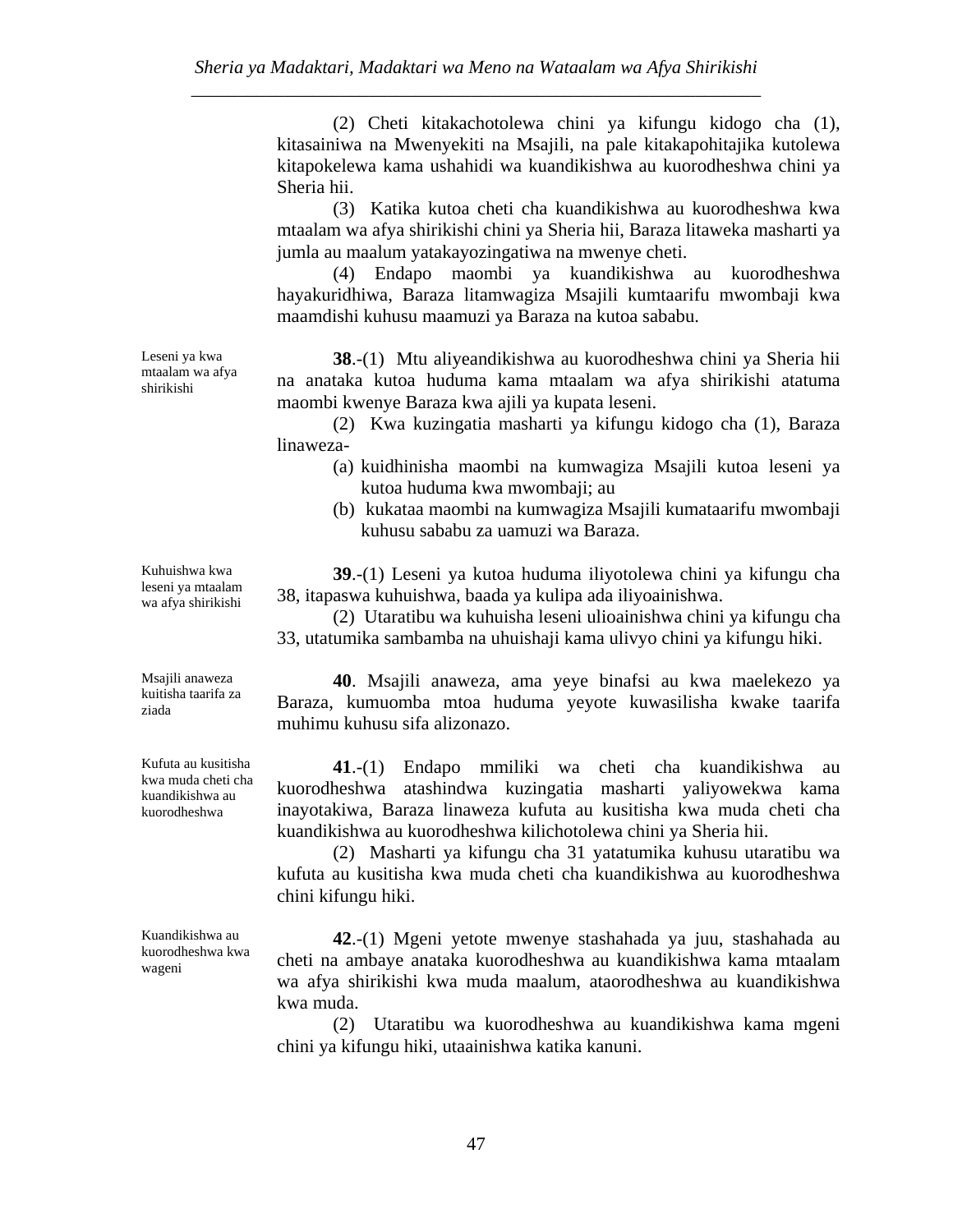# SEHEMU YA TANO MASHARTI YANAYOHUSU NIDHAMU

Usimamizi wa utaratibu wa malalamiko

**43**.-(1) Endapo daktari, daktari meno au mtaalam wa afya shirikishi atatuhumiwa kutokuwa na uwezo au sifa ya kutoa huduma, tuhuma hiyo itawasilishwa kwa Msajili ambaye naye ataiwasilisha mbele ya Baraza.

 (2) Daktari, daktari wa meno au mtaalam wa afya shirikishi atachukuliwa kuwa hana sifa za kutoa huduma chini ya Sheria hii, kama mtu huyo-

- (a) amekiuka masharti ya kanuni za maadili;
- (b) hana uwezo wa kiutendaji;
- (c) amehukumiwa kufanya kosa linalohusiana na taaluma ya udaktari, udaktari wa meno na utaalam wa afya shirikishi;
- (d) ametiwa hatiani kwa kosa linalohusiana na utoaji huduma ya udaktari,daktari wa meno na mtaalam wa afya shirikishi; na
- (e) ana tatizo la kiakili na amethibitishwa hivyo na Bodi ya Madaktari Tanzania au mamlaka nyingine yoyote inayotoa leseni na kusimamia masuala ya afya katika nchi nyingine.

 (3) Kwa madhumuni ya kifungu kidogo cha (2), maneno "kukosa sifa kutoa huduma" litatafsiriwa likijumuisha-

- (a) ukiukwaji wa masharti ya Sheria hii au kanuni;
- (b) kushindwa kuzingatia vigezo na masharti au mipaka ya usajili, uorodheshwaji au uandikishwaji kama daktari au daktari wa meno aliyesajiliwa, au mtaalam wa afya shirikishi kama itakavyokuwa;
- (c) kuwa na mgongano wa maslahi unaoathiri wateja na watoa huduma ya udaktari, udaktari meno au wataalam wa afya shirikishi waliosajiliwa, kuorodheshwa au kuandikishwa;
- (d) kufanya kazi pasipo kusajiliwa, kuorodheshwa au kuandikishwa au bila kuwa na leseni ya kutoa huduma;
- (e) kujaribu kutumia nambari ya cheti au mhuri wa daktari, daktari meno au mtaalam wa afya shirikishi mwingine aliyesajiliwa kama wa kwake au kujifanya daktari, daktari wa meno au mtaalam wa afya shirikishi aliyesajiliwa, kuorodheshwa au kuandikishwa;
- (f) kusaidia au kumwezesha isivyo halali mtu yeyote kutoa huduma kama daktari, daktari wa meno au mtaalam wa afya shirikishi;
- (g) kutoa taarifa au nyaraka za uongo kwa Baraza ili kupata cheti cha usajili, kuorodheshwa au kuandikishwa;
- (h) kujifanya ni daktari, daktari wa meno au mtaalam wa afya shirikishi aliyesajiliwa, kuorodheshwa au kusajiliwa au mwenye cheti cha usajili wa muda;
- (i) kumnyanyasa mteja kwa maneno, kimwili, kingono, kihisia au kwa namna nyingine yoyote;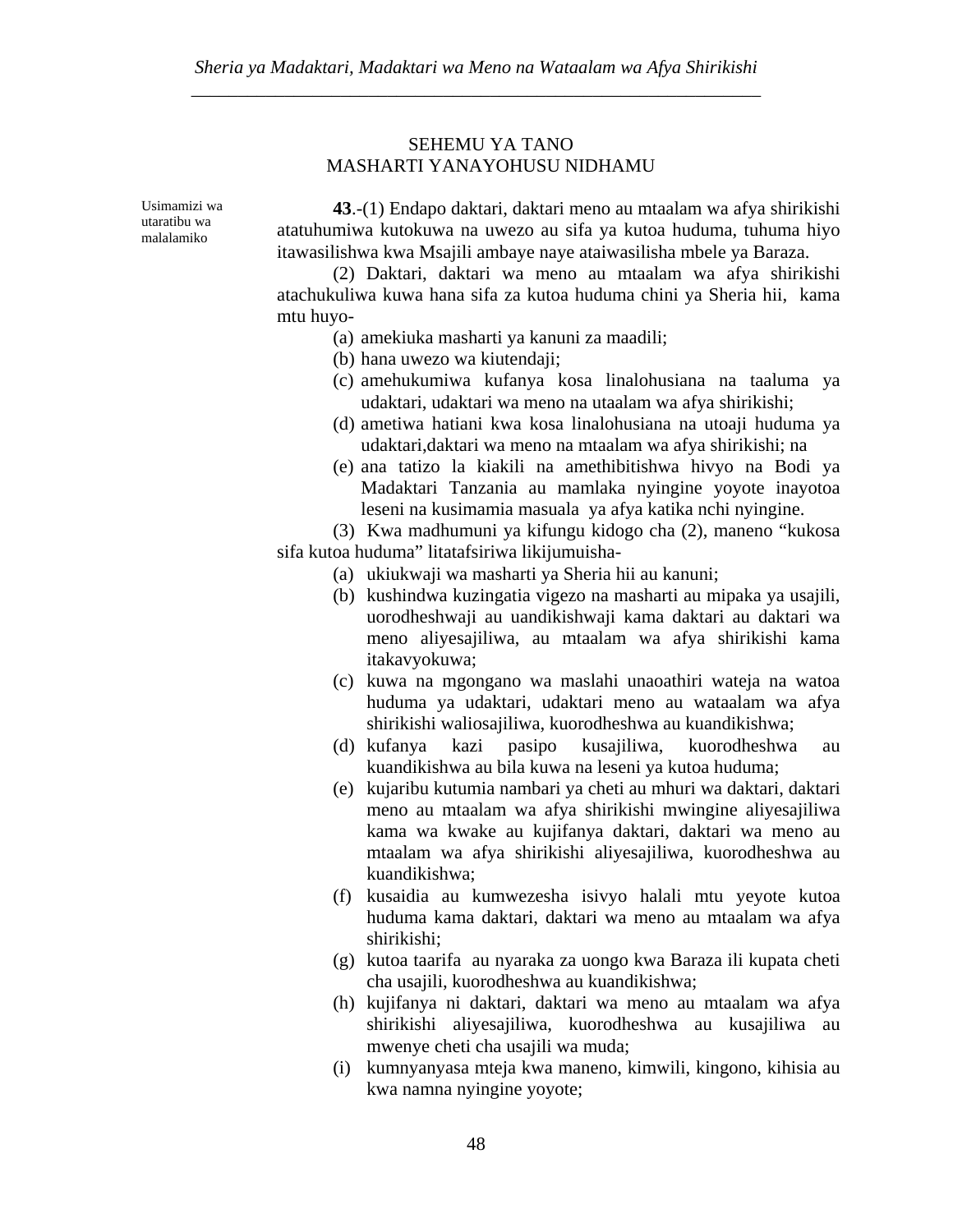- (j) kumshawisha mteja kubadilisha matakwa yake katika kuhusu maelekezo ya uangalizi wa afya;
- (k) kuacha kumpa huduma mteja anayehitaji huduma;
- (l) kutumia isivyo halali madawa au vifaa vingine vya mteja au mwajiri;
- (m) kushindwa kutoa taarifa za daktari, daktari wa meno au mtaalam wa afya shirikishi asiye na uwezo, mzembe au anayekiuka maadili ya kitaaluma na kuhatarisha afya ya mteja;
- (n) kushindwa kutumia busara katika kutoa taarifa za siri za mgonjwa; na
- (o) mwenendo mwingine wowote kama Baraza litakavyoona inafaa.

 (4) Malalamiko yoyote chini ya kifungu hiki yataambatana na maelezo ya maandishi yatakayowasilishwa na mlalamikaji au mtu mwingine yeyote anayelalamika kwa niaba yake au mtu mwingine yeyote mwenye maslahi na kitendo kinacholalamikiwa.

 (5) Bila kuathiri masharti ya kifungu kidogo cha (4), Baraza linaweza, kwa utashi wake, kuanzisha uchunguzi wa awali dhidi ya daktari, daktari wa meno au mtaalam wa afya shirikishi kama limejiridhisha kuwa taarifa lilizopokea na Baraza zinapelekea kufanyika kwa uchunguzi wa awali.

 (6) Isipokuwa kwa malalamiko chini ya kifungu kidogo cha (1), hakuna uchunguzi wowote utakaoendelea isipokuwa pale mlalamikaji atakapowasilisha maelezo yake chini ya kiapo cha kisheria.

 (7) Malalamiko yoyote yatakayowasilishwa kwenye Baraza yatakuwa kama yatakavyoainishwa kwenye kanuni.

Utaratibu wa uchunguzi

**44**.-(1) Baraza, pale litakapokuwa na maoni kuwa kuna kesi ya kujibu imeanzishwa na mlalamikaji, litaelekeza uchunguzi kufanyika.

 (2) Baraza litatoa fursa kwa daktari, daktari wa meno au mtaalam wa afya shirikishi anayetuhumiwa kukiuka maadili, kufika mbele ya Baraza na anaweza kuwakilishwa mtu yeyote.

 (3) Endapo daktari, daktari wa meno au mtaalam wa afya shirikishi atashindwa kufika kwenye uchunguzi wa shauri, bila sababu za msingi na Baraza limejiridhisha kuwa alipata taarifa, Baraza litaendelea na uchunguzi wa shauri dhidi ya daktari, daktari wa meno au mtaalam wa afya shirikishi kama vile mtaalam huyo alikuwepo.

 (4) Baraza linaweza, baada ya kukamilika kwa uchunguzi uliotokana na masharti ya sheria hii:

- (a) kuagiza kuondolewa jina la daktari, daktari wa meno au mtaalam wa afya shirikishi katika daftari wa usajili, orodha au listi;
- (b) kuagiza daktari, daktari wa meno au mtaalam wa afya shirikishi kusita kwa muda kutoa huduma katika kipindi ambacho Baraza litaona kinafaa;
- (c) kuonya, kukaripia au kutoa onyo kali kwa daktari, daktari wa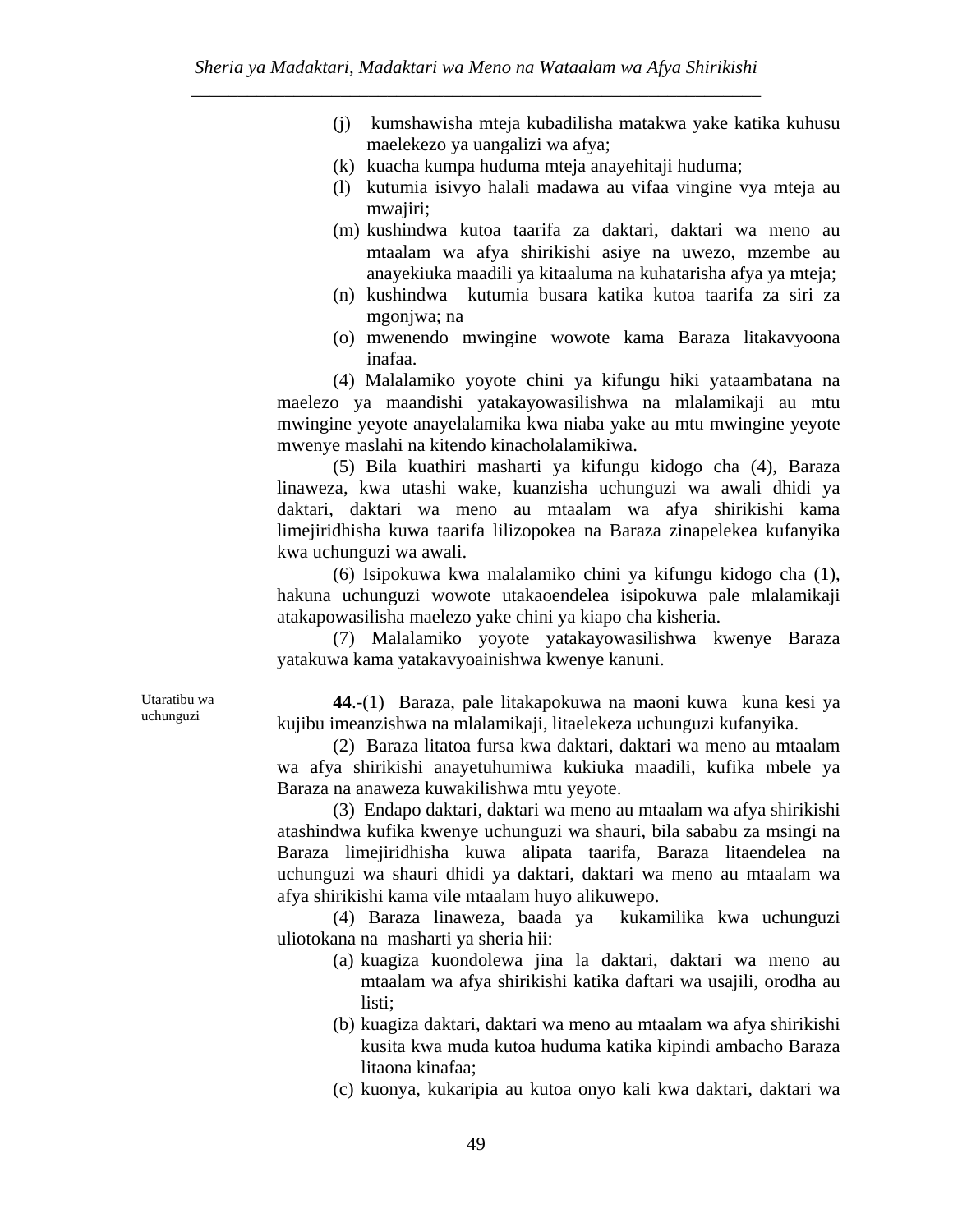meno au mtaalam wa afya shirikishi; au

(d) kuagiza mtaalam kulipa gharama za kuendesha uchunguzi au gharama nyingine zozote kama itakayooona inafaa.

 (5) Msajili, ndani ya siku saba baada ya uamuzi wa uchunguzi, atawataarifu wahusika juu ya uamuzi wa Baraza.

 (6) Baraza litakuwa na mamlaka ya kumwita shahidi yeyote na linaweza kumtaka shahidi huyo kuwasilisha nyaraka zozote kwa ajili ya uchunguzi.

Taarifa na uchapishaji wa maamuzi ya Baraza

**45**. Msajili, kwa kadri inavyowezekana na baada ya Baraza kukamilisha uchunguzi, atatoa taarifa ya uamuzi wa Baraza kwa Daktari, daktari wa meno au mtaalam wa afya shirikishi kuhusu shauri lililokuwa linamkabili.

Rufaa dhidi ya uamuzi wa Baraza

**46**. Mtu ambaye hajaridhika na uamuzi wa Baraza, ndani ya siku thelethini toka siku ya uamuzi, anaweza kuwasilisha maombi kwa ajili ya kupata uamuzi wa Mahakama kuu.

## SEHEMU YA SITA MASHARTI YA FEDHA

Vyanzo vya fedha **47.**-(1) Vyanzo vya fedha vya Baraza vitajumuisha-

- (a) fedha zilizoidhinishwa na Bunge;
- (b) fedha zozote au rasilimali ambazo zinaweza kuwa zimebainishwa au kukusanywa kutoka vyanzo vingine;
- (c) mikopo iliyotolewa na Serikali au na mtu au chombo kingine chochote;
- (d) ada na tozo nyingine zinazokusanywa kutokana na huduma zitolewazo chini ya Sheria hii;
- (e) zawadi, misaada na michango;
- (f) mapato yatokanayo na mauzo ya mali au vyanzo vingine vya mapato vinavyotambulika na Baraza; na
- (g) fedha nyingine zozote zilizopokelewa, kupokelewa au zipo tayari kwa ajili ya utekelezaji wa kazi za Baraza.
- (2) Ada na tozo zitaainishwa kwenye kanuni.

Taarifa za mwaka na mahesabu

**48.**-(1) Baraza kila mwisho wa mwaka wa fedha litaandaa taarifa ya utekelezaji ya mwaka ya shughuli zilizofanyika katika mwaka wa fedha na kuwasilisha taarifa hiyo kwa Waziri.

 (2) Baraza litahakikisha taarifa ya fedha ya mwaka imeandaliwa na na kukaguliwa na Mdhibiti na Mkaguzi Mkuu wa Hesabu za Serikali ndani ya kipindi cha miezi mitatu baada ya mwisho wa mwaka wa fedha.

- (3) Taarifa za fedha zitajumuisha-
- (a) taarifa ya utekelezaji wa kifedha;

(b) taarifa ya hali ya fedha;

(c) taarifa ya mtiririko wa mapato na matumizi;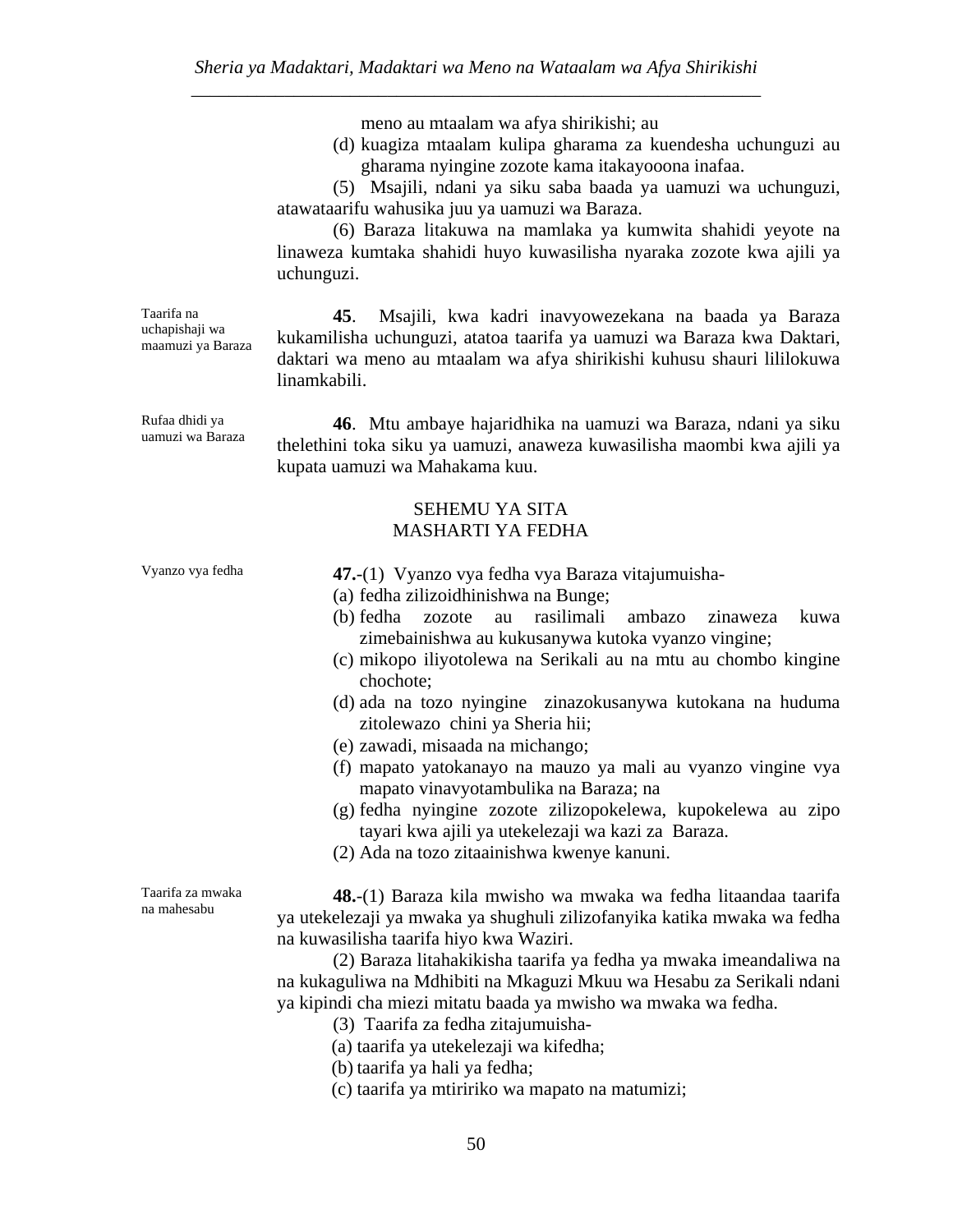(d) taarifa ya mabadiliko ya faida au hasara; na

(e) maelezo ya ufafanuzi wa taarifa za fedha;

 (4) Matumizi yote yatakuwa kama yalivyoidhinishwa na Baraza kulingana na makadiri yaliyoidhinishwa kwa mwaka huo wa fedha.

Uwasilishwaji wa taarifa ya fedha ya mwaka

**49.**-(1) Baraza litawasilisha kwa Waziri taarifa ya utekelezaji majukumu yake kwa mwaka husika ndani ya miezi sita baada ya mwisho wa mwaka wa fedha na taarifa hiyo itaambatana na:

(a) nakala ya mahesabu yaliyokaguliwa,

(b) nakala ya taarifa ya Mkaguzi wa hesabu; na

(c) taarifa nyingine yoyote kama itakavyoagizwa na Waziri.

 (2) Mapema kadri itakavyowezekana, Waziri atawasilisha Bungeni taarifa ya ukaguzi wa mahesabu na taarifa ya mwaka ya Baraza.

Usimamizi na udhibiti wa fedha

**50.**-(1) Baraza litatunza vitabu vya hesabu na kuweka kumbukumbu sahihi za uendeshaji kwa mujibu wa viwango vya hesabu vya kitaifa.

 (2) Baraza litawezesha upatikanaji na utunzwaji wa vitabu sahihi vya hesabu na kumbukumbu zinazohusu-

(a) mali na madeni;

(b)stakabadhi za matumizi ya fedha na matumizi mengineyo; na

(c) taarifa ya hali ya fedha pamoja na taarifa inayoonyesha kiundani hali ya utendaji wa fedha itakayoandaliwa kila mwaka wa fedha.

 (3) Fedha na rasilimali za Baraza zitatumika kulingana madhumuni ya Sheria hii.

 (4) Matumizi ya fedha za Baraza yanatakiwa kufuatiliwa na kupitiwa.

Bajeti ya mwaka na bajeti ya nyongeza

**51.**-(1) Katika kipindi kisichozidi mwezi mmoja, kabla ya kuanza kwa mwaka wa fedha, Baraza, litaidhinisha bajeti kwa kiasi cha fedha kinachotarajiwa kupokelewa na kutolewa katika mwaka huo wa fedha.

 (2) Iwapo katika mwaka wowote wa fedha, Baraza linahitaji kugawa fedha ambayo haikutengwa au kiasi ambacho ni zaidi ya kiasi kilichotengwa kwenye bajeti ya mwaka huo, Baraza litaidhinisha bajeti ya nyongeza itakayoonesha mgawanyo huo.

 (3) Bajeti ya mwaka na bajeti ya nyongeza zitakuwa kwa namna itakavyoainishwa na kuelekezwa na Waziri.

Misingi ya uendeshaji

**52.**-(1) Baraza-

- (a) litafungua na kuendesha vitabu vyote vya fedha, leja, jarida na vitabu vingine vya ziada vya fedha kulingana na miongozo ya kihasibu; na
- (b) litapitia na kubadili nyaraka ili kuwezesha utunzaji sahihi vitabu vya hesabu za kifedha kadiri itakavyoelekezwa na mamlaka husika.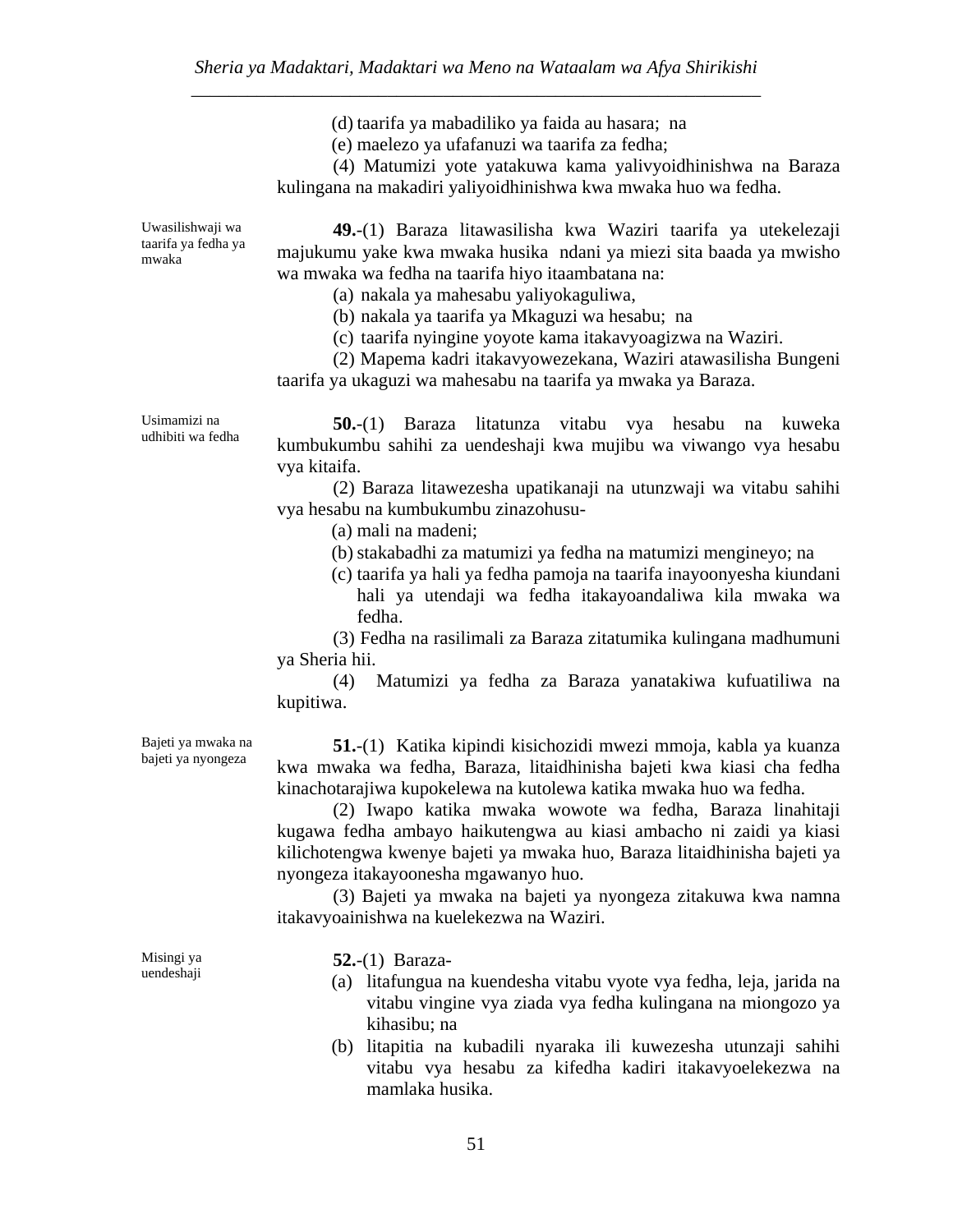(2) Fedha zote zitakazopokelewa zitawekwa katika akaunti ya mapato na malipo yatafanyika katika akaunti ya matumizi.

 (3) Hakuna matumizi yatakayotoka katika fedha za Baraza isipokuwa kama matumizi hayo ni sehemu ya mpango wa matumizi yaliyoidhinishwa na Waziri.

Mamlaka ya kuwekeza

**53.** Baraza linaweza, baada ya kupata idhini ya Waziri na kwa kushauriana na Waziri mwenye dhamana na masuala ya fedha kuwekeza kiasi chochote cha fedha kwa namna ambayo itaona inafaa.

## SEHEMU YA SABA MAKOSA NA ADHABU

 **54**.-(1) Mtu yeyote kwa makusudi na udanganyifu anatoa huduma kama daktari, daktari wa meno au mtaalam wa afya shirikishi, huku akijua kuwa hana sifa za kutoa huduma hiyo, anafanya kosa na akipatikana na hatia, ataadhibiwa kulipa faini isiyopungua shilingi milioni tano lakini kisichozidi milioni kumi au kutumikia kifungo kisichopungua mwaka mmoja lakini kisichozidi miaka miwili au vyote kwa pamoja.

 (2) Mtu anayetoa huduma kama daktari, daktari wa meno au mtaalam wa afya shirikishi bila kusajiliwa, kuorodheshwa au kuandikishwa chini ya Sheria hii anafanya kosa, na akipatikana na hatia, ataadhibiwa kulipa faini isiyopungua shilingi milioni mbili lakini isiyozidi milioni tano au kutumikia kifungo kisichopungua miezi sita lakini kisichozidi miezi kumi na mbili au vyote kwa pamoja.

 (3) Mtu anayetoa huduma kama daktari, daktari wa meno au mtaalam wa afya shirikishi au anayepokea malipo bila kuwa na leseni halali ya kutoa huduma, anafanya kosa, na akipatikana na hatia, atatatakiwa kulipa faini isiyopungua shilingi milioni moja na isiyozidi milioni mbili au kifungo kisichopungua miezi mitatu lakini kisichozidi miezi mitano au vyote kwa pamoja.

Sura ya 219 (4) Kwa nyongeza ya adhabu zilizotolewa katika kifungu hiki, mahakama au Baraza, linaweza kuagiza dawa, sumu, sindano, vifaa vya upasuaji, vifaa vya udaktari au udaktari wa meno vinavyotumiwa au kumilikiwa na mtu aliyepatikana na hatia, kushughulikiwa kwa mujibu wa Sheria ya Mamlaka ya Chakula, Dawa na Vipodozi.

Kosa la kusajiliwa kinyume cha Sheria **55**. Mtu yeyote ambaye-

- (a) anasaidia, anapata au kujaribu kupata usajili, uorodheshwaji au uandikishwaji au leseni ya kutoa huduma kwa;
	- (i) kutoa au kuwezesha kutoa maelezo ya uongo;
	- (ii) kutoa nyaraka za uongo au udanganyifu;
- (b) anapokea fedha yoyote kutokana na kutoa huduma ya udaktari au udaktari wa meno, bila kusajiliwa, kuorodheshwa au kuandikishwa,

anafanya kosa, na endapo atapatikana na hatia, ataadhibiwa kulipa

Makosa ya kutoa huduma kinyume cha sheria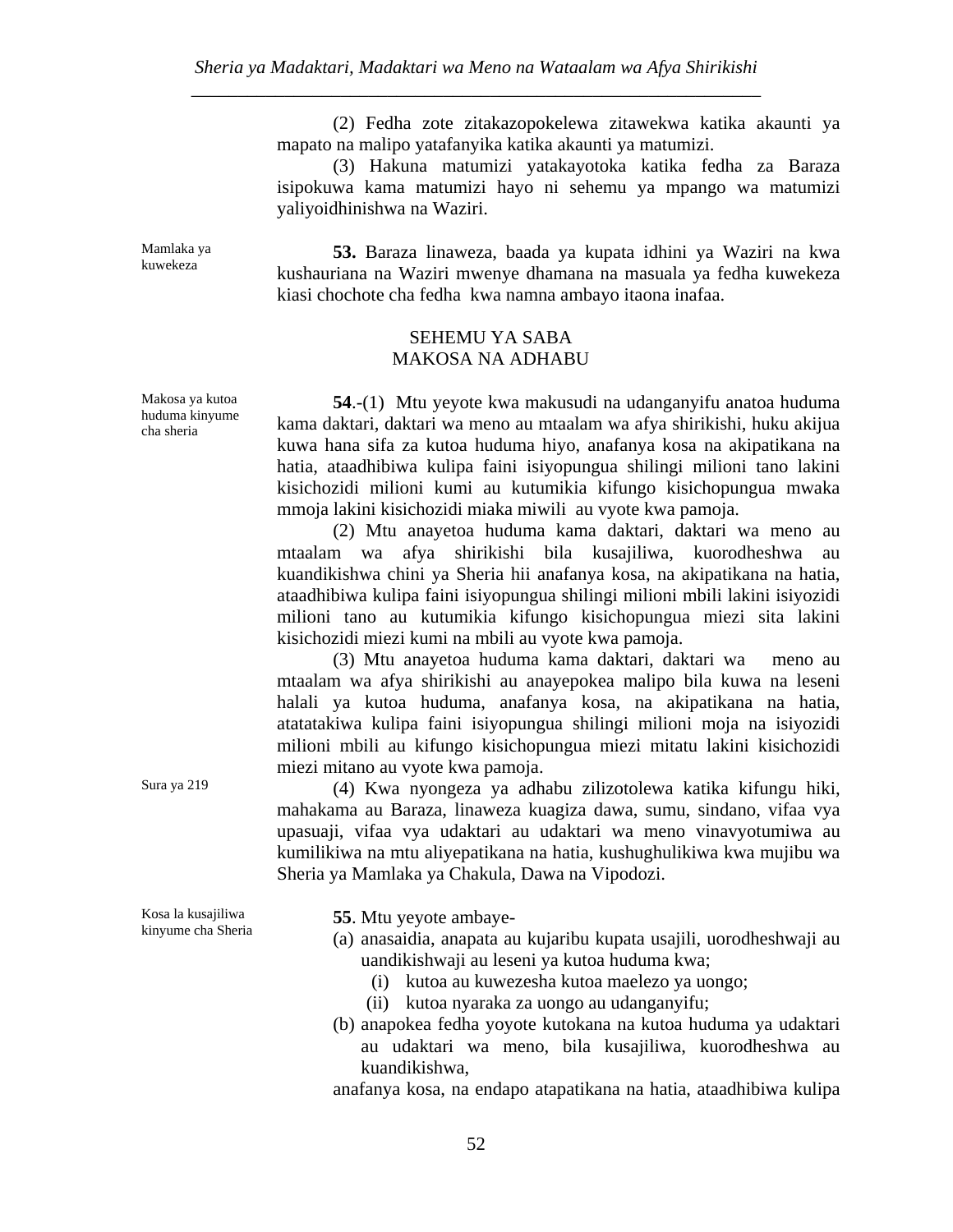faini isiyopungua shilingi milioni tano lakini isiyozidi shilingi milioni kumi au kutumikia kifungo kisichopungua mwaka mmoja au kisichozidi miaka miwili au vyote kwa pamoja.

 **56.** Mtu yeyote ambaye ameitwa na Baraza na:

- (a) kushindwa kufika mbele ya Baraza bila sababu zozote za msingi; au
- (b) anayeshindwa kutoa waraka wowote anaotakiwa kutoa,

anafanya kosa, na akipatikana na hatia, leseni yake ya kutoa huduma itafungiwa au kufutwa na Baraza.

 **57**. Mtu yeyote ambaye, kwa makusudi anaruhusu au kutumia kwa udanganyifu, jina, cheo au taarifa yoyote inayowakilisha sifa ya kutoa huduma ya udaktari au kupata malipo kama daktari, daktari wa meno au mtaalam wa afya shirikishi; anafanya kosa, na akipataikana na hatia, atatakiwa kulipa faini isiyopungua shilingi milioni tano lakini isiyozidi milioni kumi au kutumikia kifungo kisichopungua mwaka mmoja lakini kisichozidi miaka miwili au vyote kwa pamoja.

**58**. Mtu anayemwajiri mtu yeyote kutoa huduma kama daktari, daktari wa meno au mtaalam wa afya shirikishi kwa hadhi ya daktari, daktari wa meno au mtaalam wa afya shirikishi aliyesajiliwa, kuandikishwa au kuorodheshwa, bila kuwa na na usajili na leseni halali ya kutoa huduma hiyo, anafanya kosa, na akipatikana na hatia, atatakiwa kulipa faini isiyopungua shilingi millioni tano lakini isiyozidi milioni kumi au kifungo kisichopungua mwaka mmoja lakini kisichozidi miaka miwili au vyote kwa pamoja.

#### SEHEMU YA NANE MASHARTI YA JUMLA

| Kufuata Kanuni za<br>Maadili | 59.-(1) Kutakuwepo na Kanuni za Maadili za taaluma ya Madaktari<br>madaktari wa Meno na wataalam wa afya shirikishi ambayo itajulikana<br>kama "Kanuni za Maadili".<br>(2) Madaktari, madaktari wa Meno na wataalam wa afya shirikishi<br>waliosajiliwa, kuandikishwa au kuorodheshwa chini ya sheria hii<br>watatakiwa kufuata Kanuni za Maadili na ukiukwaji wowote wa masharti<br>ya sheria hii kutapelekea "ukiukwaji wa maadili". |
|------------------------------|----------------------------------------------------------------------------------------------------------------------------------------------------------------------------------------------------------------------------------------------------------------------------------------------------------------------------------------------------------------------------------------------------------------------------------------|
| Sifa za ziada                | Mtu yeyote mwenye sifa za ziada ya alizosajiliwa,<br>60.<br>kuandikishwa au kuorodheshwa chini ya Sheria, anaweza kutuma maombi<br>kwenye Baraza ili kutambua sifa hizo kwa namna itakavyoainishwa<br>kwenye kanuni.                                                                                                                                                                                                                   |
| Mabadiliko ya<br>anwani      | 61. Kila daktari, dakrtari wa meno au mtaalam wa afya shirikishi,<br>atamtaarifu Msajili mara moja mabadiliko yoyote ya anwani yake.                                                                                                                                                                                                                                                                                                   |

Adhabu za jumla kwa baadhi ya makosa

Adhabu kwa kutoa utambulisho wa uongo au kutoa huduma kwa kutumia leseni ya kughushi

Adhabu kwa kuajiri mtu asiye na leseni halali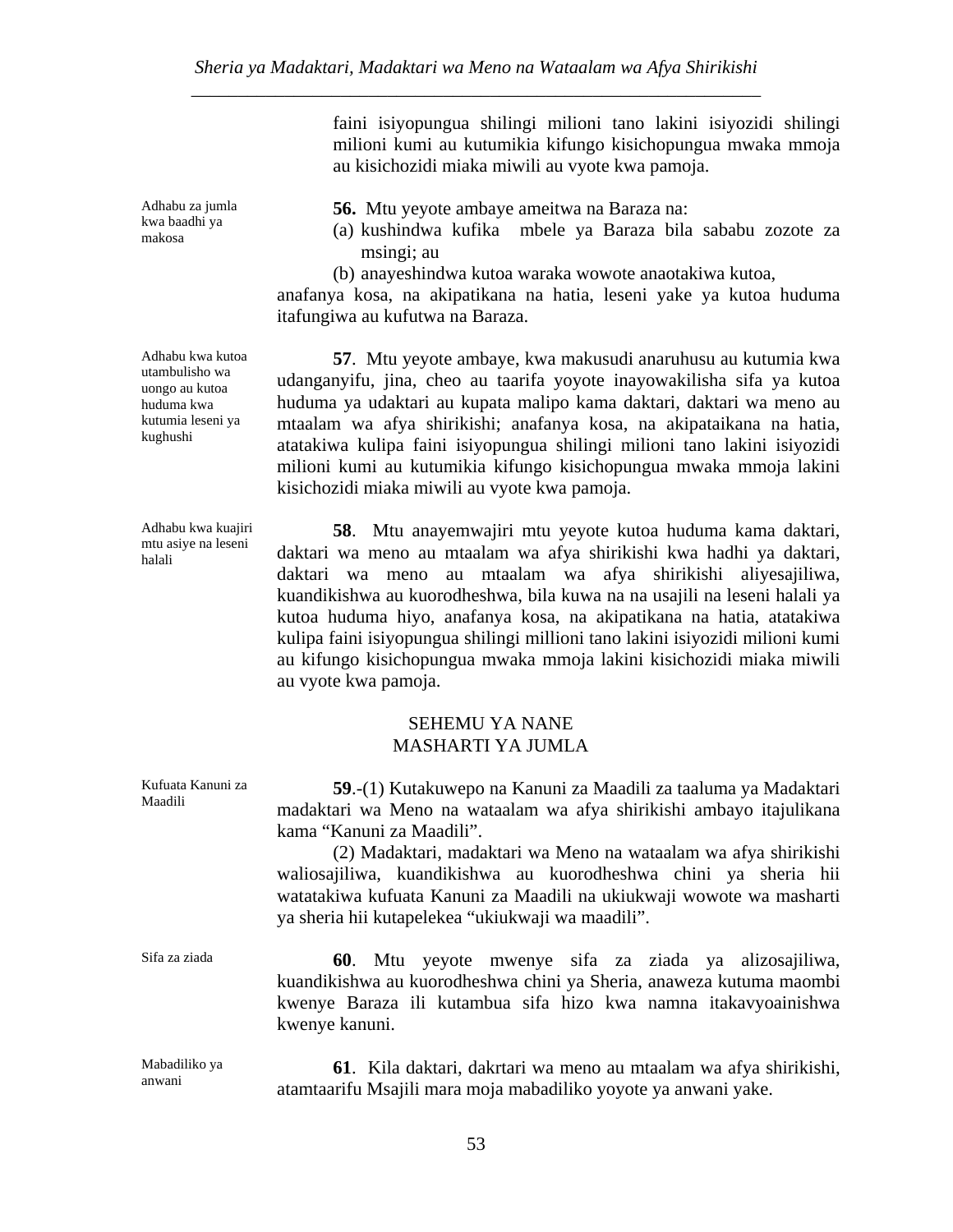Kubakizwa kwenye Rejista, Orodha au Listi

**62**.-(1) Kila daktari, daktari wa meno aliyesajiliwa au mtaalam wa afya shirikishi aliyeorodheshwa au kuandikishwa na hafanyi shughuli za udaktari au utaalam wa afya atatakiwa kuendelea kuweka jina lake katika Rejista, Orodha na Listi kama itakavyokuwa kupitia uhuishaji wa kila mwaka.

 (2) Maombi ya kuhuisha kuendelea kubaki kwenye daftari la usajili, orodha au listi chini ya sheria hii, yatawasilishwa kwenye Baraza kwa utaratibu maalum kabla ya cheti kilichopo kuisha muda wake na yataambatana na ada ya kuhuisha usajili.

 (3) Endapo daktari, daktari wa meno au mtaalam wa afya shirikishi atashindwa kuhuisha kuendelea kubaki kwenye dafteari la usajili, orodha au listi kabla ya cheti cha usajili, kuandikishwa, au kuorodheshshwa, kuisha muda wake, Baraza linaweza kuhuisha usajili huo iwapo maombi yatatumumwa ndani ya miezi sita baada ya muda wa usajili kuisha.

 (4) Iwapo muda wa miezi utapita bila daktari, daktari wa meno au mtaalam wa afya shirikishi aliyesajiliwa, ameshindwa kuhuisha usajili wake Baraza litasitisha kwa muda usajili kwa muda wa mwaka mmoja na iwapo daktari, daktari wa meno au mtaalam wa afya shitikishi baada ya mwaka mmoja kupita atashindwa kuhuisha usajili, Baraza litamfutia na kuondoa jina lake kwenye daftari la usajili.

**63**. Kutakuwa na utambuzi wa makubaliano ya pamoja wa watu waliosajiliwa kama madaktari, madaktari wa meno au wataalam wa afya shirikishi baada ya kuingia makubaliano ya utambuzi wa pamoja kati ya Baraza na mamlaka nyingine za taaluma.

Utambuzi wa makubaliano ya pamoja

Maombi ya marejeo **64**.-(1) Mtu yeyote ambaye hataridhika na uamuzi wa Msajili kuhusu kusajiliwa, au kuandikishwa, kuorodheshwa anaweza, ndani ya siku thelathini toka siku ya kupokea uamuzi, kuliomba Baraza kufanya marejeo ya uamuzi huo.

> (2) Baraza linaweza, baada ya kumsikiliza msajili na mtaalam, kutoa maelekezo kwa Msajili kadiri litakavyoona inafaa.

> (3) Baraza linaweza kutengeneza kanuni kwa ajili ya kusimamia namna ya kusikiliza maombi ya marejeo.

> **65**. Msajili kabla ya tarehe 31 Machi kila mwaka au wakati mwingine wowote kama utakavyoelekezwa na Baraza, atatangaza majina ya watu waliosajiliwa, kuandikishwa au kuorodheshwa chini ya Sheria hii katika Gazeti la Serikali au chombo kingine cha habari.

> **66**.-(1) Waziri, anaweza baada ya kushauriana na Baraza kutengeneza Kanuni kwa ajili ya utekelezaji wa masharti chini ya sheria hii.

(2) Bila ya kuathiri kifungu kidogo cha (1) Kanuni zitaainisha:

(a) sifa, ambazo zitakazotambuliwa ili kumwezesha mmiliki wake

Uchapishaji wa wataalam waliosajiliwa, kuandikishwa au kuorodheshwa

Mamlaka ya kutengeneza Kanuni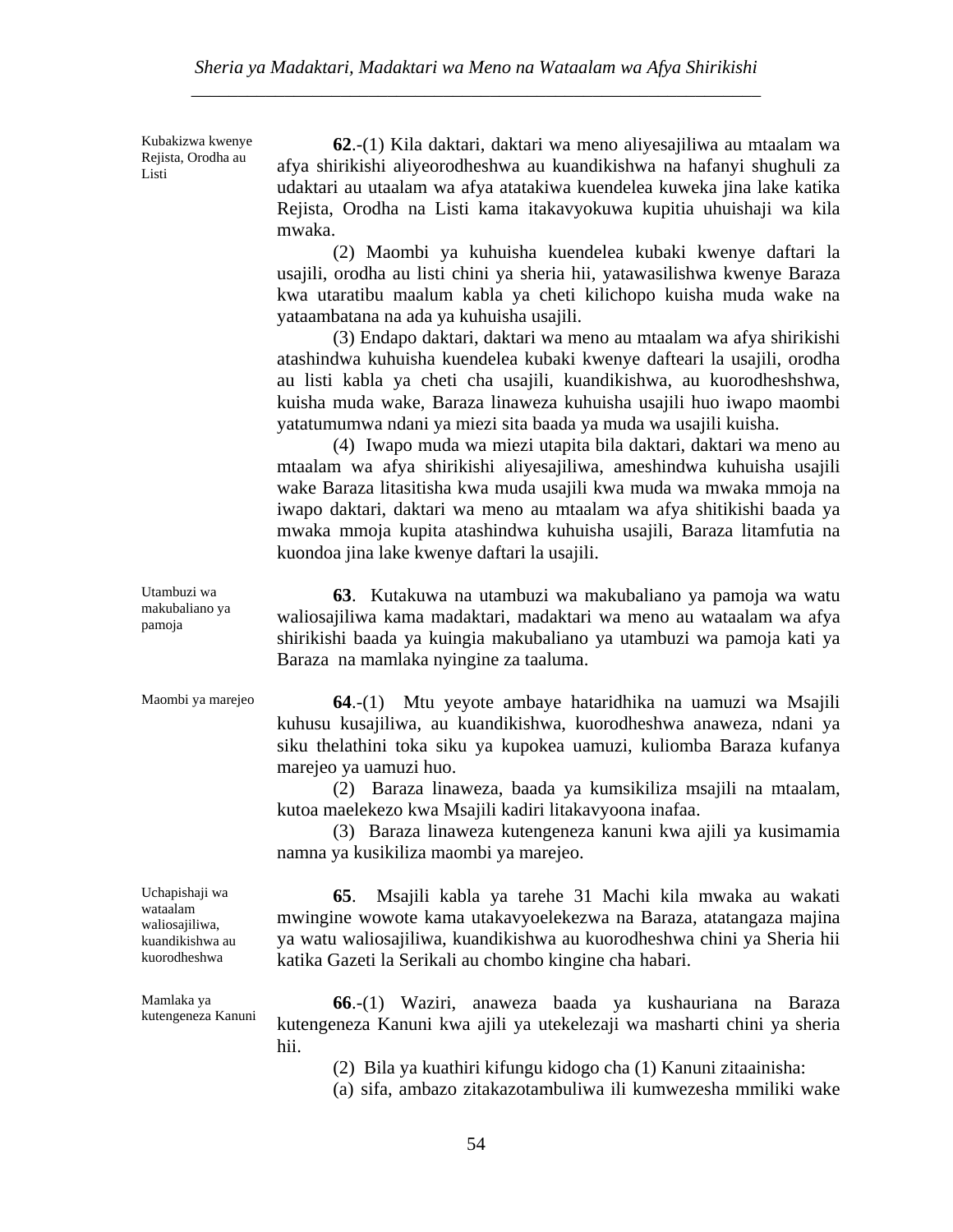kusajiliwa, kuandikishwa, kuorodheshwa na kupata leseni, chini ya sheria:

- (b) kuweka viwango vya utendaji wa kitaalam kwa madaktari, madaktari wa meno na wataalam wa afya shirikishi;
- (c) kuweka viwango vya miongozo kwa ajili ya ukaguzi na kuidhinisha vituo vya mafunzo kwa vitendo;
- (d) fomu mbalimbali zitakazotumika chini ya Sheria hii;
- (e) programu ya uendeshaji wa mafunzo kwa vitendo;
- (f) utaratibu wa kuhuisha kubaki kenye daftari la usaji na leseni za kutoa huduma;
- (g) masuala ya rufaa chini ya Sheria hii;
- (h) masuala yanayohusu ada na kiasi kinachotakiwa kulipwa chini sheria hii;
- (i) kitu chochote ambacho, kwa maoni ya Baraza, ni muhimu kwa ajili ya utekelezaji wa kazi na mamlaka ya Baraza chini ya Sheria hii.

Kufutwa kwa Sheria Sura ya 152

**67**.-(1) Sheria ya Madaktari na Madaktari wa Meno imefutwa.

 (2) Bila ya kujali Sheria iliyofutwa chini ya kifungu kidogo cha (1) kitu chochote au kitendo kilichofanywa au kilichotaka kufanywa chini ya sheria iliyofutwa, hakiko kinyume na masharti ya sheria hii, itachukuliwa kuwa kimefanywa au kuchukuliwa chini ya masharti ya sheria hii.

 (3) Sheria zote ndogo zilizofanywa au kutolewa chini ya sheria iliyofutwa ambayo zilitumika baada ya kuanzishwa kwa sheria hii, zitachukuliwa kutungwa chini ya masharti ya sheria hii na zitaendelea kutumika mpaka pale zitakapofutwa na sheria ndogo zilizotengenezwa chini ya sheria hii.

#### $\overline{\phantom{a}}$ **JEDWALI**  \_\_\_\_\_\_\_\_\_\_

*(Limetengenezwa chini ya kifungu cha 5(5))* **\_\_\_\_\_\_\_\_\_\_\_** 

#### **MASHARTI KUHUSIANA NA BARAZA**

Uteuzi wa mwenyekiti msaidizi

**1**. Wajumbe watachagua miongoni mwa wajumbe kuwa Mwenyekiti Msaidizi wa Baraza na mjumbe huyo aliyechaguliwa atakaa madarakani kwa kipindi cha miaka mitatu.

Kipindi cha kukaa madarakani

**2**.-(1) Mjumbe, isipokuwa kama mamlaka ya uchunguzi imetengua uteuzi wake, au kuacha kwa namna yoyote ile kuwa mjumbe, atakaa madarakani kwa kipindi cha miaka mitatu lakini anaweza kuchaguliwa tena kwa kipindi kingine kimoja.

 (2) Mjumbe aliyeteuliwa kwa mujibu wa ofisi yake ataacha kuwa mjumbe baada ya kuacha kuwa madarakani kwa mujibu wa ofisi iliyomteua kwenye Baraza.

Vikao vya Baraza **3**.-(1) Baraza litakutana kwa muda na wakati utakaoona unafaa kwa ajili ya kufanya shughuli zake, lakini litakutana angalau mara moja kila baada